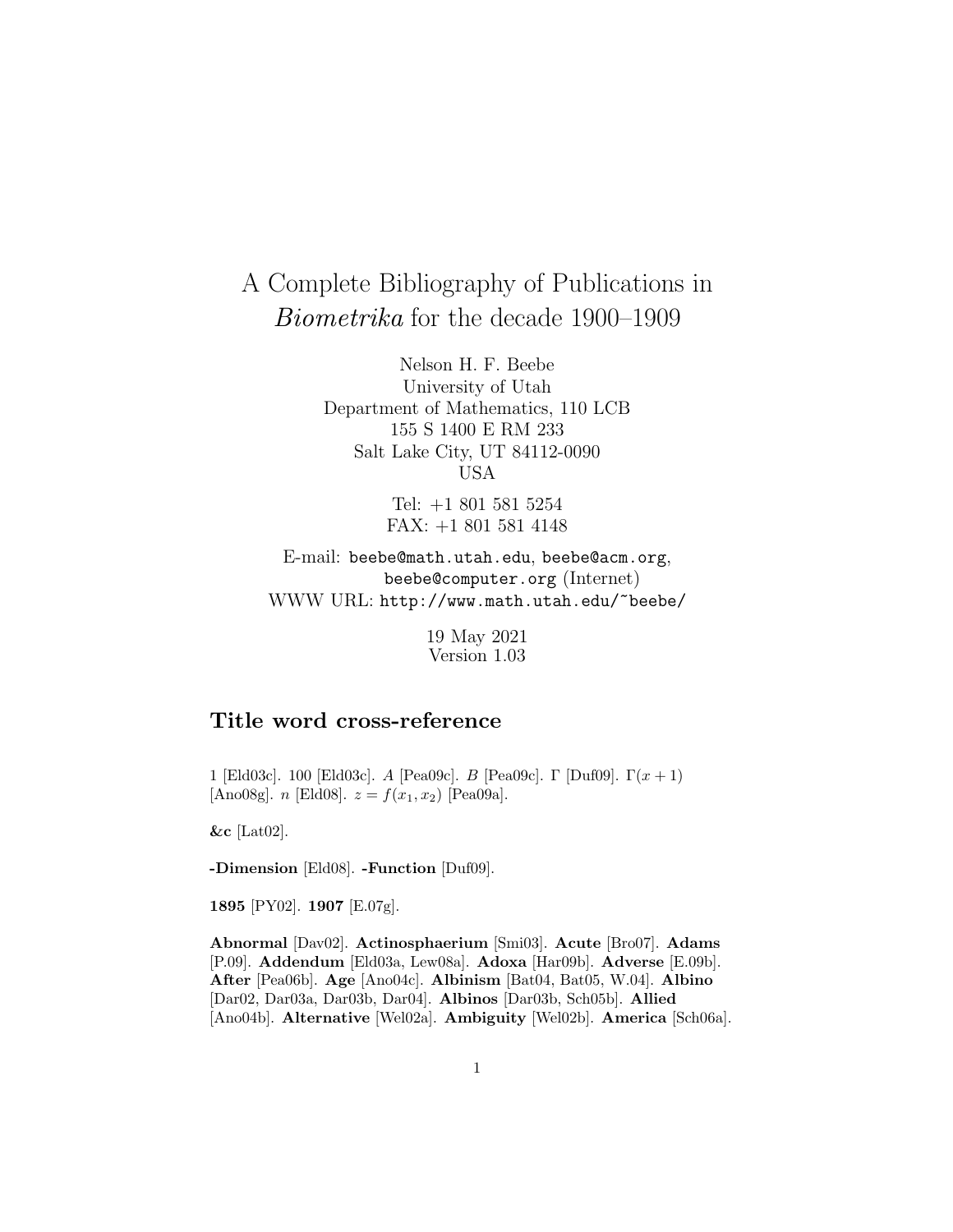**among** [E.09b]. **Analysis** [Eld03a, Eld03b, Gal09]. **Anatomy** [Sch05a]. **Ancestral** [P.04a, PYBL03, Sch06b]. **Anemone** [Yul02b]. **Angaben** [P.07b]. **Anthropometric** [Toc07, Pow01]. **Anthropometry** [Mac02a]. **Anti** [May09]. **Anti-Typhoid** [May09]. **antisymmetry** [Dun03]. **any** [Ano08c]. **Aphis** [War02]. **Apparent** [Ano02b]. **Appendix** [Toc06a, Toc06b]. **Arbustorum** [Di 07]. **Arcella** [PD03]. **Aristata** [Rob08]. **Arithmetical** [Pea03b]. **Arrangement** [Bry02, Pea06f]. **Array** [Gal07]. **Article** [E.07g]. **Ascertain** [Lat05, War03]. **Association** [Eld09, Yul03]. **Assortative** [Ano03a]. **Aster** [W.02]. **Asylums** [Ano06f, Toc07]. **Asymmetrie** [Dun03]. **Atra** [Edw08]. **Attack** [Pea03b, Pea06h, Tur07]. **Attempt** [Lat05, War03]. **Attributes** [Yul03]. **Auratus** [Kri08]. **Aurel** [P.03b, Pea03b]. **Aurelia** [Bro01]. **Aurita** [Bro01]. **Australia** [Pow01].

**B** [Ano08d]. **Barrow** [Sch05a]. **Based** [War09]. **Basis** [P.07a]. **Bateson** [Wel03]. **Bees** [Edg07]. **Between** [Ano04c, Dar03b, Jen06, P.04b, Pea09c, Pea09b, Per04b, S02, Tsc05b, Tur06, War03, Har09a, Jen09]. **Bibliography** [Ano06a, Ano07, Ano08a, Ano09a]. **Binary** [Sim02]. **Biology** [Pea02d]. **Biometric** [BLP05, GW09, Pea09d, Gai04, Hen02]. **Biometrical** [Pea05a, Pea07a, Smi03]. **Biometrika** [Ano01a, Ano01b, Ano09c]. **Biom´etrique** [Gai04]. **Biometrische** [Hen02]. **Biometry** [E.07g, Gal01]. **Birth** [Pea06b, Ano08d]. **Blattidae** [Sch08, Sch08]. **Blood** [Pea09d]. **Body** [War03]. **Bony** [Bry02]. **Book** [Ano08e, Ano08d, Ano08c, Ano08b, Ano09b, E.06, E.07e, E.07a, E.07c, E.07f, E.07b, E.07d, E.08, E.09b, E.09a, Gor09, P.07a, P.07b, P.09]. **Boyle** [E.08]. **Brachycephalie** [P.07b]. **Brachydactyly** [Lew08b]. **Brain** [BLP05, Gla05, Pea05a]. **Brain-Weight** [Pea05a]. **Brain-Weights** [BLP05]. **Break** [Lat05]. **Breeding** [Gal09, Woo03, E.09a]. **Bureau** [E.07g]. **Butter** [Rie09].

**C** [E.06, P.03a]. **Calculating** [Har09c]. **Calculation** [Pea06a, She07]. **Cambridge** [E.07g]. **Canary** [Gal09]. **Canorus** [Lat02, Lat05]. **Capacities** [Eld09]. **Capacity** [LP04]. **Carabus** [Kri08]. **Case** [Har09c, Pea06f, Per04b]. **Cases** [Bro07, Mac02b, Pea06h, Pea07b, Pea09c, Tur07]. **Categories** [Wel02b]. **Cattle** [BP06a]. **Celandine** [Ano03b]. **Cell** [War03]. **Certain** [Pea06a, Pea08a, Pea06f, Pea07c]. **Change** [Lut03, Pea02a, W.02, Wel01a]. **Character** [Pea02b, Pea06d, Pea09c]. **Characteristics** [Toc07]. **Characters** [JLP03, P.07a, PL03, Pea04b, Pea04a, Pea06f, Pea06i, Pea08d, SE07, W.02]. **Charlier** [E.06]. **Chief** [Rhi09]. **Children** [Eld09, Toc08, Toc09]. **Chilomonas** [Pea06c]. **China** [RP06]. **Chrysanthemum** [PY02, Tow02]. **Cichorium** [dH06]. **Circa** [Pea02a]. **Circumferences** [LP04]. **Class** [Pea06e]. **Classification** [Som06]. **Classified** [Toc06b]. **Clausilia** [Wel01b, Wel04]. **Claw** [Pea08c]. **Co** [Tow02]. **Coat** [BLP04, BP06a, Bla02]. **Coat-Colour** [BLP04, BP06a, Bla02]. **Cobb** [Pea08b]. **Coefficient** [Cob08, Har09c, Pea06e, Stu08a]. **Cold** [Dim02]. **Collected** [Sch06a].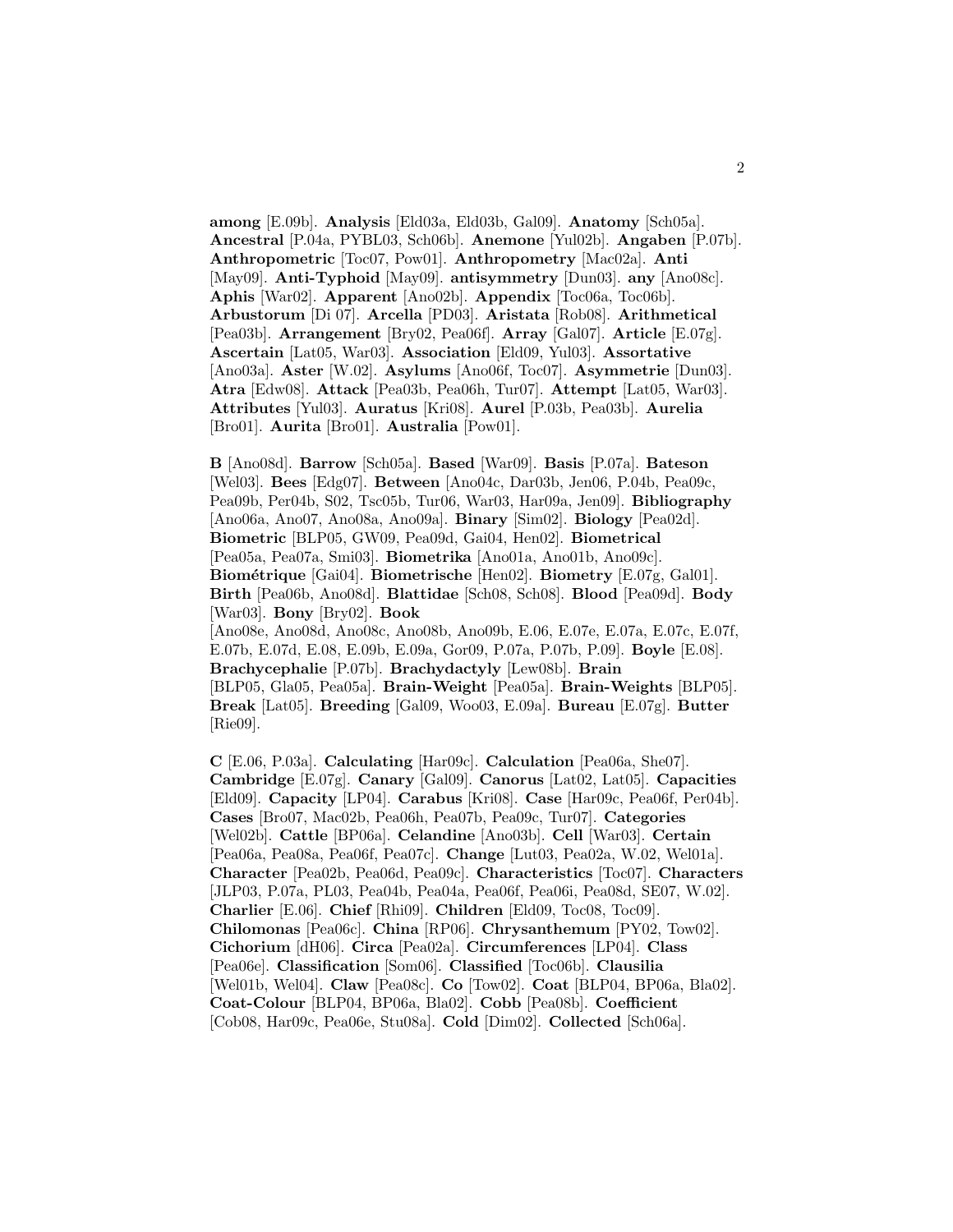**Collection** [Sch05a]. **Collections** [Pea03a]. **Coloration** [Lat02]. **Colour** [Ano04c, BLP04, BP06a, Bla02, P.04b, Pea09b, dC04]. **Comb** [PP09]. **Common** [Pea09d]. **Communication** [Jen09]. **Comparative** [Sch05a]. **Comparison** [Pea04b, TBP09]. **Compound** [P.07a]. **Computation** [Gib06, Rhi09]. **Conceptions** [Pea02d]. **Concerning** [Pea08a]. **Conditions** [Pea06c]. **Coniferennadeln** [Hey09, Hey09]. **Conjugation** [Pea07a]. **Connected** [Pea06f]. **Constants** [Ano03d, BLP05, Pea06a, Pea09a, Rhi09]. **Contingency** [BP06b, Per04b]. **Contributions** [Tsc05a]. **Convenient** [Yul04]. **Cooperative** [Ano02a, Ano03a, Ano03b, Ano06b, TBP09, WLP07]. **Corpuscles** [Pea09d]. **Correcting** [Ano04b]. **Correction** [Bat04, Bat05]. **Correlation** [Ano03b, Ano04c, Ano08c, Cob08, FL02, Gre04, Har09a, Har09c, JLP03, Lee02, LW02, Mac04, P.04b, PD03, Pea05a, PF05, Pea06f, PL08, Pea08d, Pea09c, Stu08a, Tsc05a, Tur06, Wel01a]. **Correlationen** [Ano08e]. **Corresponding** [Gal07]. **Counting** [Stu07]. **Counts** [GW09]. **Crania** [FL02, Mac04, Mac06, Mye03, Pea03a]. **Cranial** [LP04, vT03]. **Craniological** [Ano03c, JLP03, Mye03, P.03a, P.03b, Pea03a, Pea03b, vT03]. **Criminal** [Mac02a]. **Criminals** [GD04, Mac02a]. **Criticisms** [Pea07c]. **Crosses** [BP06a, Pea09b]. **Crossing** [Dar02, Dar03a, Dar03b, Dar04, Sch05b]. **Cuckoo** [Lat02, Lat05]. **Cuculus** [Lat02, Lat05]. **Curve** [E.07d, Pea06a, dH04, dH05]. **Curves** [Ano08b, Pea02f, Pea02e, Pea06g, Yul04, dH04, dH05]. **Cynthia** [Cra04]. **Cytoplasm** [Smi03]. **Czekanowski** [Ano08e, Ano08h].

**D** [War09]. **Dangers** [Per04a]. **Daphnia** [War03]. **Darstellung** [E.06]. **Data** [LW02, PP09, Pow01, Pow05, Sch06a, Toc06b]. **Davenport** [E.09a]. **Deafness** [Sch06a]. **Death** [Yul02a]. **Deformities** [Lew08a, LE08]. **Deformity** [Pea08c]. **Department** [Sch05a]. **Dependent** [Har09a]. **Derselben** [Sch08]. **Describing** [Pea06g]. **Determination** [Tow02]. **Determining** [Ano08g, Pea09c]. **Development** [Edw08]. **Deviates** [Gal07]. **Deviation** [Har09a, Pea08a]. **Differences** [Eld02a]. **Differentiation** [PR04]. **Dimension** [Eld08]. **Dimensions** [Lat02, Lat05]. **Dimorfiche** [dH04, dH05, E.07d]. **dimorphic** [dH04, dH05]. **Discussion** [Bro07, Sch06a]. **Disease** [Bro07]. **Diseased** [Gre04]. **Distribution** [Pea06h, Pea07b, She07, Stu09, Tur07]. **Distributions** [Bla05, GW09, Rhi09]. **Divergence** [Pea06e]. **Divers** [Ano03b]. **Dolichocephalie** [P.07b]. **Domestic** [PP09]. **Domesticus** [Pea02c]. **Dory** [Bry02]. **Double** [Pea08d]. **Dr** [Lee02, Sch06a]. **Dr.** [P.03a]. **Drawing** [Eld09, Yul04]. **Drawn** [Pea06d, Stu09]. **Drones** [WLP07]. **Duration** [BP01, Pea06b, Pow05]. **Durch** [Pea05b]. **During** [PY02, Wel01a, Pea02a]. **Dying** [Pea06b].

**Each** [Gal07, Lat05, Pea09c]. **Earthworm** [PF05]. **ed** [dH06]. **Edgeworth** [E.06]. **Editorial** [Ano01a, Ano01b, Ano02b, Ano03d]. **Effect** [Cob08, Dim02]. **Egg** [Jen06, Jen09, Lat02, Lat05, Pea02c]. **Eggs** [Lat02]. **Eichorni** [Smi03]. **Elementary** [Ano04b]. **Elimination** [Cra04]. **Embryo**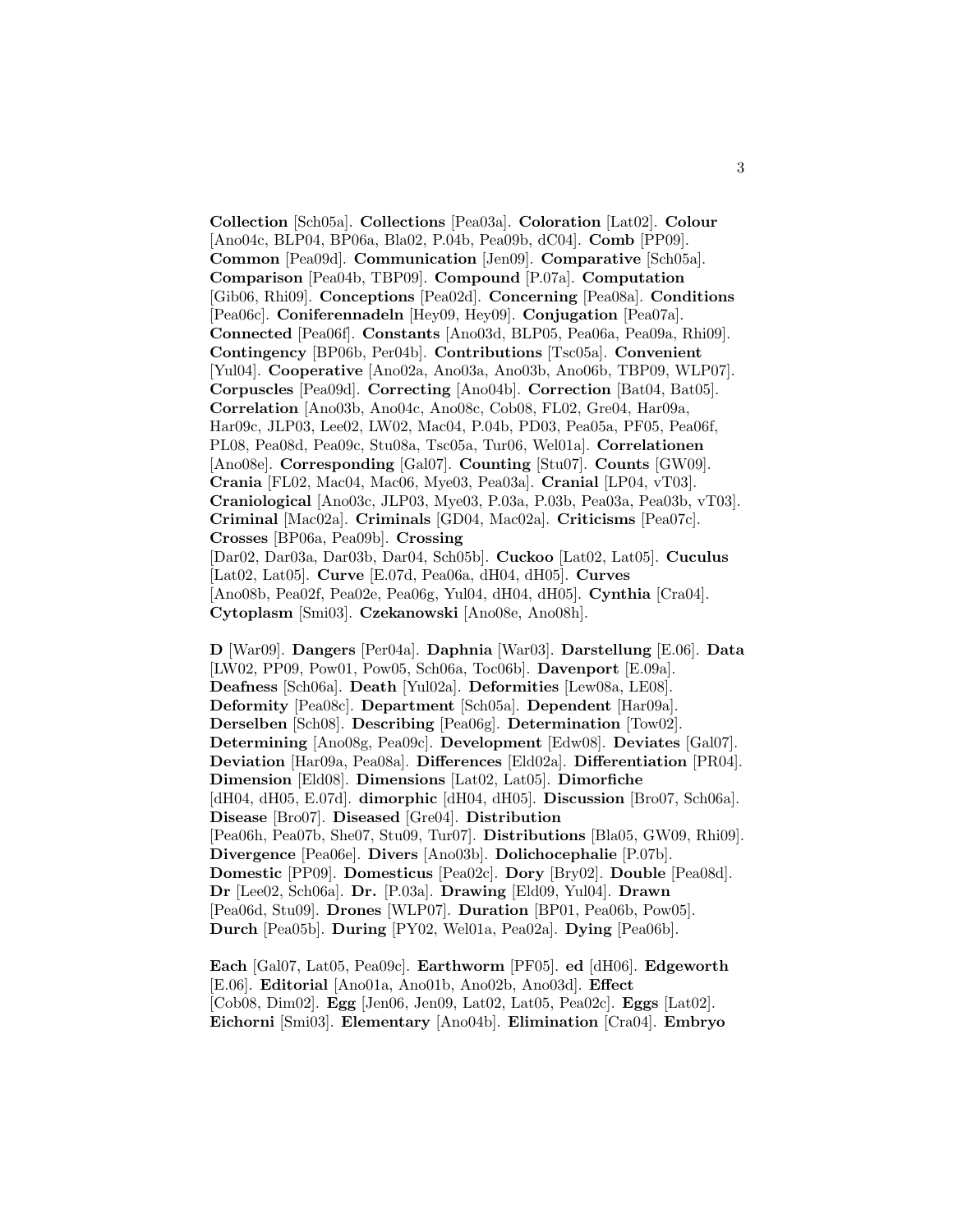[Jen06, Jen09]. **English** [BLP05, Mac04, Mac06]. **Enquiry** [HM09, Lat02]. **Entrants** [E.09b]. **Environment** [Dim02]. **Epidemic** [Tur06]. **Ernest** [Pea09d]. **Error** [BP06b, E.06, Pea08a, PL08, Stu07, Stu08a, Stu08b, E.06]. **Errors** [Ano03d, Cob08, Gib06, Pea06a, Rhi09]. **Estimating** [Bro07]. **Etc** [Ano02b]. **Etude ´** [Gai04]. **Eugene** [E.09b]. **Eugenics** [E.08, E.07e]. **Eupagurus** [Sch03]. **European** [Dar02, Dar03a]. **Evolution** [LW02, Pow01, Pow05, E.07f]. **Exceeds** [Pea09c]. **Exhibiting** [Lat05]. **Expectation** [Pea02a, E.07c]. **Experience** [E.07c]. **Experimental** [Cra04]. **Explanatory** [Ano06c]. **External** [BLP05]. **Extracted** [Dar03b]. **Extrapolation** [Per04a]. **Extremes** [E.09b]. **Eye** [P.04b]. **Eyes** [Ano04c].

**F** [E.06, McI03, Wel07]. **Facilitate** [Rhi09]. **Facilitating** [Gib06]. **Fagus** [PR04]. **Falls** [Pea09c]. **Fat** [Rie09]. **Fathers** [Per04b]. **Favourable** [Pea06c]. **Fay** [Sch06a]. **Fechner** [Pea05b]. **Fecundity** [Sur09]. **feet** [Sch08]. **Fehlergesetz** [Pea05b, E.06]. **Fehlergesetzes** [E.06]. **Female** [RP06]. **femmes** [Gor09]. **Fernando** [E.07d]. **Fertility** [Dav02, Pow05]. **Ficaria** [Wel01a]. **Figure** [Gal07]. **Finger** [Ano03e]. **Finite** [Eld02a]. **First** [Di 07, E.07a, Gre04, GW09, S02, Wel01b]. **Fisk** [E.09b]. **Fission** [Sim02]. **Fit** [Eld02b]. **Fitting** [Pea02f, Pea02e]. **Fleur** [Gai04]. **Flinders** [E.07b]. **florescences** [dH06]. **Floridana** [Edw08]. **Flower** [Rob08, Gai04]. **Flower-heads** [Rob08]. **Flowering** [Wel01a]. **Flowers** [PY02, Tow02]. **Foot** [Lew08a, LE08, Pea08c]. **Force** [E.09b]. **Form** [E.06]. **Forms** [Dim02]. **Formula** [Ano08g]. **Formulae** [Ano04b]. **Foster** [Lat02, Lat05]. **Foster-Parent** [Lat02, Lat05]. **Foundation** [E.07e]. **Fourteenth** [E.08]. **Fowl** [PP09]. **Frage** [Ano08e, Sch08]. **Francis** [E.07e, Ano02d, Ano02e]. **Frank** [Ano06i]. **Frederick** [P.09]. **French** [Gai04]. **Frequency** [Ano03d, Bla05, GW09, Pea09a, Pea06g, Rhi09, She07, Som06, Ano08b]. **Frequency-Distribution** [She07]. **Frequency-Ratios** [Som06]. **Frog** [Jen06, Jen09]. **Front** [Ano02c, Ano04a, Ano05a, Ano06e, Ano06d, Ano08f]. **Function** [Duf09]. **Functionen** [E.06]. **Fundamental** [Pea02d]. **Further** [Bat05, Mac03, Pea07b]. **Füsse** [Sch08]. **Future** [E.07c].

**G** [Ano08c, P.07a, Pea07c, War09]. **G.** [PY02]. **Gaillardia** [Rob08]. **Galton** [Ano02d, Ano02e, E.07e, Sch06b]. **Gathered** [PY02]. **Gelasimus** [Dun03, Dun03]. **General** [TBP09]. **Generalised** [E.06, PL08]. **Generations** [War02]. **German** [Ano08h, Dun03, Hen02, Hey09, Lud01, Sch08]. **give** [Pea06f]. **Given** [Pea09c]. **Goodness** [Eld02b]. **Grade** [Gal07, Pea09c]. **Grades** [Gal07]. **Graduation** [Eld03a, Eld03b, Spe04]. **Grandchildren** [Bla02]. **Grandsire** [Bla02]. **Great** [E.06]. **Greene** [Tow02]. **Grey** [Sch05b]. **Greyhound** [BLP04]. **Growth** [Edw08].

**H** [E.07f]. **Haemacytometer** [Stu07]. **Hair** [Ano04c, P.04b]. **Hand** [LW02, Lew08a, LE08]. **Harbor** [Dim02]. **Haviland** [War09]. **Head**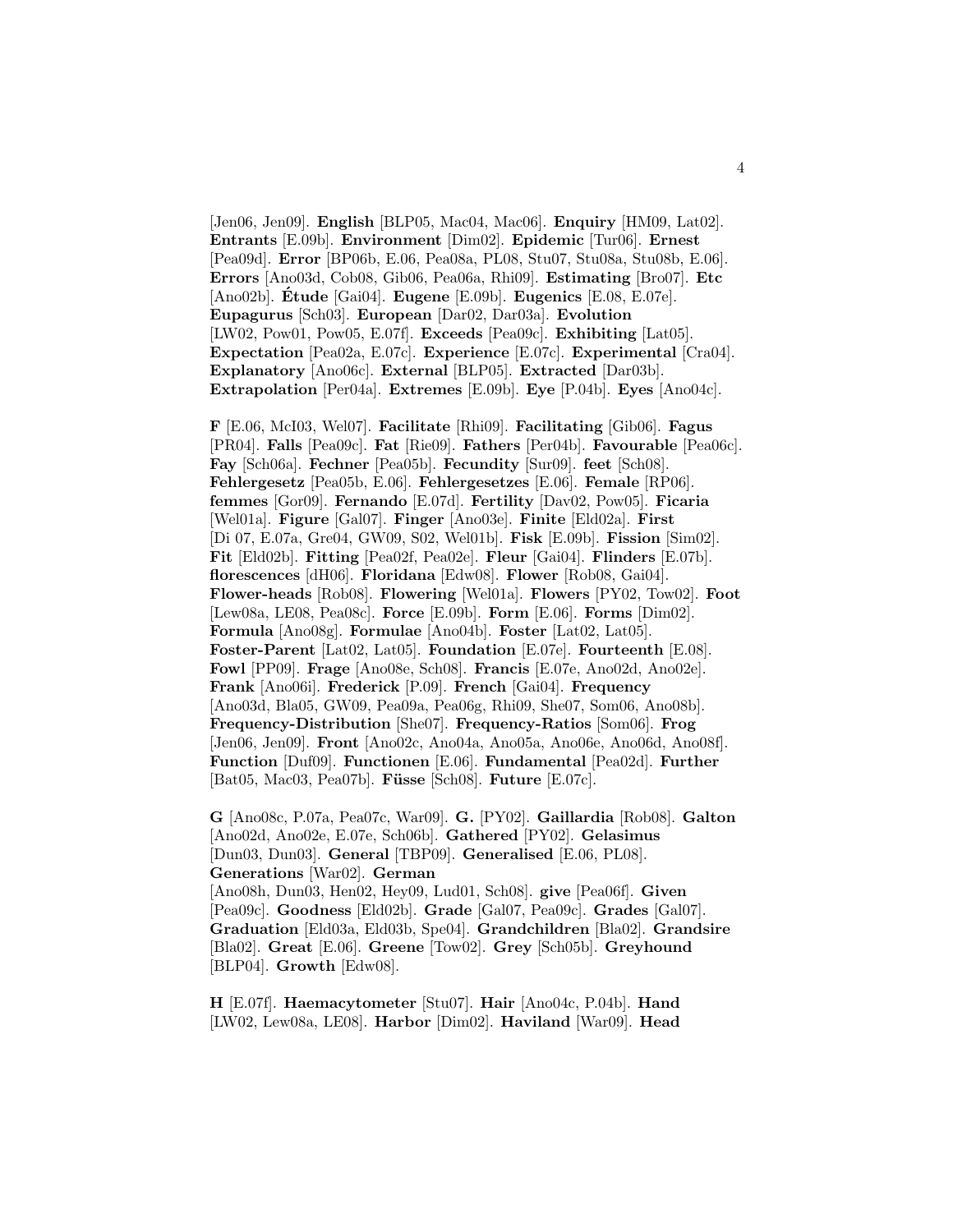[Gla05, Pea06i, Ano08h]. **Heads** [PY02, Rob08]. **Healthy** [Gre04]. **Heart** [Gre04]. **Heinrich** [Ano09b]. **Helguero** [E.07d]. **Helicogena** [Di 07]. **Helix** [Hen02, Di 07, Hen02]. **Heller** [Sch03]. **Henderson** [Ano08b]. **Hereditary** [Sch06a]. **Heredity** [E.07f, Lut03, P.09, PYBL03, Pea08b, Wel03, Wel07]. **Heritance** [Ano06b]. **Heterogeneity** [Mye03, Pea03a, Pea06e]. **Hétérostylie** [Gai04]. **heterostyly** [Gai04]. **History** [P.09]. **Hoc** [Ano01c]. **Holothuria** [Edw08]. **homicides** [Gor09]. **Homogeneity** [Mye03, Pea03a]. **Homotyposis** [PR04]. **Horses** [Bla02]. **House** [Sch05b]. **Human** [FL02, Gre04, Mac04]. **Hundred** [GD04]. **Huxley** [E.07b]. **Hyalopterus** [War02]. **Hybrids** [Dar03b]. **Hypothesis** [Spe04].

**Identification** [Mac02a]. **if** [Lat05]. **Ignoramus** [Ano01c]. **II** [Ano03b, Pea02f, Pea04b]. **III** [Ano06b]. **Illustration** [Ano02d]. **Immunity** [Bro05, Bro07]. **Importance** [E.08]. **Including** [Gal07]. **Index** [Ano09c, GW09, HM09, P.07b]. **Index-Angaben** [P.07b]. **Individuals** [Pea06b]. **Inflorescenze** [dH06]. **Influence** [E.07c, Lut03, Mac02b, Pea08d]. **Information**

[Ano01d, Ano02f, Ano04d, Ano05b, Ano06h, Ano06g, Ano08i, Ano09f]. **Inheritance** [Ano02a, Ano03e, BLP04, BP06a, BP01, Bla02, Her06, Her08, Lew08b, P.04a, P.07a, P.08, PL03, Pea04b, Pea04a, Pea08c, Rie09, RP06, SE07, W.03, War02, Wel02a, Wel07, Woo06, PL03, Sch06b]. **Inmates** [Toc07]. **Inoculation** [May09]. **Integral** [Har09c, She03]. **Intelligence** [Pea06i]. **Intensity** [BP01, Lut03, Pea09c]. **Internal** [LP04]. **Interpolation** [Eld02a, Eld08]. **Interracial** [JLP03, Tsc05a]. **Intybus** [dH06]. **Investigations** [Ano02a, Ano03b, Ano06b]. **Island** [Dim02]. **Itala** [Wel04]. **Italian** [dH04, dH05, dH06].

**J** [Ano08d]. **Jager** [Edw08]. **Jan** [Ano08e, Ano08h]. **Japanese** [Dar02, Dar03a, Dar03b, Dar04]. **Johannsen** [P.07b]. **John** [Bry02, E.07g]. **July** [PY02]. **June** [E.07g].

**K.** [PY02]. **Kapteyn** [Pea06j]. **Karl** [E.07a, E.07c, E.08]. **Keswick** [PY02]. **Key** [Ano06f]. **Known** [Pea08c]. **Kopfmasse** [Ano08h]. **Kritik** [P.07b].

**L** [E.06, E.07g, E.09b, Kri08]. **L.** [Gai04, Tow02, dH06]. **Laboremus** [Ano01c]. **Laminata** [Wel01b]. **Langenvariation** [Hey09]. **Late** [War09, Wel07]. **Latr** [Dun03, Dun03]. **Law** [E.06, P.04a, PYBL03, Sch06b]. **Laws** [PL03, Pea04b, W.04, Wel02a, Woo03, P.07a]. **Leaves** [Fry02, PR04]. **Lecture** [E.07b, E.08]. **Length** [Gal07, Hey09]. **Lepidoptera** [Cra04]. **Lesser** [Ano03b]. **Leucanthemum** [Tow02, PY02]. **Leucosis** [Ano09d]. **Life** [BP01, Pea06b, Pea02a, Pow05, E.09b]. **Line** [Pea06f, RP06]. **Linear** [Pea06f]. **Linearity** [Bla05]. **Litter** [RP06, Wel07]. **Lobster** [Pea08c]. **Lobster-Claw** [Pea08c]. **Local** [Yul02a]. **Localities** [Ano03b]. **Lock** [E.07f]. **London** [Tur06]. **Long** [Dim02, Sch05a]. **Ludwig** [Lee02].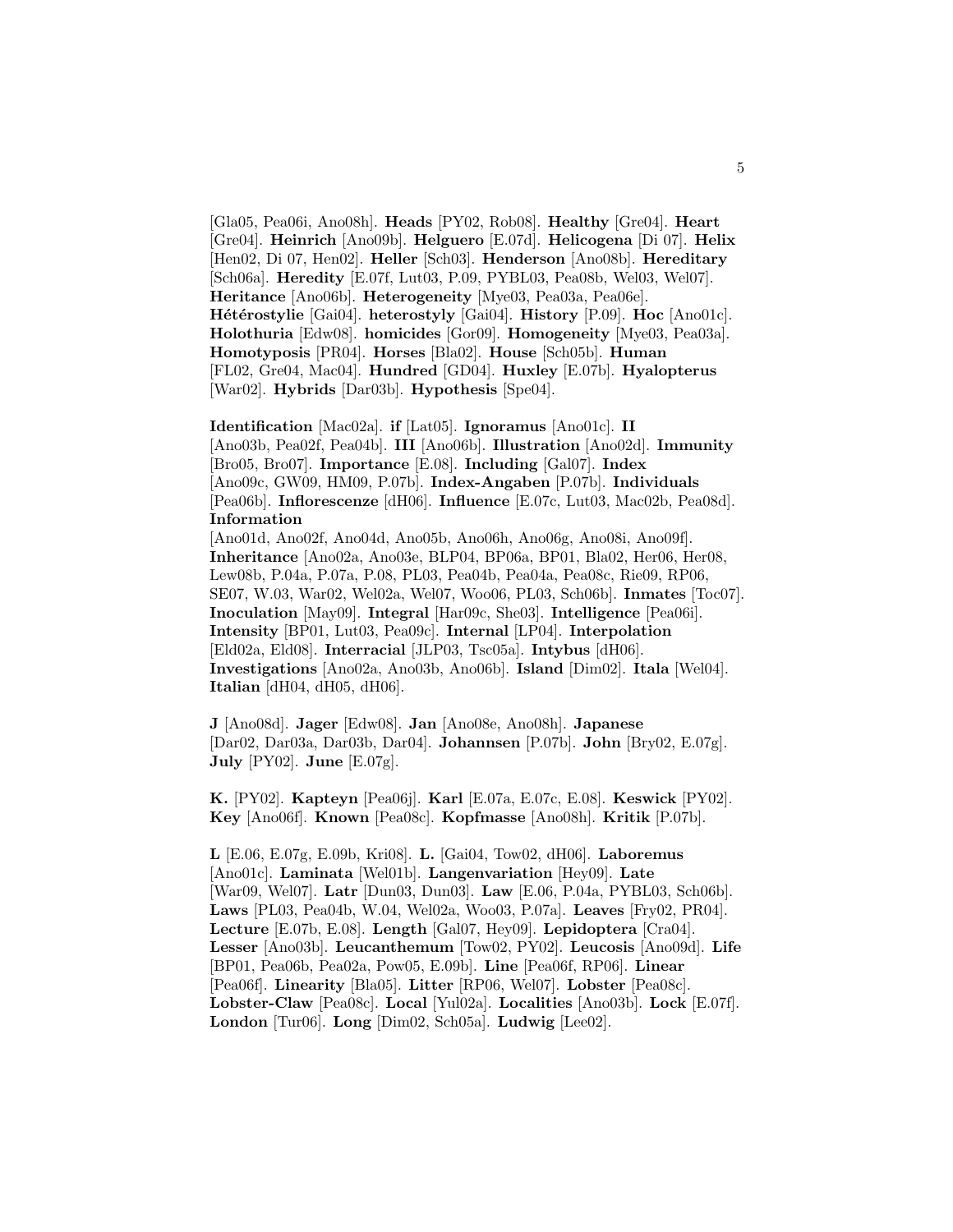**M** [E.07b]. **Magna** [War03]. **Magnifica** [P.01]. **Mainly** [War09]. **Makeham** [Spe04]. **Man** [Ano03a, Ano04c, BP01, JLP03, LW02, P.04b, P.08, Pea05a, Pea02a, PL03, Pea04b, Pow01, Pow05, Tsc05b, Woo06]. **Mantis** [dC04]. **Map** [Ano06f]. **Martens** [Wel04]. **Mass** [Smi03, Ano08h, Ano08h]. **Massimi** [dH04]. **Materialien** [Lud01]. **materials** [Lud01]. **Mating** [Ano03a]. **Matter** [Ano02c, Ano04a, Ano05a, Ano06e, Ano06d, Ano08f]. **maxima** [dH04]. **Mean** [BP06b, Pea06b, Pea03b, Stu08b]. **Mean-Square** [BP06b]. **Means** [Bro07, Stu09, Yul04]. **Measured** [Pea09c]. **Measurement** [LP04]. **Measurements** [BLP05, GD04, Pea02e, Pea09d, Toc06a]. **Measurments** [Pea02f]. **Medico** [HM09]. **Medico-Statistical** [HM09]. **Memoir** [Ano06b, GW09, Lat05, Lew08a]. **Mendel** [P.07a, W.04, Wel02b, Wel02a, Wel03, Woo03]. **Mendelian** [P.04a]. **Mental** [Pea04b, Pea06i, P.09]. **Merism** [Pun04]. **Meristic** [Pea04a]. **Method** [Har09c, Pea09c]. **Mice** [Dar02, Dar03a, Dar03b, Dar04, Sch05b, Wel07]. **Migrations** [E.07b]. **Millesimal** [Gal07]. **Modal** [Pea02b]. **Modes** [Tow02]. **Moments** [Ano04b, She07, Ano08b]. **Montagu** [Wel01b]. **Moorfields** [Mac06]. **Moral** [P.09, Pea04b]. **Moscatel** [Whi02]. **Most** [Pea06g, S02]. **Mr** [Wel03, Pea04a, Pea07c, Pea08b, War09]. **Muhl** [W.02]. **Mulberry** [Fry02]. **Muller** [McI03]. **Multiple** [PL08]. **Museum** [Sch05a]. **Muskelvarietaten** [Ano08e]. **Myers** [P.03a]. **Myres** [E.07g].

**Naqada** [FL02]. **Nassa** [Dim02]. **National** [E.08]. **Natural** [BP01, Di 07, Eld03c, Wel01b]. **Negro** [Pea09b]. **nelle** [dH06]. **Nemoralis** [Hen02, Hen02]. **Nemorosa** [Yul02b]. **Nest** [TBP09]. **Nichols** [Ano08d]. **Niger** [Pun04]. **Nigra** [McI03]. **No** [E.07g]. **Non** [Pea06d, Woo06]. **Non-Inheritance** [Woo06]. **Non-Significant** [Pea06d]. **Normal** [Gal07, Pea06a, PL08]. **Notation** [Ano08c]. **Note** [Ano06c, Ano09d, Dar02, Fry02, Har09b, JLP03, Kri08, Lew08b, Lut03, P.03a, P.03b, P.08, Pea04a, Pea06d, Pea08b, Pea09b, Wel04, dC04, vT03]. **Notes** [Ano03c, Eld05, Eld08, JLP03, Lat02, Mye03, P.03a, P.03b, Pea03a, Pea03b, Yul03, vT03]. **Nucleus** [Smi03]. **Number** [Ano08c, Bry02, Yul02b]. **Numbers** [Eld03c, E.06]. **Numerical** [Ano08d].

**O** [McI03]. **O.** [Tow02]. **Observation** [Cob08, Eld02b]. **Observations** [Edg07, Pea02f, Pea02e, War09]. **Obsoleta** [Dim02]. **Occupation** [Per04b]. **Officinalis** [Gai04]. **Omotiposi** [dH06]. **One** [GD04, Lat05]. **Only** [Pea09c]. **Ophiocoma** [McI03]. **Opsonic** [GW09, HM09]. **Order** [Pea06f]. **Organ** [Pea02b]. **Organic** [Wel01a]. **Origin** [LE08, Wel02c]. **Other** [Ano04b, Eld09, Pea06i]. **Oxford** [Sch05a, E.07g].

**Paramecium** [Pea07a]. **Parent** [Lat02, Lat05]. **Part** [BP06a, Pea02f]. **Parthenogenetic** [War02]. **Partial** [Ano09d, Gal09]. **Passer** [Pea02c]. **Past** [E.07c]. **Pearson** [E.07a, E.07c, E.08, PY02]. **Peas** [Wel02a]. **Pectinatella** [P.01]. **Pendulations** [Ano09b]. **Pendulations-Theorie** [Ano09b].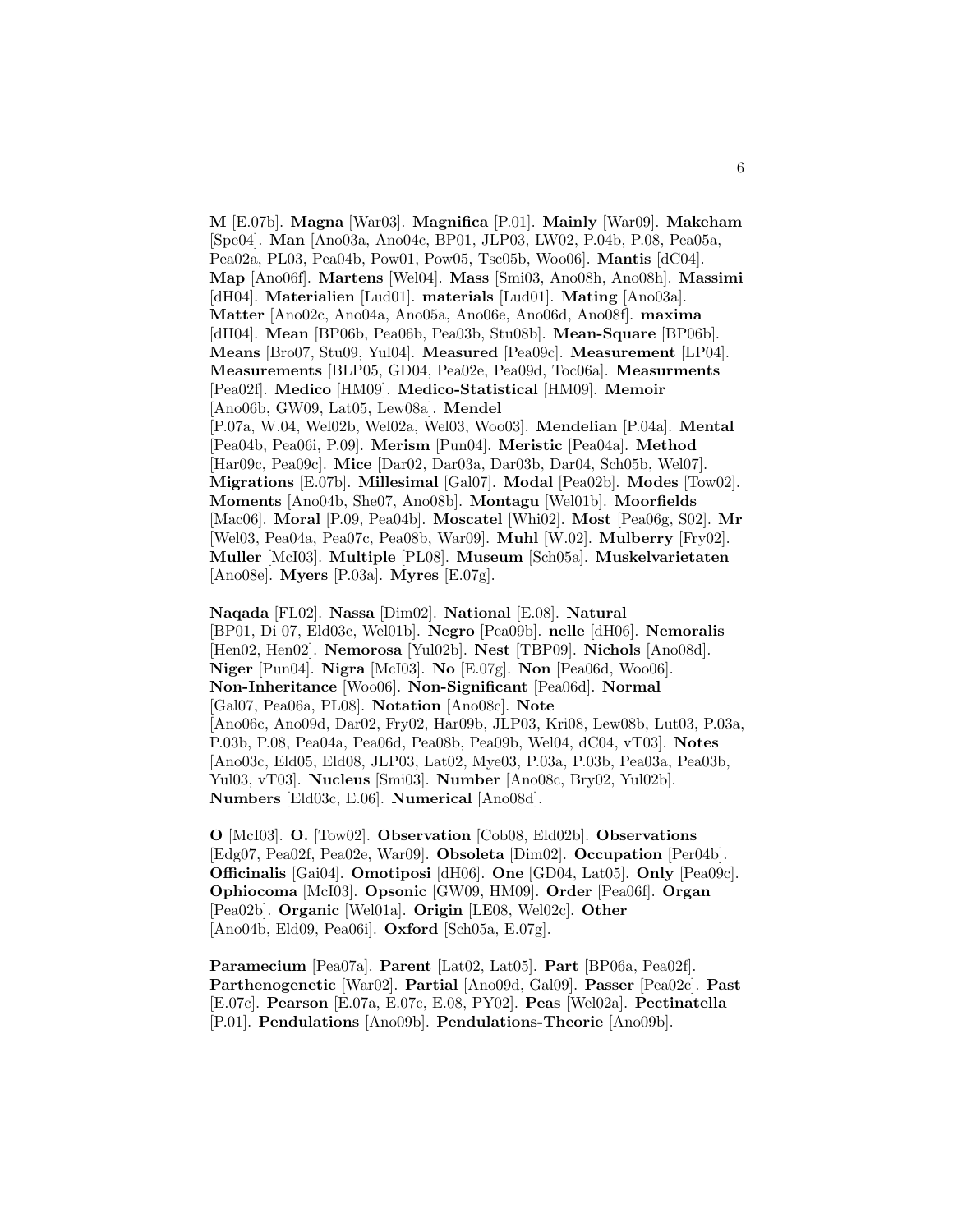**Percentage** [Pea09c]. **Period** [Pea02a]. **Petrie** [E.07b]. **Phagocytic** [GW09]. **Phagocytosis** [GW09]. **Phaseolus** [W.03]. **Philosamia** [Cra04]. **Photograph** [Ano01c, Ano02e]. **Physical** [BLP05, PL03, Pea04b, Pea06i]. **Pigmentation** [Toc08, Toc09]. **Plants** [Ano02a, Ano02b, Ano03b, Ano06b, Lee02]. **Plates** [Bry02]. **Points** [Ano04b, Pea08a, Pea06f]. **Poland** [RP06]. **Polymorphism** [Ano02b]. **Poppies** [Ano09e]. **Poppy** [Ano02a, Ano06b]. **Population** [Pea06g, TBP09]. **Pourtales** [Edw08]. **Powers** [Eld03c]. **Preference** [Lat05]. **Preliminary** [JLP03, War03, dC04]. **Prenanthoides** [W.02]. **Pretoria** [Ano09e]. **Previous** [Mac02b]. **Prideauxi** [Sch03]. **Principles** [E.09a]. **Prints** [Ano03e]. **Prizes** [S02]. **Probability** [She03, E.06, E.07e]. **Probable** [Ano03d, BP06b, Gib06, Har09a, Pea06a, Pea08a, PL08, Rhi09, Stu08a, Stu08b]. **Problem** [LW02, Pow01, Pow05]. **Probleme** [Lud01]. **problems** [Lud01]. **Processes** [Eld05]. **Production** [Rie09]. **Prof** [E.07b]. **Professor** [P.03b, Pea03b, Pea06j, Sch06b, Wel02c]. **Progress** [E.07f]. **Proof** [Ano04b]. **Proportion** [S02]. **Proportions** [Ano08d]. **Protective** [dC04]. **Psychical** [SE07]. **Psychology** [P.09]. **Pugilator** [Dun03]. **Pulmonaria** [Gai04]. **Pulmonary** [E.07a]. **Punnett** [Pea04a]. **Pure** [BP06a].

**quadrapartite** [Sch08]. **Quantitative** [Dim02, Tsc05b]. **Quantitatively** [P.07a]. **Queens** [TBP09, WLP07]. **question** [Sch08].

**R** [E.07f, Wel07]. **Rabbit** [Woo03]. **Race** [Wel04]. **Racehorse** [Her08]. **Races** [Dar02, Dar03a, Dar03b]. **Rana** [Jen06, Pea09d]. **Random** [Pea06g, Stu09]. **ranunculoides** [Wel01a]. **Raphael** [Ano06i]. **Rates** [Yul02a]. **Ratio** [Her06, Her08, Wel07, Ano08h]. **Ratios** [Som06]. **Raw** [Ano04b]. **Ray** [PY02, Tow02]. **Ray-Flowers** [PY02, Tow02]. **Recessive** [Dar03b]. **Recorded** [Pea09c]. **Records** [Gal09, Wel07, Woo03]. **Red** [Pea09d]. **Reference** [FL02, Gre04, GW09, Mac04, Mac06]. **Regeneration** [Sch08]. **Regression** [Bla05, Pea06f]. **Rejoinder** [Pea05b, Pea06j]. **Relating** [Mac03]. **Relation** [Jen06, Jen09, Lat02, Sim02]. **Relations** [Gla05, Smi03]. **Relationship** [Pea06i, War03]. **Relationships** [BLP05]. **Relative** [Kri08]. **Religiosa** [dC04]. **Remarks** [P.03a, P.03b, Pea07b, Tow02, Pea08b]. **Reply** [Pea07c]. **Report** [Dar03a, Dar03b]. **Reproductive** [Pow05]. **Researches** [E.06]. **Resemblance** [Tsc05b]. **resolution** [dH05]. **Result** [Dar03a, Dar03b, Dar04]. **Results** [Dar02, Sch05b]. **Review** [Ano08e, Ano08d, Ano08c, Ano08b, Ano08h, Ano09b, E.07e, E.07a, E.07c, E.07f, E.07b, E.07d, E.08, E.09b, E.09a, Gor09, P.07a, P.07b, P.09, Ano08h, E.07g]. **Reviews** [E.06]. **Revisions** [Wel03]. **Risoluzione** [E.07d, dH05]. **Robert** [Ano08b]. **Round** [Sch05a]. **Royalty** [P.09].

**S** [P.03a]. **same** [Sch08]. **Sample** [Pea06d]. **Samples** [Pea06g, Stu09]. **Scale** [Pea06f]. **Scales** [Yul04]. **Schadelmassen** [Ano08h]. **School** [Eld09, Toc08, Toc09]. **Science** [E.08]. **Scope** [Ano01a, E.08]. **Scotland**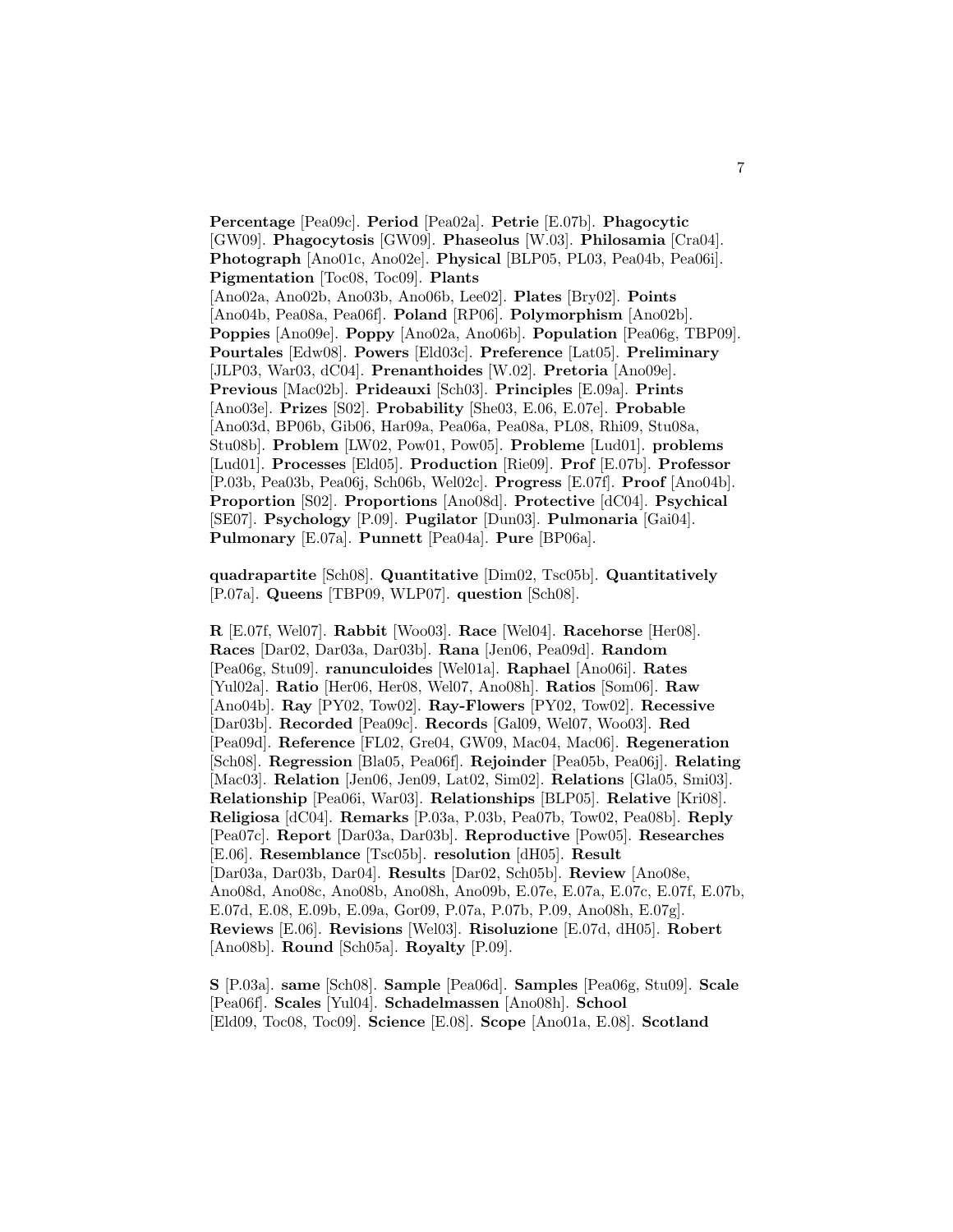[Toc07, Toc08, Toc09]. **Scottish** [Ano06f]. **Season** [Wel01a]. **Seasonal** [W.02]. **Second** [Ano06b, Dar03a, FL02, Lat05, LW02, Mac06, S02, TBP09, Jen09]. **Section** [Pea04a]. **Segmentation** [Jen09]. **Seine** [Pea05b]. **Selection** [BP01, Di 07, E.09b, Pea08d, Pow05, Wel01b]. **Sepals** [Yul02b]. **Severity** [Bro07, Pea06h, Pea07b, Tur07]. **Sex** [Her06, Her08, Lut03, Pea08b, Pun04, Wel07, Woo06]. **Sex-Ratio** [Her06, Her08, Wel07]. **Sexes** [Ano08d, Kri08]. **Shape** [Pea06i]. **Sheppard** [Ano04b]. **Shirley** [Ano02a, Ano06b, Ano09e]. **Short** [Har09c, Pea09c]. **Shorthorn** [BP06a, BP06a]. **Shorthorns** [BP06a]. **Sicily** [Bat04, Bat05, W.04]. **Sickness** [Eld03a, Eld03b, Spe04]. **Significant** [Pea06d]. **Signo** [Ano01c]. **Simroth** [Ano09b]. **Single** [TBP09]. **Size** [Gla05, Lat02, Pea06i, RP06, War03, Wel07]. **Skew** [Rhi09]. **Skin** [Pea09b]. **Skin-Colour** [Pea09b]. **Skull** [FL02, Mac04, Mac06, Ano08h]. **Skulls** [Sch05a]. **Smallpox** [Mac03, Mac02b, Pea06h, Pea07b, Tur06, Tur07, Bro05]. **Some** [Eld08, Lat05, Pea06f, Per04a, War09, Woo03]. **Sons** [Per04b]. **Sources** [Ano02b]. **Sows** [RP06]. **Space** [Eld08]. **Sparrow** [Pea02c]. **Special** [FL02, Gre04, GW09, Mac04, Mac06]. **Species** [Dav02, Lat05, Wel02c]. **Spielarten** [Hen02]. **Spinax** [Pun04]. **Spirit** [Ano01b]. **Split** [Lew08a, LE08, Pea08c]. **Split-Foot** [Lew08a, LE08, Pea08c]. **Split-Hand** [Lew08a, LE08]. **Spring** [Dim02]. **Springs** [Tow02]. **Square** [BP06b]. **Standard** [Pea08a]. **State** [E.08]. **Statistical** [Bro05, Bro07, Cra04, Edg07, Eld05, HM09, May09, P.09, War09, Lud01]. **Statistics** [Mac03, Yul03]. **Statoblasts** [P.01]. **Straus** [War03]. **Studies** [Bro05, Bro07, Cra04, Pea05a, Hen02, Ano08h]. **Study** [Ano03a, BLP05, Di 07, Dim02, E.07a, E.07f, FL02, Gla05, Gre04, GW09, LW02, Mac03, Mac04, Mac06, May09, P.09, Pea07a, Pea09d, Smi03, TBP09, Tsc05a, Tsc05b, Wel01b, WLP07, Gai04]. **Sub** [Lat05, Pea06d]. **Sub-Sample** [Pea06d]. **Sub-Species** [Lat05]. **Sui** [dH04]. **Suitable** [Pea06g, S02]. **Sums** [Eld03c]. **Survey** [Toc08, Toc09]. **Swine** [Sur09]. **Sylvatica** [PR04]. **Symmetry** [Dav02, Jen06, Jen09]. **System** [Ano08c]. **Systematic** [Pea02f, Pea02e].

**Table** [Eld03a, Eld03b, Gal07, Spe04]. **Tables** [Ano06c, Duf09, Eld02b, Eld03c, Gib06, Rhi09, She03, Toc06b]. **Tadpole** [Pea09d]. **Tarsus** [Sch08]. **Temporaria** [Jen06, Pea09d]. **Tending** [Lat05]. **Termites** [War09]. **Testing** [Eld02b]. **Tests** [Bla05]. **Their** [BLP05, LE08, JLP03]. **Theorie** [Ano09b]. **Theory** [Ano08c, E.06, Eld02b, P.07a, Wel03, Yul03]. **Third** [Dar03b]. **Thirty** [GD04]. **Thoroughbred** [Bla02, Her08]. **Torok** [P.03b, Pea03b]. **Transmission** [LE08]. **treated** [Ano08c]. **Trees** [Fry02]. **Trihodus** [War02]. **Trivittata** [Dim02]. **Tuberculosis** [E.07a]. **Two** [Pea06f, Pea08d]. **Types** [LE08, vT03]. **Typhoid** [May09].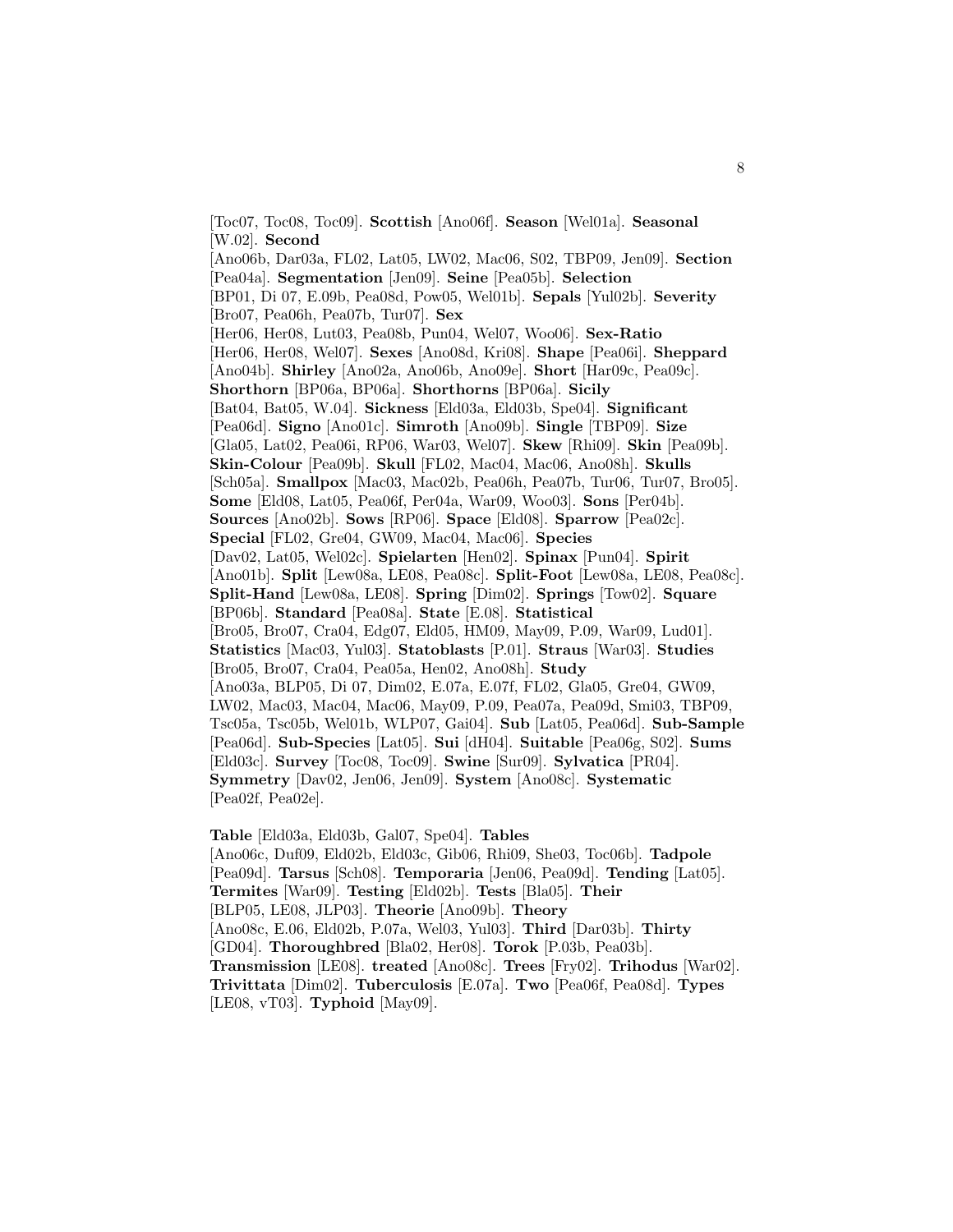**U** [PY02, Pea07c]. **Udny** [Ano08c, P.07a]. **Unfavorable** [Pea06c]. **Untersuchungen** [Hen02, Ano08h]. **Upon** [Cob08, Cra04, Dim02, Tow02].

**V** [E.06, Ano09c]. **Vaccination** [Bro05, Mac03, Mac02b, Tur06]. **Value** [Har09a, Pea02b, S02, dC04]. **Variability** [Ano09e, Dav02, Gre04, Kri08, LW02]. **Variable** [Har09a, Pea09a]. **Variables** [Ano08c]. **Variates** [Har09c]. **Variation** [Bro01, E.07f, Edw08, FL02, Fry02, Har09b, Lee02, Mac04, McI03, PD03, PF05, Pea06c, PP09, Pea02c, PY02, Pea08d, Rob08, Sch03, Sim02, Tow02, War02, Whi02, Yul02b, Hey09, Ano03b, Cra04, Pea05a, dH06]. **Variational** [Lud01]. **Variational-statistical** [Lud01]. **Variations** [Gai04, Lat02]. **Variationsstatistische** [Lud01]. **Variazione** [dH06]. **varieties** [Hen02]. **Various** [Yul04]. **Verallgemeinerungen** [Pea05b]. **Verhaltnis** [Ano08h]. **Vespa** [TBP09, WLP07]. **Viergliederigen** [Sch08]. **View** [P.04a]. **Viscera** [Gre04]. **Volume** [Ano01d, Ano02f, Ano04d, Ano05b, Ano06h, Ano06g, Ano08i, Ano09f]. **Volumes** [Ano09c]. **Vom** [Sch08]. **Vries** [Wel02c]. **Vulgaris** [W.03, WLP07, TBP09].

**W** [E.07b, P.07b]. **W.** [Wel07]. **Walker** [War02]. **Walter** [Ano06i]. **Waltizing** [Dar02]. **Waltzing** [Dar03a, Dar03b, Dar04]. **Warren** [Pea09d]. **Wasps** [Edg07]. **Weight** [Gre04, Pea05a]. **Weights** [BLP05]. **Weldon** [Ano06i, Wel07]. **Wherein** [Pea09c]. **which** [Pea06f, Pea06g, Pea09c, Stu09]. **White** [Pea09b]. **Willkurlicher** [E.06]. **within** [Pea06b]. **Woman** [Tsc05b]. **Woods** [P.09]. **Work** [War09]. **Workers** [WLP07].

**Year** [Pea06b]. **Years** [Pea02a]. **Yellow** [Tow02]. **Young** [Bry02]. **Yule** [Ano08c, P.07a, PY02, Pea07c].

**Ziegler** [Sch06b]. **Zur** [P.07b, Sch08, Ano08e]. **Zweite** [E.06].

## **References**

**Anonymous:1901:ESBa**

[Ano01a] Anonymous. Editorial: The scope of *Biometrika. Biometrika*, 1(1): 1–2, October 1901. CODEN BIOKAX. ISSN 0006-3444 (print), 1464- 3510 (electronic). URL http://www.jstor.org/stable/2331667.

**Anonymous:1901:ESBb**

[Ano01b] Anonymous. Editorial: The spirit of *Biometrika*. Biometrika, 1(1): 3–6, October 1901. CODEN BIOKAX. ISSN 0006-3444 (print), 1464- 3510 (electronic). URL http://www.jstor.org/stable/2331668.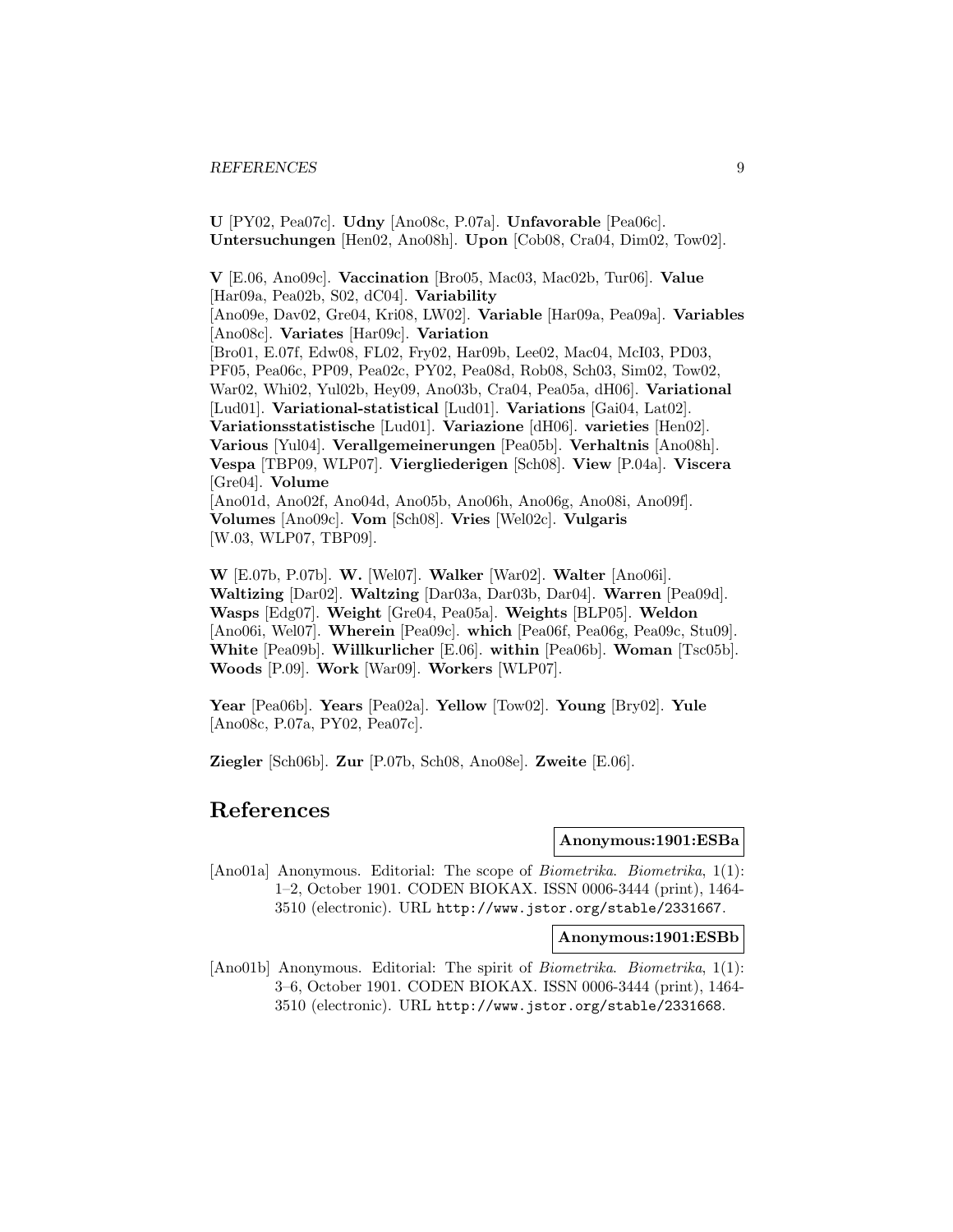#### **Anonymous:1901:PIH**

[Ano01c] Anonymous. [photograph]: Ignoramus, in hoc signo laboremus. Biometrika, 1(1):??, October 1901. CODEN BIOKAX. ISSN 0006- 3444 (print), 1464-3510 (electronic). URL http://www.jstor.org/ stable/2331666.

## **Anonymous:1901:VI**

[Ano01d] Anonymous. Volume information. Biometrika, 1(1):i–iv, October 1901. CODEN BIOKAX. ISSN 0006-3444 (print), 1464-3510 (electronic). URL http://www.jstor.org/stable/2331665.

### **Anonymous:1902:CIP**

[Ano02a] Anonymous. Cooperative investigations on plants: I. On inheritance in the Shirley poppy. Biometrika, 2(1):56–100, November 1902. CO-DEN BIOKAX. ISSN 0006-3444 (print), 1464-3510 (electronic). URL http://www.jstor.org/stable/2331501.

#### **Anonymous:1902:ESA**

[Ano02b] Anonymous. Editorial: On the sources of apparent polymorphism in plants, etc. Biometrika, 1(3):304–306, April 1902. CODEN BIOKAX. ISSN 0006-3444 (print), 1464-3510 (electronic). URL http://www. jstor.org/stable/2331541.

#### **Anonymous:1902:FM**

[Ano02c] Anonymous. Front matter. Biometrika, 2(1):i, November 1902. CO-DEN BIOKAX. ISSN 0006-3444 (print), 1464-3510 (electronic). URL http://www.jstor.org/stable/2331495.

#### **Anonymous:1902:IFG**

[Ano02d] Anonymous. [illustration]: Francis Galton. *Biometrika*, 2(1):??, November 1902. CODEN BIOKAX. ISSN 0006-3444 (print), 1464- 3510 (electronic). URL http://www.jstor.org/stable/2331497.

#### **Anonymous:1902:PFG**

[Ano02e] Anonymous. [photograph]: Francis Galton. Biometrika, 2(1):??, November 1902. CODEN BIOKAX. ISSN 0006-3444 (print), 1464- 3510 (electronic). URL http://www.jstor.org/stable/2331496.

## **Anonymous:1902:VI**

[Ano02f] Anonymous. Volume information. Biometrika, 2(1):ii–iv, November 1902. CODEN BIOKAX. ISSN 0006-3444 (print), 1464-3510 (electronic). URL http://www.jstor.org/stable/2331494.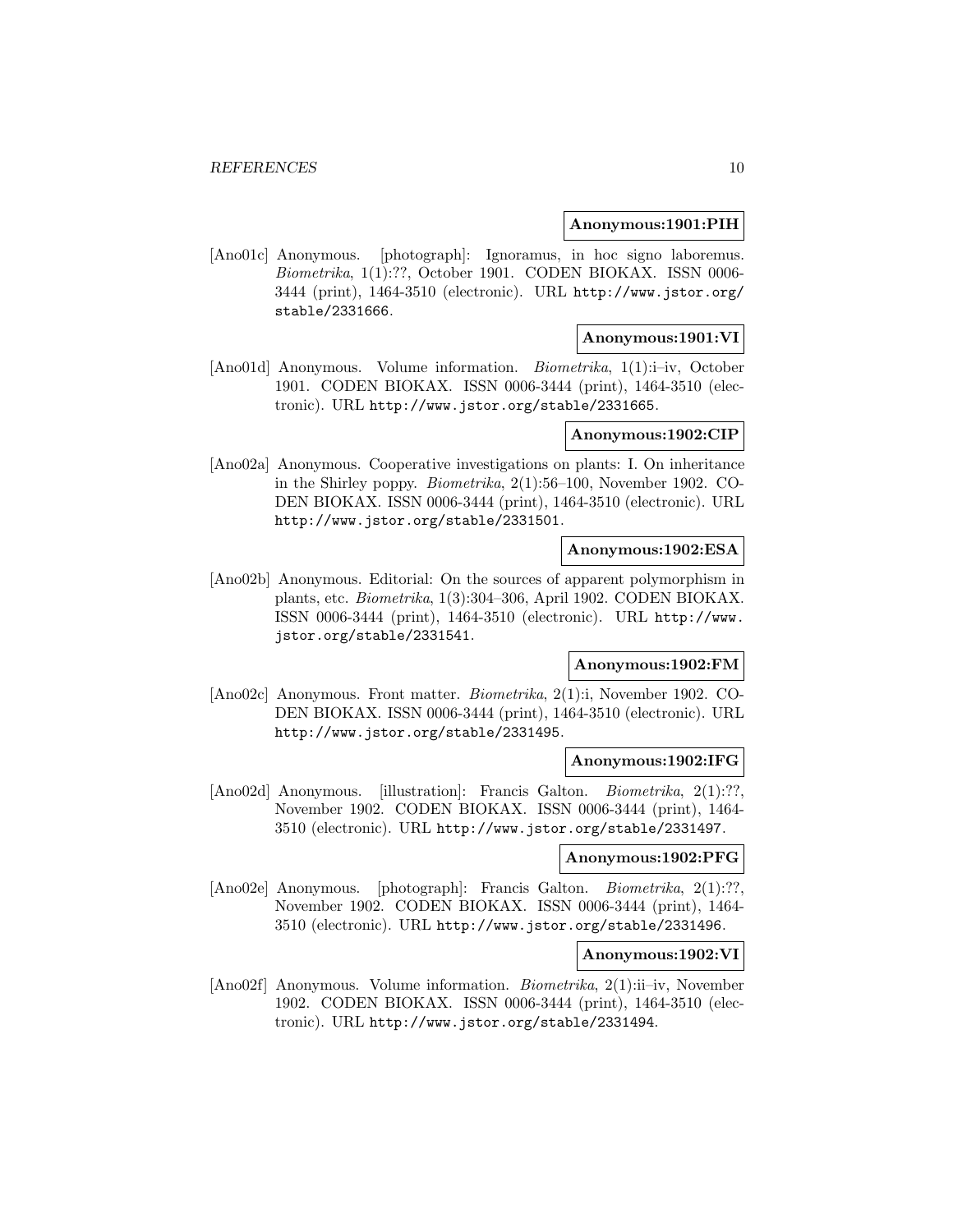#### **Anonymous:1903:AMM**

[Ano03a] Anonymous. Assortative mating in man: A cooperative study. Biometrika, 2(4):481–498, November 1903. CODEN BIOKAX. ISSN 0006-3444 (print), 1464-3510 (electronic). URL http://www.jstor. org/stable/2331510.

## **Anonymous:1903:CIP**

[Ano03b] Anonymous. Cooperative investigations on plants: II. Variation and correlation in lesser celandine from divers localities. Biometrika, 2(2):145–164, February 1903. CODEN BIOKAX. ISSN 0006- 3444 (print), 1464-3510 (electronic). URL http://www.jstor.org/ stable/2331679.

## **Anonymous:1903:CN**

[Ano03c] Anonymous. Craniological notes. Biometrika, 2(3):338–339, June 1903. CODEN BIOKAX. ISSN 0006-3444 (print), 1464-3510 (electronic). URL http://www.jstor.org/stable/2331609.

## **Anonymous:1903:EPE**

[Ano03d] Anonymous. Editorial: On the probable errors of frequency constants. Biometrika, 2(3):273–281, June 1903. CODEN BIOKAX. ISSN 0006- 3444 (print), 1464-3510 (electronic). URL http://www.jstor.org/ stable/2331603.

#### **Anonymous:1903:IFP**

[Ano03e] Anonymous. Inheritance of finger prints. Biometrika, 2(3):356, June 1903. CODEN BIOKAX. ISSN 0006-3444 (print), 1464-3510 (electronic). URL http://www.jstor.org/stable/2331613.

#### **Anonymous:1904:FM**

[Ano04a] Anonymous. Front matter. Biometrika, 3(1):ii, January 1904. CO-DEN BIOKAX. ISSN 0006-3444 (print), 1464-3510 (electronic). URL http://www.jstor.org/stable/2331518.

#### **Anonymous:1904:EPS**

[Ano04b] Anonymous. On an elementary proof of Sheppard's formulae for correcting raw moments and on other allied points. Biometrika, 3 (2/3):308–312, March/July 1904. CODEN BIOKAX. ISSN 0006- 3444 (print), 1464-3510 (electronic). URL http://www.jstor.org/ stable/2331483.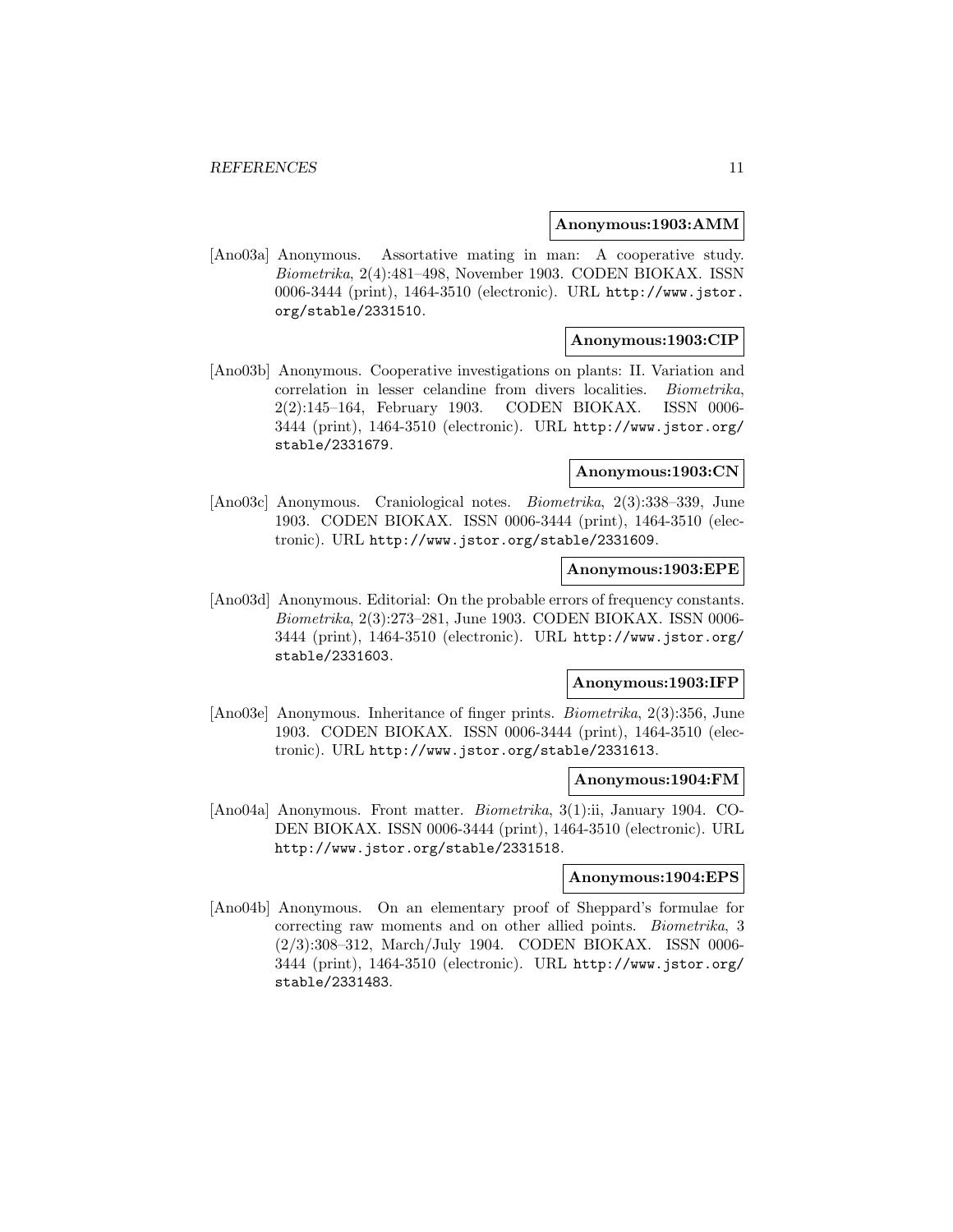#### **Anonymous:1904:CBA**

[Ano04c] Anonymous. On the correlation between age and the colour of hair and eyes in man. Biometrika, 3(4):462–466, November 1904. CODEN BIOKAX. ISSN 0006-3444 (print), 1464-3510 (electronic). URL http: //www.jstor.org/stable/2331732.

## **Anonymous:1904:VI**

[Ano04d] Anonymous. Volume information. Biometrika, 3(1):i–vi, January 1904. CODEN BIOKAX. ISSN 0006-3444 (print), 1464-3510 (electronic). URL http://www.jstor.org/stable/2331517.

#### **Anonymous:1905:FM**

[Ano05a] Anonymous. Front matter. Biometrika, 4(1/2):ii, June 1905. CODEN BIOKAX. ISSN 0006-3444 (print), 1464-3510 (electronic). URL http: //www.jstor.org/stable/2331530.

#### **Anonymous:1905:VI**

[Ano05b] Anonymous. Volume information. *Biometrika*,  $4(1/2)$ :i–iv, June 1905. CODEN BIOKAX. ISSN 0006-3444 (print), 1464-3510 (electronic). URL http://www.jstor.org/stable/2331529.

## **Anonymous:1906:B**

[Ano06a] Anonymous. Bibliography. Biometrika, 5(1/2):210–212, October 1906. CODEN BIOKAX. ISSN 0006-3444 (print), 1464-3510 (electronic). URL http://www.jstor.org/stable/2331664.

#### **Anonymous:1906:CIP**

[Ano06b] Anonymous. Cooperative investigations on plants: III. On heritance in the Shirley poppy: Second memoir. Biometrika, 4(4):394–426, March 1906. CODEN BIOKAX. ISSN 0006-3444 (print), 1464-3510 (electronic). URL http://www.jstor.org/stable/2331637.

## **Anonymous:1906:ENT**

[Ano06c] Anonymous. Explanatory note to tables. Biometrika, 5(supplement): 1, ???? 1906. CODEN BIOKAX. ISSN 0006-3444 (print), 1464-3510 (electronic). URL http://www.jstor.org/stable/2331577. Anthropometric survey of the inmates of the asylums in Scotland.

#### **Anonymous:1906:FMb**

[Ano06d] Anonymous. Front matter. *Biometrika*, 5(supplement):??, ???? 1906. CODEN BIOKAX. ISSN 0006-3444 (print), 1464-3510 (electronic).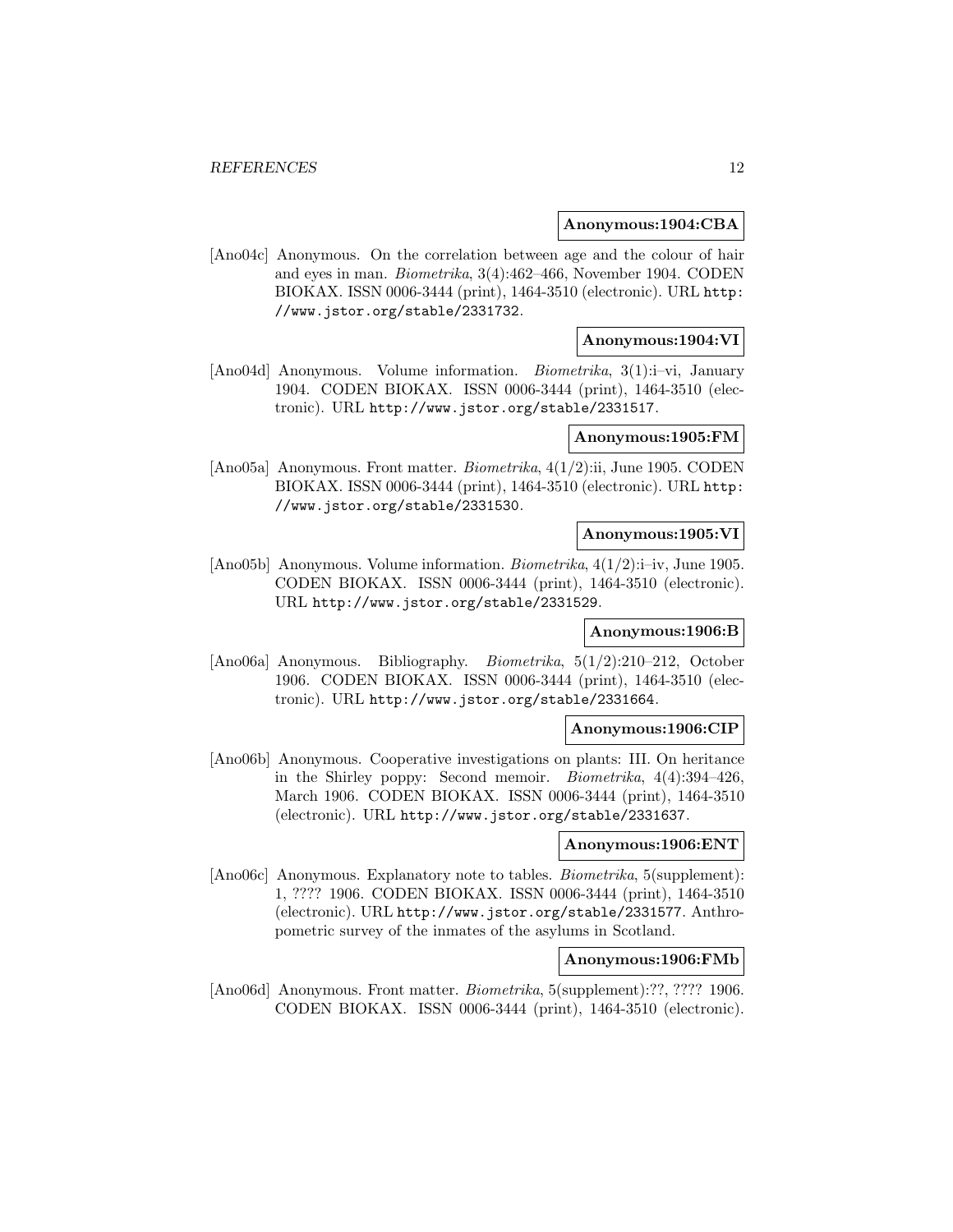URL http://www.jstor.org/stable/2331576. Anthropometric survey of the inmates of the asylums in Scotland.

#### **Anonymous:1906:FMa**

[Ano06e] Anonymous. Front matter. Biometrika, 5(1/2):ii, October 1906. CO-DEN BIOKAX. ISSN 0006-3444 (print), 1464-3510 (electronic). URL http://www.jstor.org/stable/2331644.

## **Anonymous:1906:MSA**

[Ano06f] Anonymous. [map of Scottish asylums and key to map]. Biometrika, 5(supplement):2–3, ???? 1906. CODEN BIOKAX. ISSN 0006- 3444 (print), 1464-3510 (electronic). URL http://www.jstor.org/ stable/2331578. Anthropometric survey of the inmates of the asylums in Scotland.

## **Anonymous:1906:VIb**

[Ano06g] Anonymous. Volume information. Biometrika, 5(supplement):i–xviii, ???? 1906. CODEN BIOKAX. ISSN 0006-3444 (print), 1464-3510 (electronic). URL http://www.jstor.org/stable/2331575. Anthropometric survey of the inmates of the asylums in Scotland.

### **Anonymous:1906:VIa**

[Ano06h] Anonymous. Volume information. Biometrika, 5(1/2):i–vi, October 1906. CODEN BIOKAX. ISSN 0006-3444 (print), 1464-3510 (electronic). URL http://www.jstor.org/stable/2331643.

### **Anonymous:1906:WFR**

[Ano06i] Anonymous. Walter Frank Raphael Weldon. 1860–1906. Biometrika, 5(1/2):1–52, October 1906. CODEN BIOKAX. ISSN 0006- 3444 (print), 1464-3510 (electronic). URL http://www.jstor.org/ stable/2331645.

## **Anonymous:1907:B**

[Ano07] Anonymous. Bibliography. Biometrika, 5(4):482–486, June 1907. CO-DEN BIOKAX. ISSN 0006-3444 (print), 1464-3510 (electronic). URL http://www.jstor.org/stable/2331703.

#### **Anonymous:1908:B**

[Ano08a] Anonymous. Bibliography. Biometrika, 6(1):124–128, March 1908. CODEN BIOKAX. ISSN 0006-3444 (print), 1464-3510 (electronic). URL http://www.jstor.org/stable/2331574.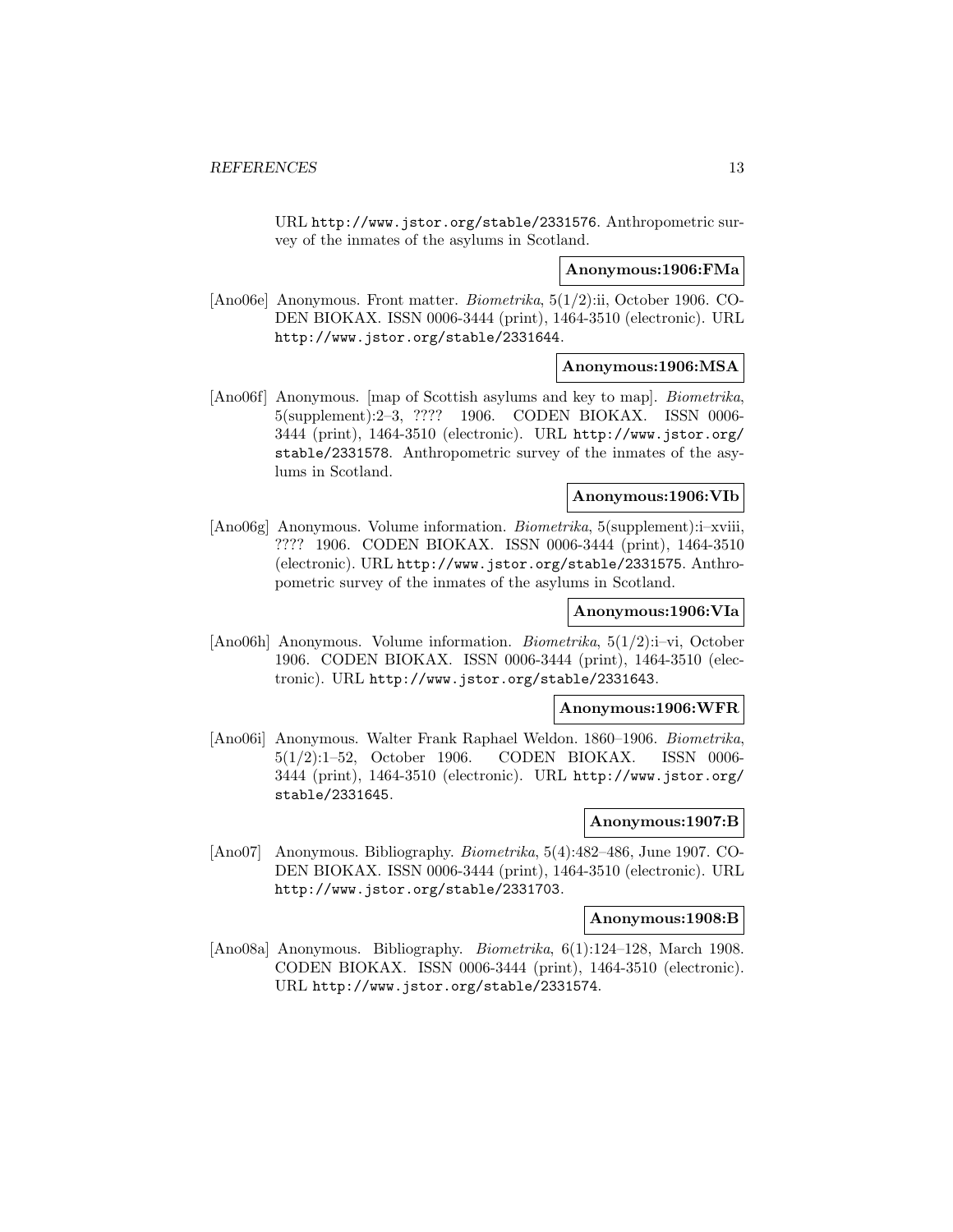#### **Anonymous:1908:BRBd**

[Ano08b] Anonymous. Book review: Frequency Curves and Moments. by Robert Henderson. Biometrika, 6(1):124, March 1908. CODEN BIOKAX. ISSN 0006-3444 (print), 1464-3510 (electronic). URL http: //www.jstor.org/stable/2331572.

#### **Anonymous:1908:BRBc**

[Ano08c] Anonymous. Book review: On the Theory of Correlation for any Number of Variables treated by a New System of Notation, by G. Udny Yule. Biometrika, 6(1):124, March 1908. CODEN BIOKAX. ISSN 0006-3444 (print), 1464-3510 (electronic). URL http://www.jstor. org/stable/2331571.

## **Anonymous:1908:BRBb**

[Ano08d] Anonymous. Book review: The Numerical Proportions of the Sexes at Birth, by J. B. Nichols. Biometrika, 6(1):123, March 1908. CODEN BIOKAX. ISSN 0006-3444 (print), 1464-3510 (electronic). URL http: //www.jstor.org/stable/2331570.

#### **Anonymous:1908:BRBa**

[Ano08e] Anonymous. Book review: Zur Frage der Correlationen der Muskelvarietaten. by Jan Czekanowski. Biometrika, 6(1):123, March 1908. CODEN BIOKAX. ISSN 0006-3444 (print), 1464-3510 (electronic). URL http://www.jstor.org/stable/2331569.

## **Anonymous:1908:FM**

[Ano08f] Anonymous. Front matter. Biometrika, 6(1):ii, March 1908. CODEN BIOKAX. ISSN 0006-3444 (print), 1464-3510 (electronic). URL http: //www.jstor.org/stable/2331553.

## **Anonymous:1908:FD**

[Ano08g] Anonymous. On a formula for determining  $\Gamma(x+1)$ . Biometrika, 6(1):118–119, March 1908. CODEN BIOKAX. ISSN 0006- 3444 (print), 1464-3510 (electronic). URL http://www.jstor.org/ stable/2331566.

## **Anonymous:1908:RBV**

[Ano08h] Anonymous. Review: Untersuchungen ¨uber das Verhaltnis der Kopfmasse zu den Schadelmassen by Jan Czekanowski. (German) [Review: Studies on the ratio of the head mass to the skull mass, by Jan Czekanowski]. Biometrika, 6(1):123, March 1908. CODEN BIOKAX. ISSN 0006-3444 (print), 1464-3510 (electronic). URL http://www. jstor.org/stable/2331568.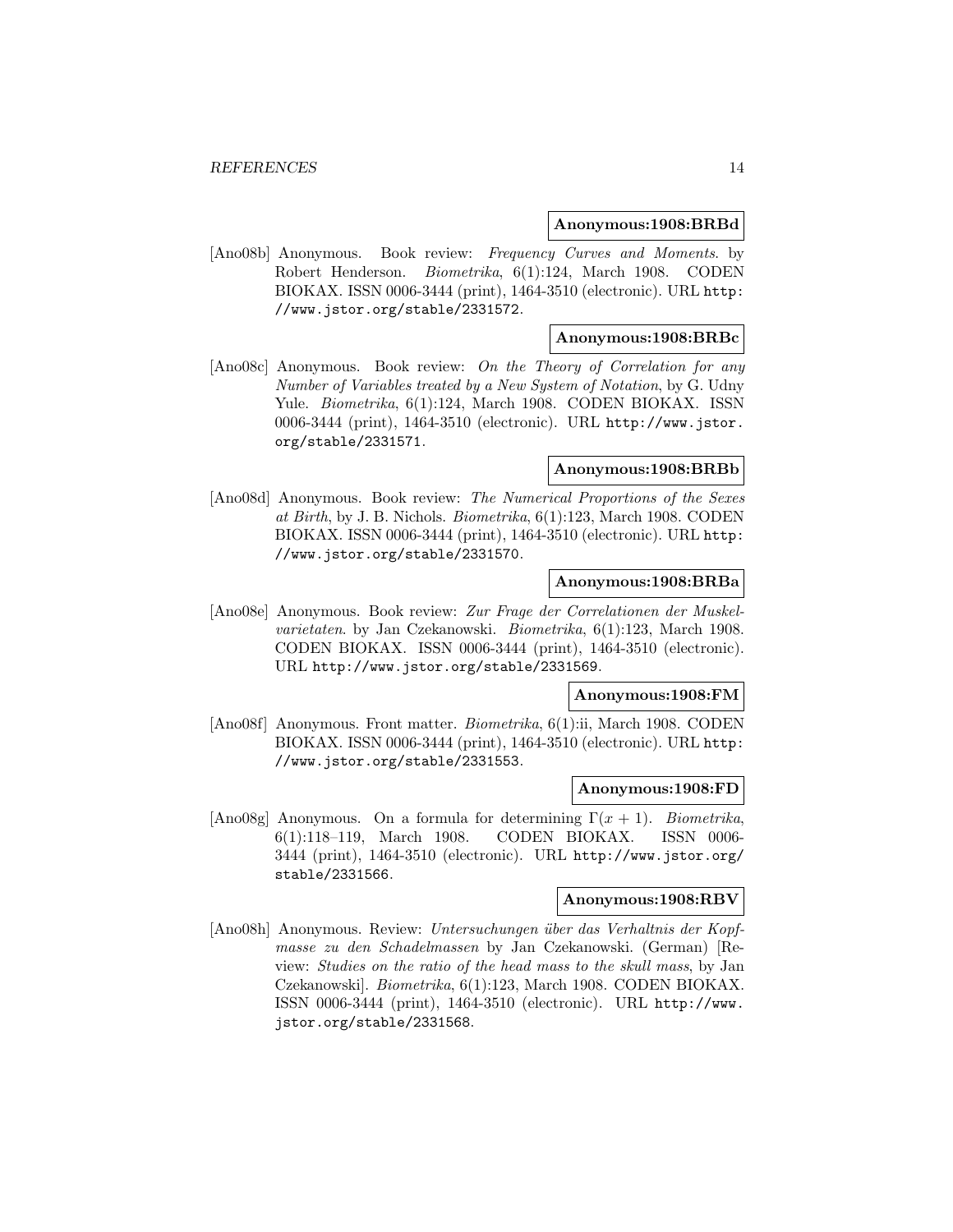#### **Anonymous:1908:VI**

[Ano08i] Anonymous. Volume information. Biometrika, 6(1):i–vi, March 1908. CODEN BIOKAX. ISSN 0006-3444 (print), 1464-3510 (electronic). URL http://www.jstor.org/stable/2331552.

#### **Anonymous:1909:B**

[Ano09a] Anonymous. Bibliography. Biometrika, 6(4):445–451, March 1909. CODEN BIOKAX. ISSN 0006-3444 (print), 1464-3510 (electronic). URL http://www.jstor.org/stable/2331469.

### **Anonymous:1909:BRB**

[Ano09b] Anonymous. Book review: Die Pendulations-Theorie, by Heinrich Simroth. Biometrika, 6(4):444, March 1909. CODEN BIOKAX. ISSN 0006-3444 (print), 1464-3510 (electronic). URL http://www.jstor. org/stable/2331467.

#### **Anonymous:1909:IVV**

[Ano09c] Anonymous. Index to Volumes I–V of Biometrika. Biometrika, 6(4): i–xviii, March 1909. CODEN BIOKAX. ISSN 0006-3444 (print), 1464- 3510 (electronic). URL http://www.jstor.org/stable/2331471.

## **Anonymous:1909:NPL**

[Ano09d] Anonymous. Note on partial leucosis in a hen. Biometrika, 7 (1/2):234–236, July/October 1909. CODEN BIOKAX. ISSN 0006- 3444 (print), 1464-3510 (electronic). URL http://www.jstor.org/ stable/2345375.

#### **Anonymous:1909:VSP**

[Ano09e] Anonymous. Variability in Shirley poppies from Pretoria. Biometrika, 7(1/2):227–230, July/October 1909. CODEN BIOKAX. ISSN 0006- 3444 (print), 1464-3510 (electronic). URL http://www.jstor.org/ stable/2345373.

## **Anonymous:1909:VI**

[Ano09f] Anonymous. Volume information. *Biometrika*,  $7(1/2)$ :i-v, July/ October 1909. CODEN BIOKAX. ISSN 0006-3444 (print), 1464-3510 (electronic). URL http://www.jstor.org/stable/2345360.

#### **Bateson:1904:ASC**

[Bat04] W. Bateson. Albinism in Sicily — a correction. Biometrika, 3 (4):471–472, November 1904. CODEN BIOKAX. ISSN 0006- 3444 (print), 1464-3510 (electronic). URL http://www.jstor.org/ stable/2331735. See [W.04].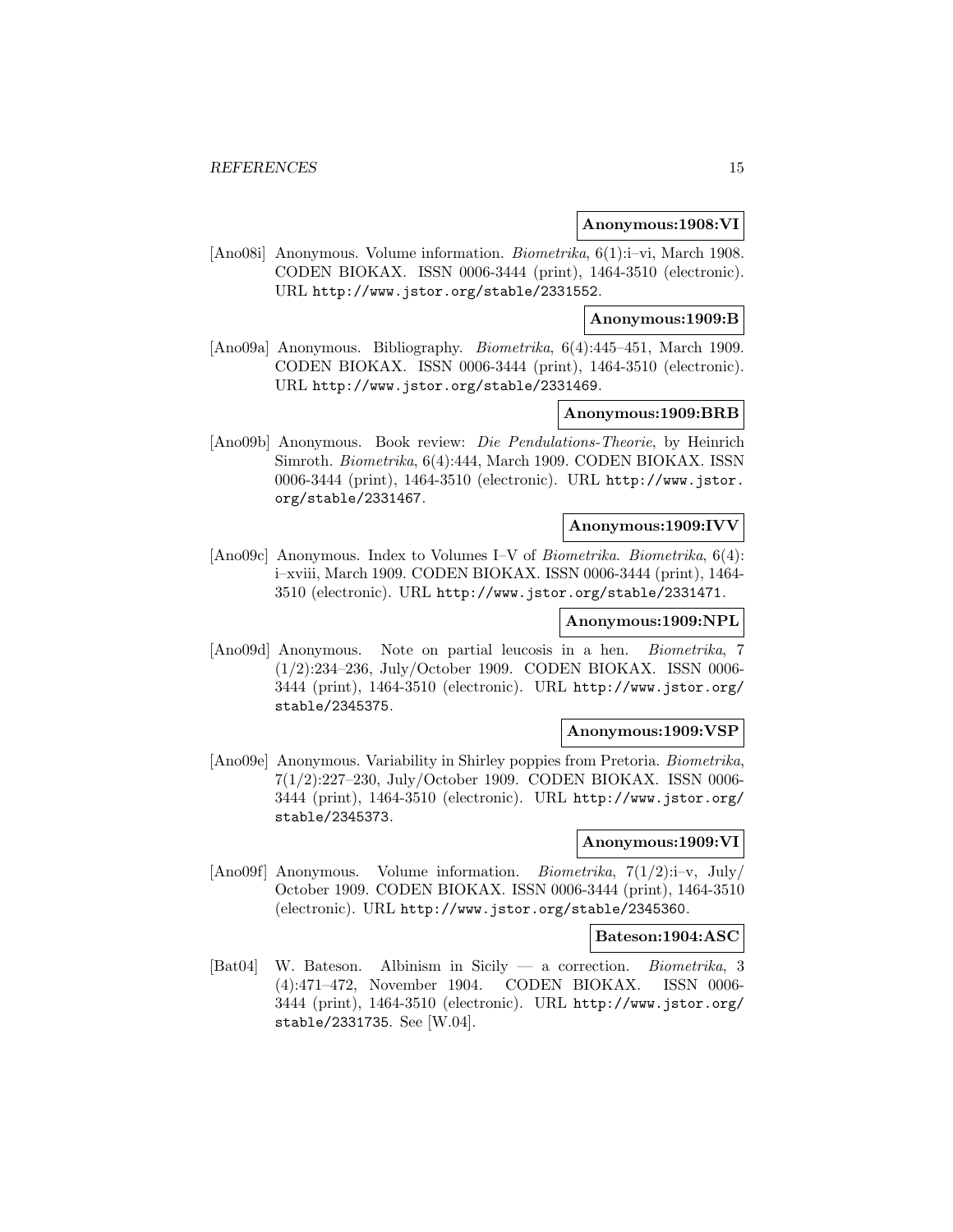#### **Bateson:1905:ASF**

[Bat05] W. Bateson. Albinism in Sicily. A further correction. Biometrika, 4(1/2):231–232, June 1905. CODEN BIOKAX. ISSN 0006- 3444 (print), 1464-3510 (electronic). URL http://www.jstor.org/ stable/2331539. See [W.04].

## **Blanchard:1902:ICC**

[Bla02] N. Blanchard. On the inheritance in coat-colour of thoroughbred horses (grandsire and grandchildren). *Biometrika*, 1(3):361–364, April 1902. CODEN BIOKAX. ISSN 0006-3444 (print), 1464-3510 (electronic). URL http://www.jstor.org/stable/2331548.

## **Blakeman:1905:TLR**

[Bla05] John Blakeman. On tests for linearity of regression in frequency distributions. Biometrika, 4(3):332–350, November 1905. CODEN BIOKAX. ISSN 0006-3444 (print), 1464-3510 (electronic). URL http: //www.jstor.org/stable/2331617.

## **Barrington:1904:ICC**

[BLP04] Amy Barrington, Alice Lee, and Karl Pearson. On inheritance of coat-colour in the greyhound. Biometrika,  $3(2/3)$ :245–298, March/ July 1904. CODEN BIOKAX. ISSN 0006-3444 (print), 1464-3510 (electronic). URL http://www.jstor.org/stable/2331481.

#### **Blakeman:1905:SBC**

[BLP05] J. Blakeman, Alice Lee, and Karl Pearson. A study of the biometric constants of English brain-weights, and their relationships to external physical measurements. Biometrika, 4(1/2):124–160, June 1905. CO-DEN BIOKAX. ISSN 0006-3444 (print), 1464-3510 (electronic). URL http://www.jstor.org/stable/2331534.

## **Beeton:1901:IDL**

[BP01] Mary Beeton and Karl Pearson. On the inheritance of the duration of life, and on the intensity of natural selection in man. Biometrika, 1(1):50–89, October 1901. CODEN BIOKAX. ISSN 0006- 3444 (print), 1464-3510 (electronic). URL http://www.jstor.org/ stable/2331672.

## **Barrington:1906:ICC**

[BP06a] A. Barrington and K. Pearson. On the inheritance of coat-colour in cattle: Part I. Shorthorn crosses and pure shorthorn crosses and pure shorthorns. Biometrika, 4(4):427–464, March 1906. CODEN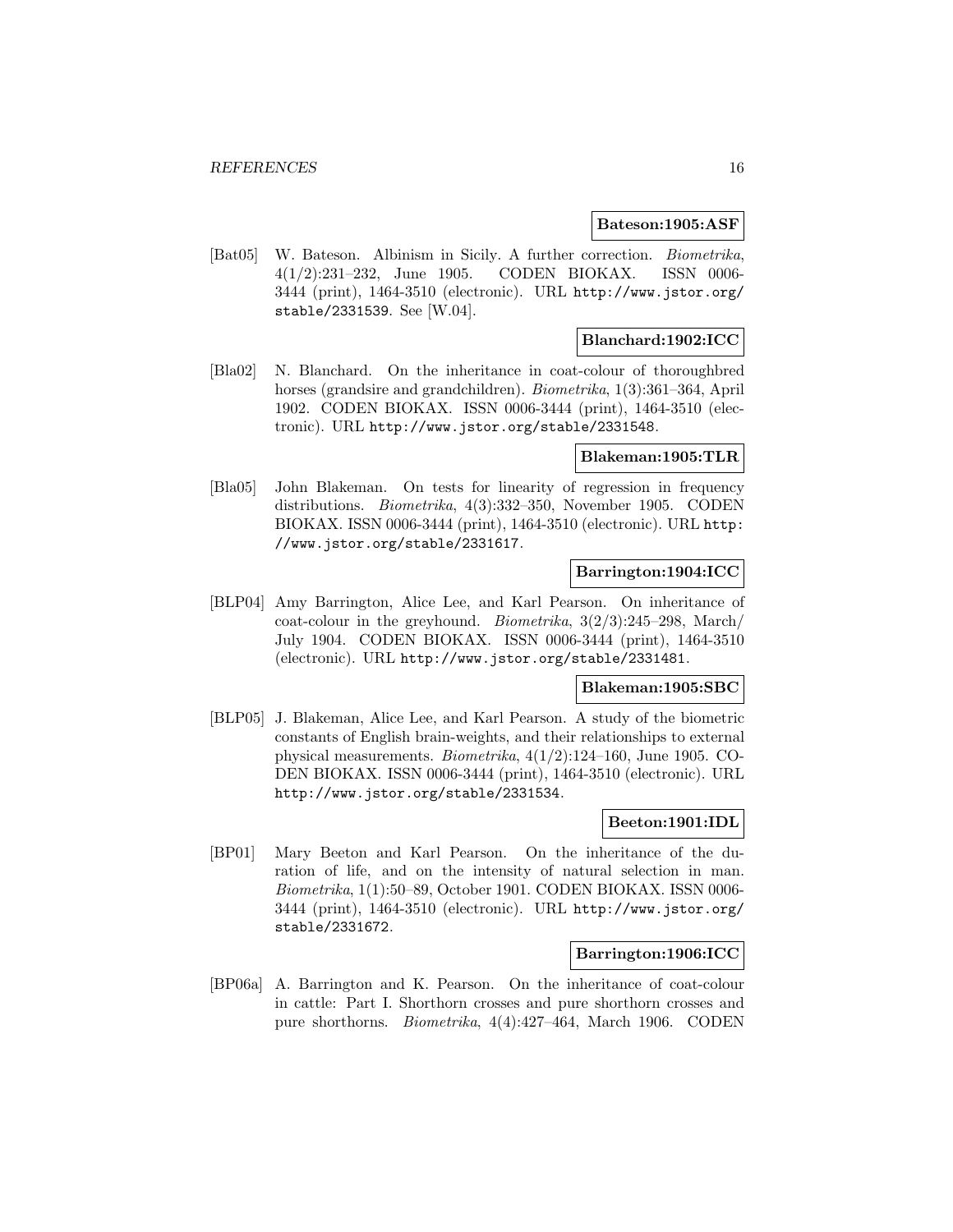BIOKAX. ISSN 0006-3444 (print), 1464-3510 (electronic). URL http: //www.jstor.org/stable/2331638.

#### **Blakeman:1906:PEM**

[BP06b] John Blakeman and Karl Pearson. On the probable error of meansquare contingency. Biometrika, 5(1/2):191–197, October 1906. CO-DEN BIOKAX. ISSN 0006-3444 (print), 1464-3510 (electronic). URL http://www.jstor.org/stable/2331660.

### **Browne:1901:VBA**

[Bro01] Edward T. Browne. Variation in Aurelia Aurita. Biometrika, 1(1):90– 108, October 1901. CODEN BIOKAX. ISSN 0006-3444 (print), 1464- 3510 (electronic). URL http://www.jstor.org/stable/2331673.

## **Brownlee:1905:SSI**

[Bro05] John Brownlee. Statistical studies in immunity. Smallpox and vaccination. Biometrika, 4(3):313–331, November 1905. CODEN BIOKAX. ISSN 0006-3444 (print), 1464-3510 (electronic). URL http://www. jstor.org/stable/2331616.

## **Brownlee:1907:SSI**

[Bro07] John Brownlee. Statistical studies in immunity: A discussion of the means of estimating the severity of cases of acute disease. Biometrika, 5(4):423–435, June 1907. CODEN BIOKAX. ISSN 0006- 3444 (print), 1464-3510 (electronic). URL http://www.jstor.org/ stable/2331689.

## **Bryne:1902:NAB**

[Bry02] L. W. Bryne. On the number and arrangement of the bony plates of the young John Dory. Biometrika, 2(1):115–120, November 1902. CODEN BIOKAX. ISSN 0006-3444 (print), 1464-3510 (electronic). URL http://www.jstor.org/stable/2331506.

### **Cobb:1908:EEO**

[Cob08] J. A. Cobb. The effect of errors of observation upon the correlation coefficient. Biometrika, 6(1):109, March 1908. CODEN BIOKAX. ISSN 0006-3444 (print), 1464-3510 (electronic). URL http://www. jstor.org/stable/2331561.

### **Crampton:1904:ESS**

[Cra04] Henry Edward Crampton. Experimental and statistical studies upon Lepidoptera: I. Variation and elimination in Philosamia Cynthia.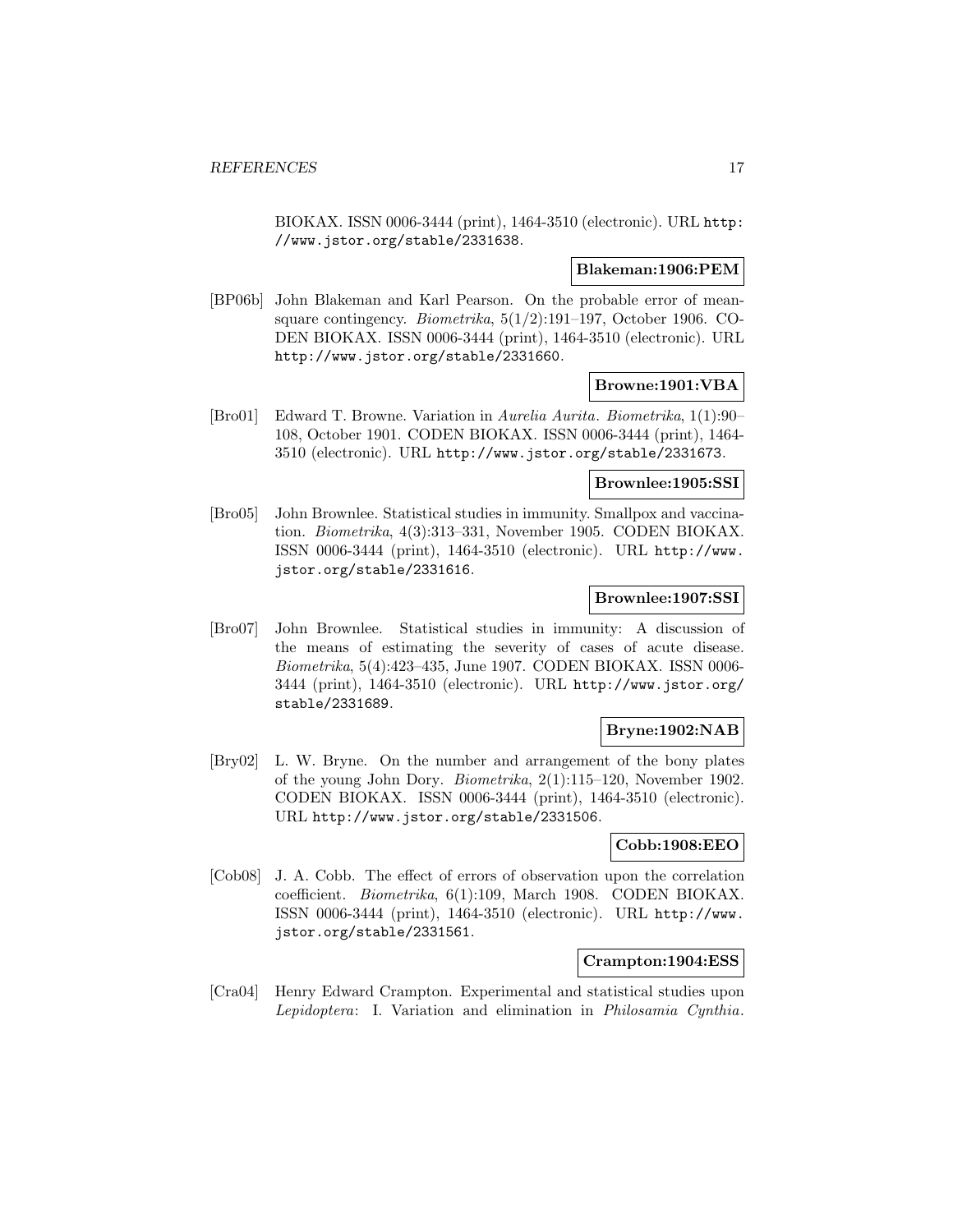Biometrika, 3(2/3):113–130, March/July 1904. CODEN BIOKAX. ISSN 0006-3444 (print), 1464-3510 (electronic). URL http://www. jstor.org/stable/2331478.

## **Darbishire:1902:NRC**

[Dar02] A. D. Darbishire. Note on the results of crossing Japanese waltizing mice with European albino races. Biometrika, 2(1):101–104, November 1902. CODEN BIOKAX. ISSN 0006-3444 (print), 1464-3510 (electronic). URL http://www.jstor.org/stable/2331502.

#### **Darbishire:1903:SRR**

[Dar03a] A. D. Darbishire. Second report on the result of crossing Japanese waltzing mice with European albino races. *Biometrika*,  $2(2):165-173$ , February 1903. CODEN BIOKAX. ISSN 0006-3444 (print), 1464-3510 (electronic). URL http://www.jstor.org/stable/2331680.

## **Darbishire:1903:TRH**

[Dar03b] A. D. Darbishire. Third report on hybrids between waltzing mice and albino races: On the result of crossing Japanese waltzing mice with "extracted" recessive albinos. Biometrika, 2(3):282–285, June 1903. CODEN BIOKAX. ISSN 0006-3444 (print), 1464-3510 (electronic). URL http://www.jstor.org/stable/2331604.

## **Darbishire:1904:RCJ**

[Dar04] A. D. Darbishire. On the result of crossing Japanese waltzing with albino mice. Biometrika, 3(1):1–51, January 1904. CODEN BIOKAX. ISSN 0006-3444 (print), 1464-3510 (electronic). URL http://www. jstor.org/stable/2331519.

### **Davenport:1902:VSF**

[Dav02] C. B. Davenport. Variability, symmetry and fertility in an abnormal species. Biometrika, 1(2):255–256, January 1902. CODEN BIOKAX. ISSN 0006-3444 (print), 1464-3510 (electronic). URL http://www. jstor.org/stable/2331489.

#### **diCesnola:1904:PNP**

[dC04] A. P. di Cesnola. Preliminary note on the protective value of colour in mantis religiosa. Biometrika, 3(1):58–59, January 1904. CODEN BIOKAX. ISSN 0006-3444 (print), 1464-3510 (electronic). URL http: //www.jstor.org/stable/2331521.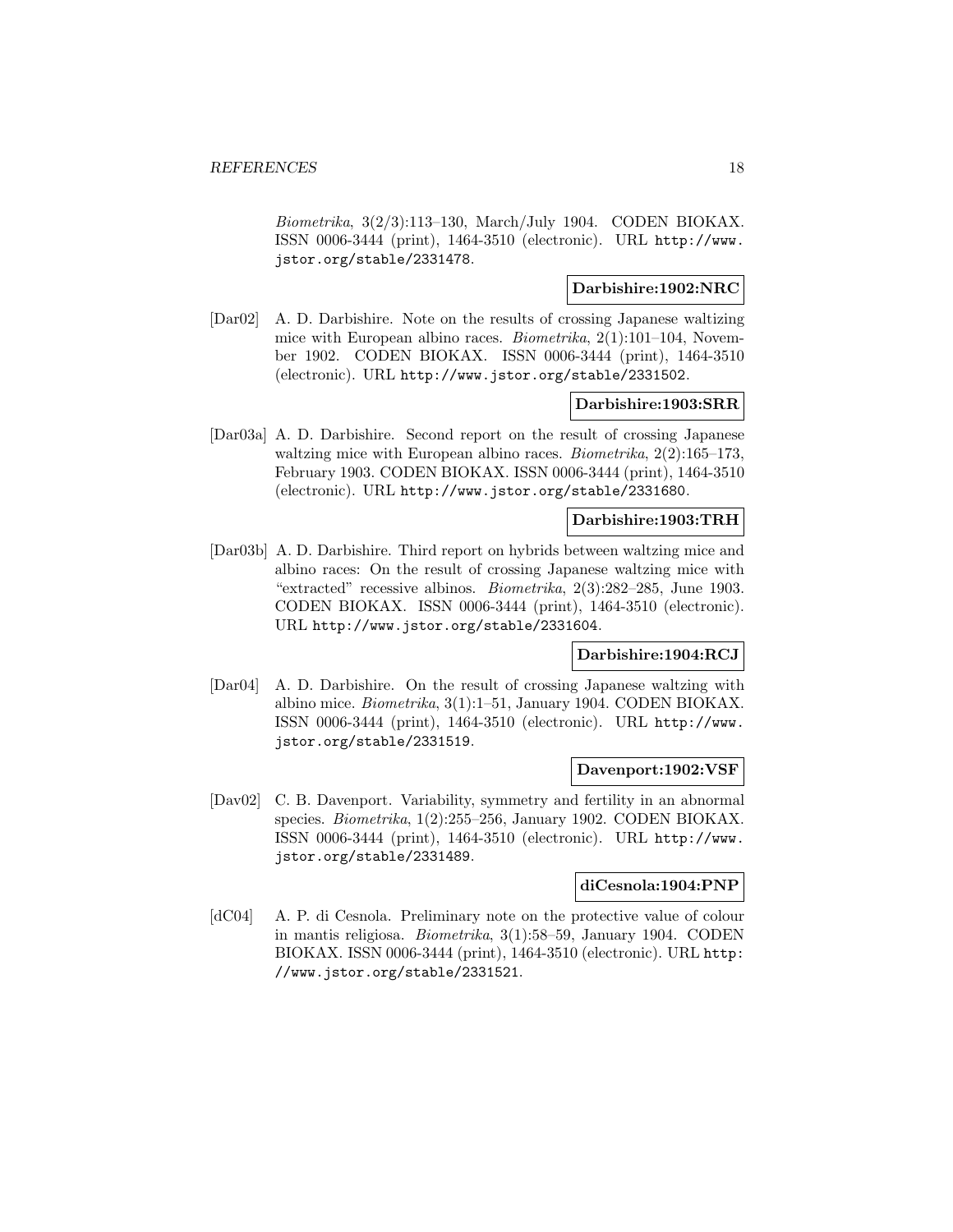#### **deHelguero:1904:SMD**

[dH04] Fernando de Helguero. Sui massimi delle curve dimorfiche. (Italian) [On maxima of dimorphic curves]. Biometrika, 3(1):84–98, January 1904. CODEN BIOKAX. ISSN 0006-3444 (print), 1464-3510 (electronic). URL http://www.jstor.org/stable/2331524.

## **deHelguero:1905:PRD**

[dH05] Fernando de Helguero. Per la risoluzione delle curve dimorfiche. (Italian) [On the resolution of dimorphic curves]. *Biometrika*,  $4(1/2)$ :230– 231, June 1905. CODEN BIOKAX. ISSN 0006-3444 (print), 1464-3510 (electronic). URL http://www.jstor.org/stable/2331538.

#### **deHelguero:1906:VEO**

[dH06] Fernando de Helguero. Variazione ed omotiposi nelle inflorescenze di Cichorium Intybus L.. (Italian) [Variation and omotiposi (??) in florescences of *Cichorium Intybus L.*]. *Biometrika*,  $5(1/2)$ :184–189, October 1906. CODEN BIOKAX. ISSN 0006-3444 (print), 1464-3510 (electronic). URL http://www.jstor.org/stable/2331658.

#### **DiCesnola:1907:FSN**

[Di 07] A. P. Di Cesnola. A first study of natural selection in "Helix Arbustorum" (Helicogena). Biometrika, 5(4):387–399, June 1907. CODEN BIOKAX. ISSN 0006-3444 (print), 1464-3510 (electronic). URL http: //www.jstor.org/stable/2331686.

#### **Dimon:1902:QSE**

[Dim02] Abigail Camp Dimon. Quantitative study of the effect of environment upon the forms of Nassa Obsoleta and Nassa Trivittata from Cold Spring Harbor, Long Island. Biometrika, 2(1):24–43, November 1902. CODEN BIOKAX. ISSN 0006-3444 (print), 1464-3510 (electronic). URL http://www.jstor.org/stable/2331499.

## **Duffell:1909:TF**

[Duf09] J. H. Duffell. Tables of the Γ-function. Biometrika, 7(1/2):43–47, July/ October 1909. CODEN BIOKAX. ISSN 0006-3444 (print), 1464-3510 (electronic). URL http://www.jstor.org/stable/2345362.

#### **Duncker:1903:ABP**

[Dun03] Georg Duncker. Uber Asymmetrie Bei " Gelasimus Pugilator" Latr. (German) [On antisymmetry in Gelasimus Pugilator" Latr].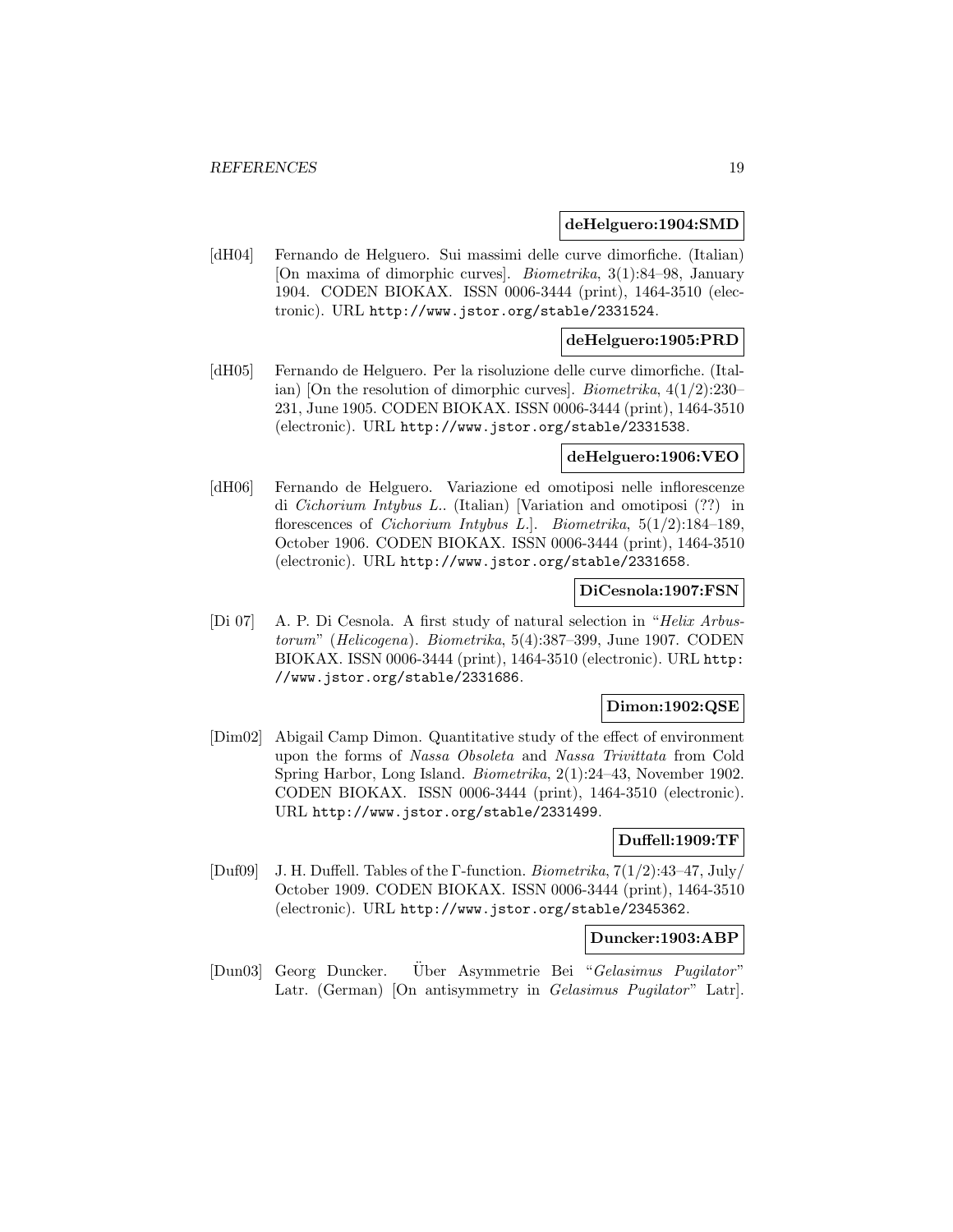Biometrika, 2(3):307–320, June 1903. CODEN BIOKAX. ISSN 0006- 3444 (print), 1464-3510 (electronic). URL http://www.jstor.org/ stable/2331607.

## **E:1906:BRB**

[E.06] W. P. E. Book reviews: The Law of Error by F. Y. Edgeworth; The Generalised Law of Error, or Law of Great Numbers; Uber das Fehlergesetz by C. V. L. Charlier; Die Zweite Form des Fehlergesetzes; Uber die Darstellung Willkurlicher Functionen; Researches into the Theory of Probability. Biometrika,  $5(1/2)$ :206-210, October 1906. CODEN BIOKAX. ISSN 0006-3444 (print), 1464-3510 (electronic). URL http://www.jstor.org/stable/2331663.

## **E:1907:BRBb**

[E.07a] W. P. E. Book review: A First Study of Pulmonary Tuberculosis, by Karl Pearson. Biometrika, 5(4):478, June 1907. CODEN BIOKAX. ISSN 0006-3444 (print), 1464-3510 (electronic). URL http://www. jstor.org/stable/2331696.

## **E:1907:BRBe**

[E.07b] W. P. E. Book review: Migrations (The Huxley Lecture for 1906), by Prof. W. M. Flinders Petrie. Biometrika, 5(4):480, June 1907. CODEN BIOKAX. ISSN 0006-3444 (print), 1464-3510 (electronic). URL http://www.jstor.org/stable/2331699.

## **E:1907:BRBc**

[E.07c] W. P. E. Book review: On the Influence of Past Experience on Future Expectation, by Karl Pearson. Biometrika, 5(4):478, June 1907. CO-DEN BIOKAX. ISSN 0006-3444 (print), 1464-3510 (electronic). URL http://www.jstor.org/stable/2331697.

## **E:1907:BRBf**

[E.07d] W. P. E. Book review: Per la Risoluzione delle Curve Dimorfiche. by Fernando de Helguero. Biometrika, 5(4):480, June 1907. CODEN BIOKAX. ISSN 0006-3444 (print), 1464-3510 (electronic). URL http: //www.jstor.org/stable/2331700.

## **E:1907:BRBa**

[E.07e] W. P. E. Book review: Probability, the Foundation of Eugenics. by Francis Galton. Biometrika, 5(4):477, June 1907. CODEN BIOKAX. ISSN 0006-3444 (print), 1464-3510 (electronic). URL http://www. jstor.org/stable/2331694.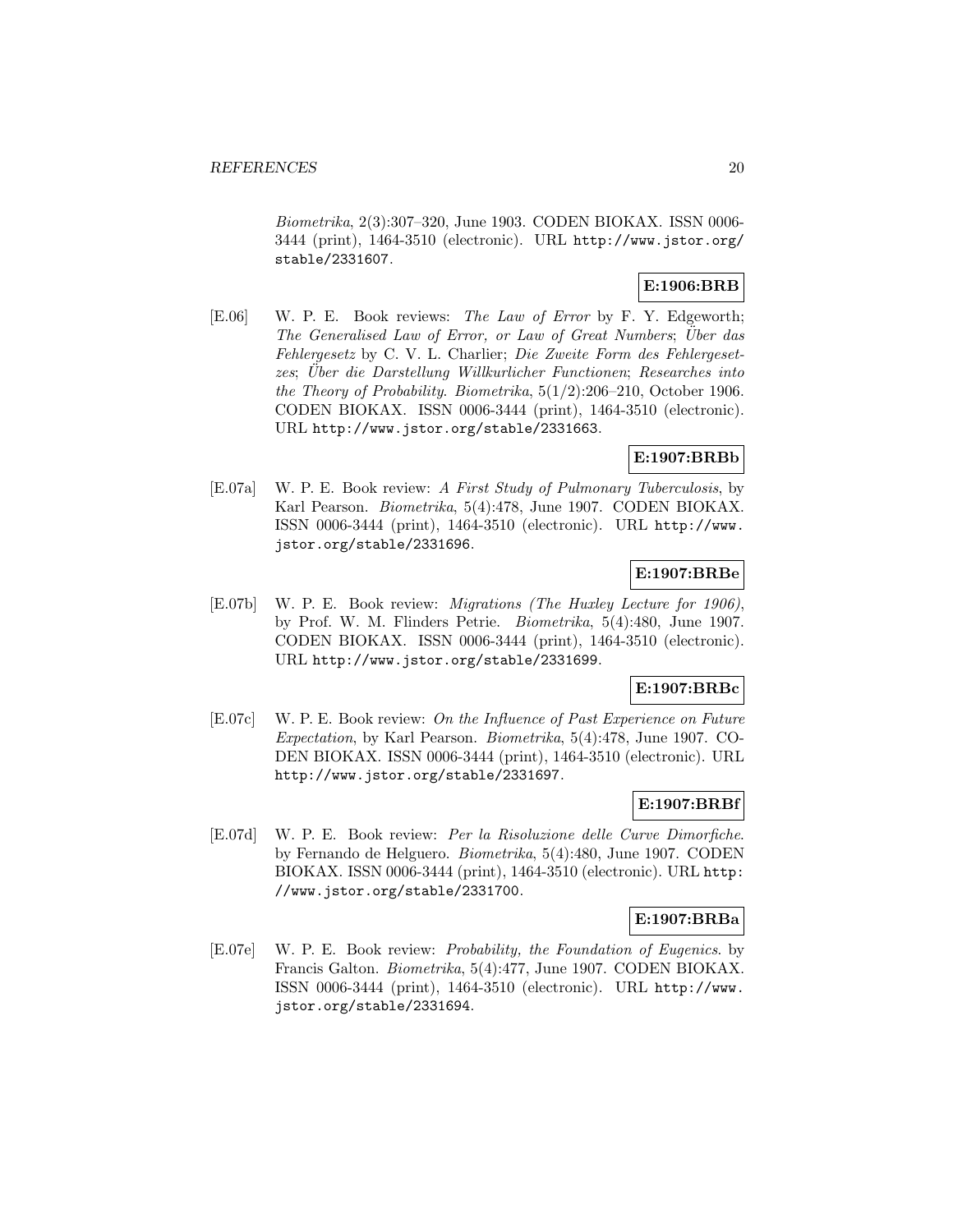## **E:1907:BRBd**

[E.07f] W. P. E. Book review: Recent Progress in the Study of Variation, Heredity and Evolution, by R. H. Lock. Biometrika, 5(4):478–480, June 1907. CODEN BIOKAX. ISSN 0006-3444 (print), 1464-3510 (electronic). URL http://www.jstor.org/stable/2331698.

## **E:1907:BCR**

[E.07g] W. P. E. The Oxford and Cambridge Review, No. 1, June 1907. Article on "A Bureau of Biometry", by John L. Myres. Biometrika, 5(4):477, June 1907. CODEN BIOKAX. ISSN 0006-3444 (print), 1464-3510 (electronic). URL http://www.jstor.org/stable/2331695.

## **E:1908:BRB**

[E.08] W. P. E. Book review: The Scope and Importance to the State of the Science of National Eugenics. The Fourteenth Boyle Lecture, by Karl Pearson. Biometrika, 6(1):124, March 1908. CODEN BIOKAX. ISSN 0006-3444 (print), 1464-3510 (electronic). URL http://www.jstor. org/stable/2331573.

## **E:1909:BRBb**

[E.09a] W. P. E. Book review: Principles of Breeding, by E. Davenport. Biometrika, 6(4):444, March 1909. CODEN BIOKAX. ISSN 0006- 3444 (print), 1464-3510 (electronic). URL http://www.jstor.org/ stable/2331466.

## **E:1909:BRBa**

[E.09b] W. P. E. Book review: The Force of Adverse Selection among Entrants at the Extremes of Life, by Eugene L. Fisk. Biometrika, 6(4):444, March 1909. CODEN BIOKAX. ISSN 0006-3444 (print), 1464-3510 (electronic). URL http://www.jstor.org/stable/2331465.

### **Edgeworth:1907:SOW**

[Edg07] F. Y. Edgeworth. Statistical observations on wasps and bees. Biometrika, 5(4):365–386, June 1907. CODEN BIOKAX. ISSN 0006- 3444 (print), 1464-3510 (electronic). URL http://www.jstor.org/ stable/2331685.

#### **Edwards:1908:VDG**

[Edw08] Charles Lincoln Edwards. Variation, development and growth in Holothuria Floridana Pourtales and in Holothuria Atra Jager. Biometrika, 6(2/3):236–301, September 1908. CODEN BIOKAX. ISSN 0006-3444 (print), 1464-3510 (electronic). URL http://www. jstor.org/stable/2331473.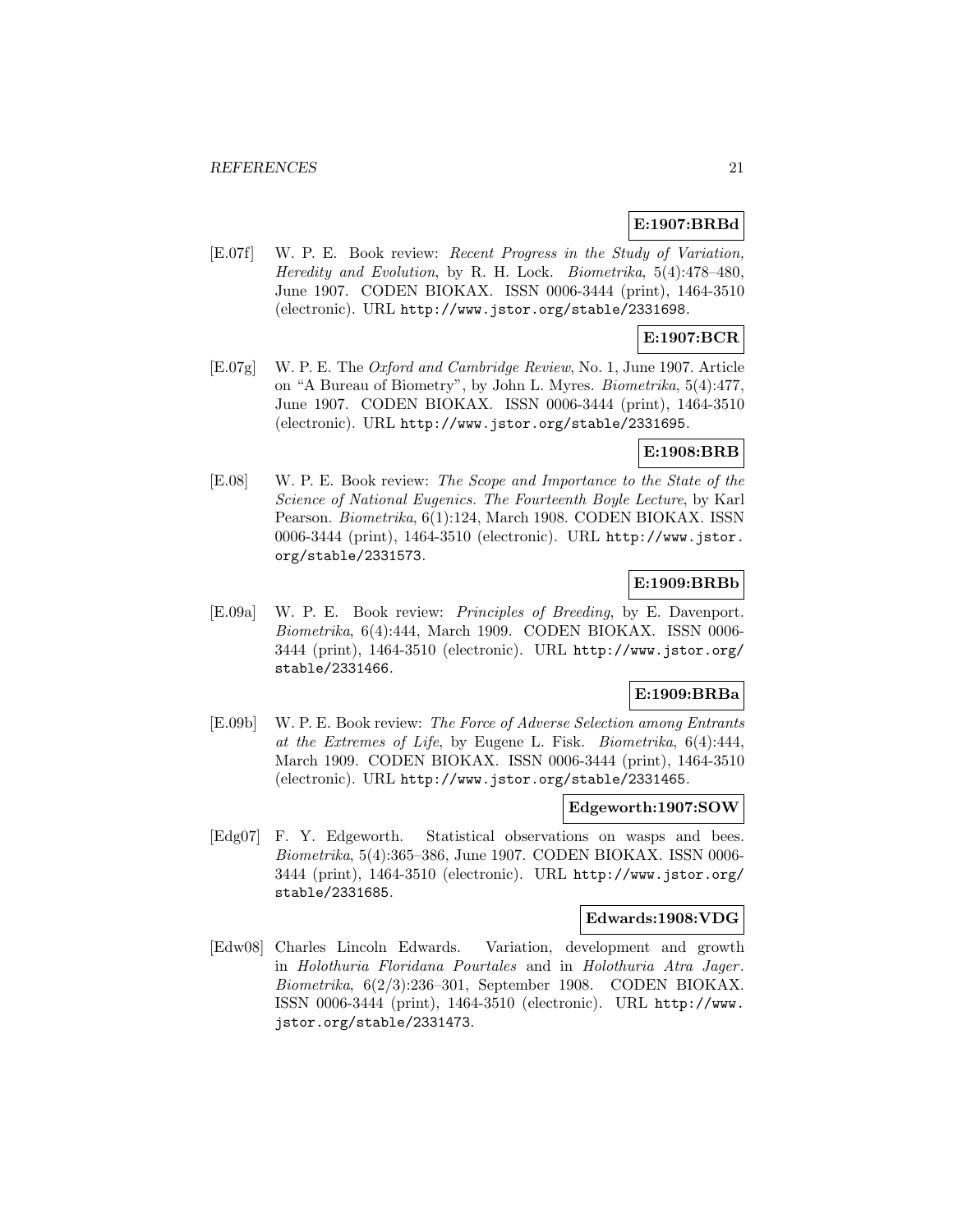### **Elderton:1902:IFD**

[Eld02a] W. Palin Elderton. Interpolation by finite differences. Biometrika, 2(1):105–108, November 1902. CODEN BIOKAX. ISSN 0006- 3444 (print), 1464-3510 (electronic). URL http://www.jstor.org/ stable/2331503.

## **Elderton:1902:TTG**

[Eld02b] W. Palin Elderton. Tables for testing the goodness of fit of theory to observation. Biometrika, 1(2):155–163, January 1902. CODEN BIOKAX. ISSN 0006-3444 (print), 1464-3510 (electronic). URL http: //www.jstor.org/stable/2331485.

## **Elderton:1903:AGA**

[Eld03a] W. Palin Elderton. Addendum to "graduation and analysis of a sickness table. Biometrika, 2(4):503–504, November 1903. CODEN BIOKAX. ISSN 0006-3444 (print), 1464-3510 (electronic). URL http: //www.jstor.org/stable/2331512.

## **Elderton:1903:GAS**

[Eld03b] W. Palin Elderton. Graduation and analysis of a sickness table. Biometrika, 2(3):260–272, June 1903. CODEN BIOKAX. ISSN 0006- 3444 (print), 1464-3510 (electronic). URL http://www.jstor.org/ stable/2331602.

## **Elderton:1903:TPN**

[Eld03c] W. Palin Elderton. Tables of powers of natural numbers and of the sums of powers of the natural numbers from 1–100. *Biometrika*, 2(4):474–480, November 1903. CODEN BIOKAX. ISSN 0006- 3444 (print), 1464-3510 (electronic). URL http://www.jstor.org/ stable/2331509.

#### **Elderton:1905:NSP**

[Eld05] W. Palin Elderton. Notes on statistical processes. Biometrika, 4(3):374–384, November 1905. CODEN BIOKAX. ISSN 0006- 3444 (print), 1464-3510 (electronic). URL http://www.jstor.org/ stable/2331620.

#### **Elderton:1908:SNI**

[Eld08] W. Palin Elderton. Some notes on interpolation in n-dimension space. Biometrika, 6(1):94–103, March 1908. CODEN BIOKAX. ISSN 0006- 3444 (print), 1464-3510 (electronic). URL http://www.jstor.org/ stable/2331558.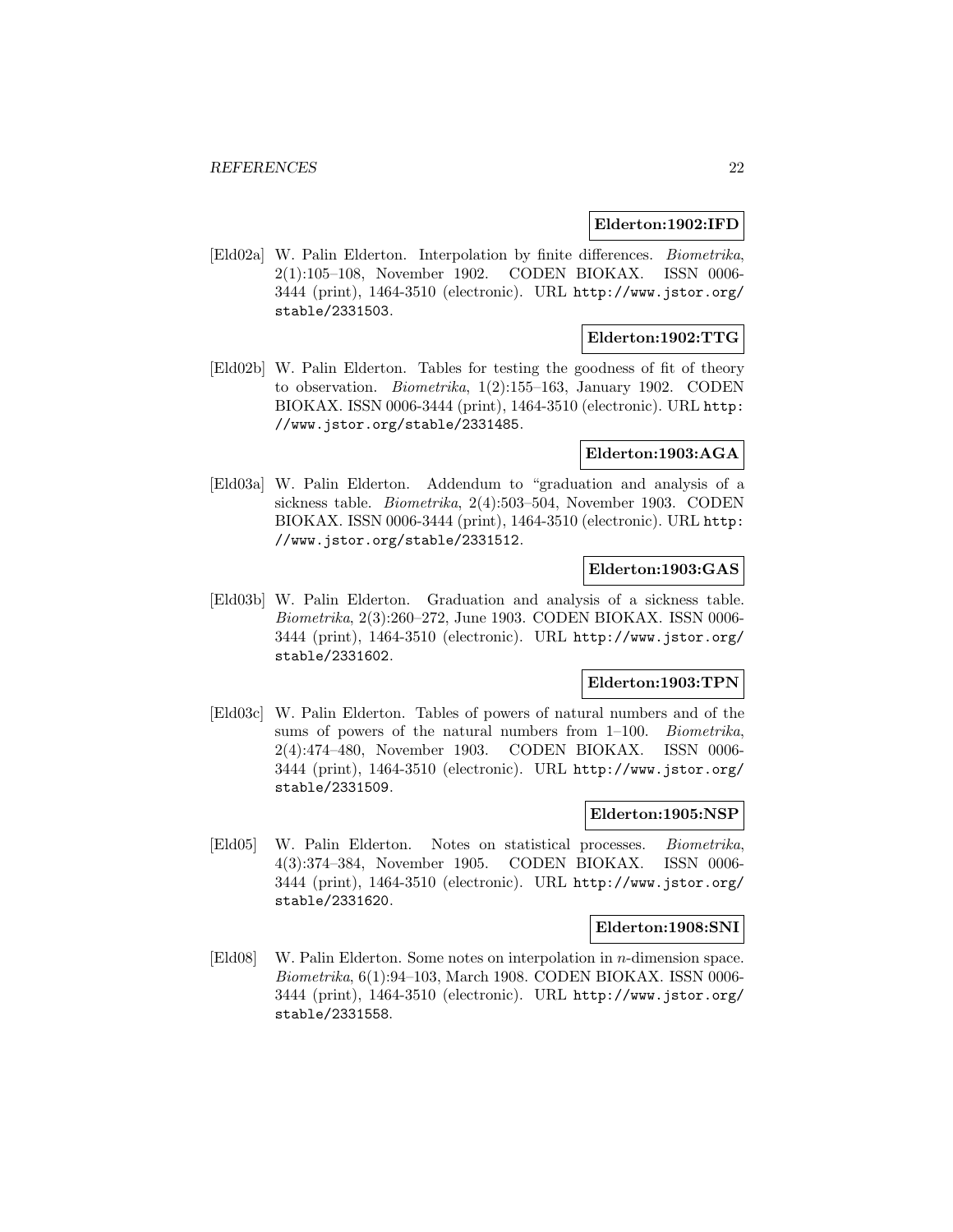#### **Elderton:1909:ADO**

[Eld09] Ethel M. Elderton. On the association of drawing with other capacities in school children. *Biometrika*,  $7(1/2)$ :222–226, July/October 1909. CODEN BIOKAX. ISSN 0006-3444 (print), 1464-3510 (electronic). URL http://www.jstor.org/stable/2345372.

## **Fawcett:1902:SSV**

[FL02] Cicely D. Fawcett and Alice Lee. A second study of the variation and correlation of the human skull, with special reference to the Naqada crania. Biometrika, 1(4):408–467, August 1902. CODEN BIOKAX. ISSN 0006-3444 (print), 1464-3510 (electronic). URL http://www. jstor.org/stable/2331629.

## **Fry:1902:NVL**

[Fry02] Agnes Fry. Note on variation in leaves of mulberry trees. Biometrika, 1(2):258–259, January 1902. CODEN BIOKAX. ISSN 0006- 3444 (print), 1464-3510 (electronic). URL http://www.jstor.org/ stable/2331491.

### **Gain:1904:EBV**

[Gai04] Edmond Gain. Etude biométrique sur les variations de la fleur et sur l'hétérostylie de Pulmonaria Officinalis L.. (French) [Biometric study on variations of the flower and the heterostyly of Pulmonaria officinalis L.]. Biometrika, 3(4):398–458, November 1904. CODEN BIOKAX. ISSN 0006-3444 (print), 1464-3510 (electronic). URL http://www. jstor.org/stable/2331730.

## **Galton:1901:B**

[Gal01] Francis Galton. Biometry. Biometrika, 1(1):7–10, October 1901. CO-DEN BIOKAX. ISSN 0006-3444 (print), 1464-3510 (electronic). URL http://www.jstor.org/stable/2331669.

## **Galton:1907:GDI**

[Gal07] Francis Galton. Grades and deviates: (including a table of normal deviates corresponding to each millesimal grade in the length of an array, and a figure). Biometrika, 5(4):400–406, June 1907. CODEN BIOKAX. ISSN 0006-3444 (print), 1464-3510 (electronic). URL http: //www.jstor.org/stable/2331687.

#### **Galloway:1909:CBP**

[Gal09] A. Rudolf Galloway. Canary breeding. A partial analysis of records from 1891–1909. *Biometrika*,  $7(1/2)!$ –42, July/October 1909. CO-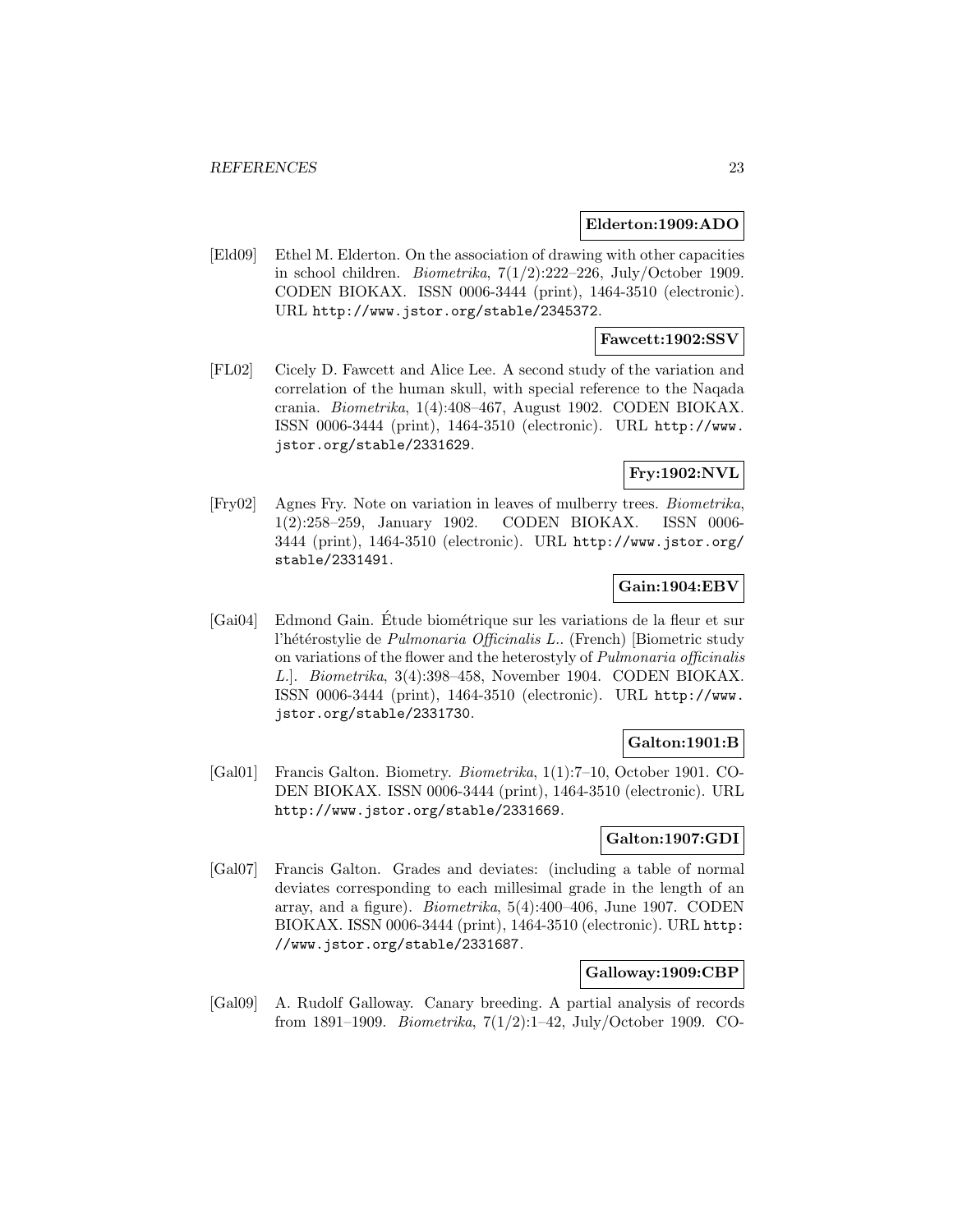DEN BIOKAX. ISSN 0006-3444 (print), 1464-3510 (electronic). URL http://www.jstor.org/stable/2345361.

## **Griffiths:1904:MOH**

[GD04] G. B. Griffiths and H. B. Donkin. Measurements of one hundred and thirty criminals. Biometrika, 3(1):60–62, January 1904. CODEN BIOKAX. ISSN 0006-3444 (print), 1464-3510 (electronic). URL http: //www.jstor.org/stable/2331522.

## **Gibson:1906:TFC**

[Gib06] Winifred Gibson. Tables for facilitating the computation of probable errors. Biometrika, 4(4):385–393, March 1906. CODEN BIOKAX. ISSN 0006-3444 (print), 1464-3510 (electronic). URL http://www. jstor.org/stable/2331636.

### **Gladstone:1905:SRB**

[Gla05] Reginald J. Gladstone. A study of the relations of the brain to the size of the head. *Biometrika*,  $4(1/2):105-123$ , June 1905. CODEN BIOKAX. ISSN 0006-3444 (print), 1464-3510 (electronic). URL http: //www.jstor.org/stable/2331533.

## **Goring:1909:BRB**

[Gor09] Charles Goring. Book review: Les femmes homicides. Biometrika, 7 (1/2):231–233, July/October 1909. CODEN BIOKAX. ISSN 0006- 3444 (print), 1464-3510 (electronic). URL http://www.jstor.org/ stable/2345374.

#### **Greenwood:1904:FSW**

[Gre04] M. Greenwood. A first study of the weight, variability, and correlation of the human viscera, with special reference to the healthy and diseased heart. Biometrika, 3(1):63–83, January 1904. CODEN BIOKAX. ISSN 0006-3444 (print), 1464-3510 (electronic). URL http: //www.jstor.org/stable/2331523.

## **Greenwood:1909:BSP**

[GW09] M. Greenwood, Junr. and J. D. C. White. A biometric study of phagocytosis with special reference to the "opsonic index": First memoir. On the frequency distributions of phagocytic counts. Biometrika, 6(4):376–401, March 1909. CODEN BIOKAX. ISSN 0006-3444 (print), 1464-3510 (electronic). URL http://www.jstor. org/stable/2331459.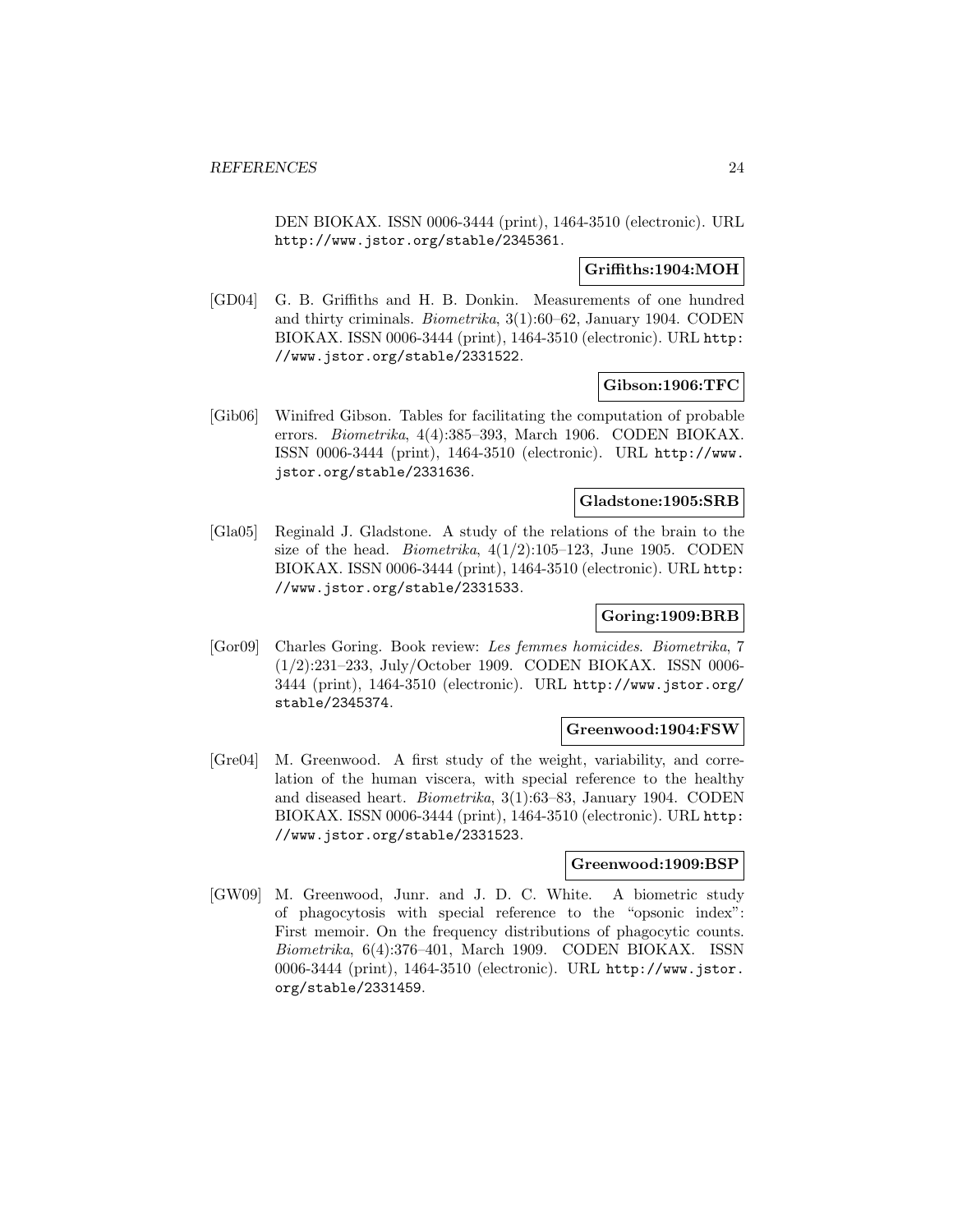#### **Harris:1909:CBV**

[Har09a] J. Arthur Harris. The correlation between a variable and the deviation of a dependent variable from its probable value. Biometrika, 6(4):438– 443, March 1909. CODEN BIOKAX. ISSN 0006-3444 (print), 1464- 3510 (electronic). URL http://www.jstor.org/stable/2331464.

## **Harris:1909:NVA**

[Har09b] J. Arthur Harris. Note on variation in adoxa. Biometrika, 7 (1/2):218–222, July/October 1909. CODEN BIOKAX. ISSN 0006- 3444 (print), 1464-3510 (electronic). URL http://www.jstor.org/ stable/2345371.

### **Harris:1909:SMC**

[Har09c] J. Arthur Harris. A short method of calculating the coefficient of correlation in the case of integral variates. Biometrika,  $7(1/2)$ :214–218, July/October 1909. CODEN BIOKAX. ISSN 0006-3444 (print), 1464- 3510 (electronic). URL http://www.jstor.org/stable/2345370.

## **Hensgen:1902:BUS**

[Hen02] C. Hensgen. Biometrische Untersuchungen über die Spielarten von Helix Nemoralis. (German) [Biometric studies on the varieties of Helix nemoralis]. Biometrika, 1(4):468–492, August 1902. CODEN BIOKAX. ISSN 0006-3444 (print), 1464-3510 (electronic). URL http: //www.jstor.org/stable/2331630.

#### **Heron:1906:ISR**

[Her06] David Heron. On the inheritance of the sex-ratio. Biometrika, 5(1/2):79–85, October 1906. CODEN BIOKAX. ISSN 0006- 3444 (print), 1464-3510 (electronic). URL http://www.jstor.org/ stable/2331648.

#### **Heron:1908:ISR**

[Her08] David Heron. Inheritance of the sex-ratio in the thoroughbred racehorse. *Biometrika*, 6(1):120–122, March 1908. CODEN BIOKAX. ISSN 0006-3444 (print), 1464-3510 (electronic). URL http://www. jstor.org/stable/2331567.

## **Heyer:1909:LBG**

[Hey09] A. Heyer. Über die Langenvariation der *Coniferennadeln*. (German) [On the length variation of Coniferennadeln]. Biometrika, 6(4):354– 365, March 1909. CODEN BIOKAX. ISSN 0006-3444 (print), 1464- 3510 (electronic). URL http://www.jstor.org/stable/2331457.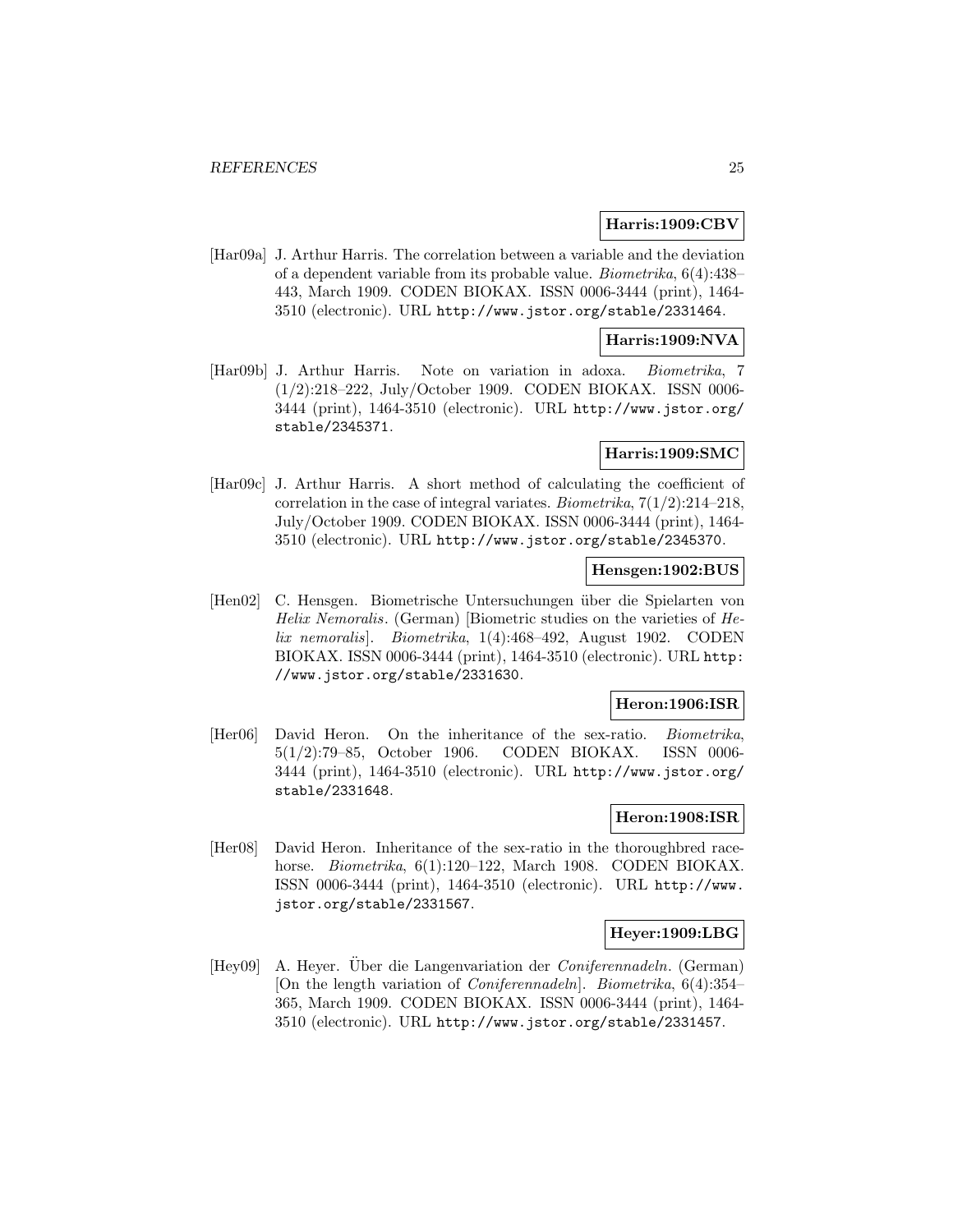### **Harvey:1909:OIM**

[HM09] W. F. Harvey and Anderson McKendrick. The opsonic index — a medico-statistical enquiry. Biometrika, 7(1/2):64–95, July/October 1909. CODEN BIOKAX. ISSN 0006-3444 (print), 1464-3510 (electronic). URL http://www.jstor.org/stable/2345364.

## **Jenkinson:1906:RBS**

[Jen06] J. W. Jenkinson. On the relation between the symmetry of the egg and the symmetry of the embryo in the frog (rana temporaria). Biometrika, 5(1/2):147–167, October 1906. CODEN BIOKAX. ISSN 0006-3444 (print), 1464-3510 (electronic). URL http://www.jstor. org/stable/2331651.

#### **Jenkinson:1909:RBS**

[Jen09] J. W. Jenkinson. On the relation between the symmetry of the egg, the symmetry of segmentation, and the symmetry of the embryo in the frog. Second communication. *Biometrika*,  $7(1/2)$ :148–209, July/ October 1909. CODEN BIOKAX. ISSN 0006-3444 (print), 1464-3510 (electronic). URL http://www.jstor.org/stable/2345368.

#### **Jacob:1903:CNP**

[JLP03] S. Jacob, A. Lee, and Karl Pearson. Craniological notes: Preliminary note on interracial characters and their correlation in man. Biometrika, 2(3):347–356, June 1903. CODEN BIOKAX. ISSN 0006- 3444 (print), 1464-3510 (electronic). URL http://www.jstor.org/ stable/2331612.

## **Kribs:1908:NRV**

[Kri08] H. G. Kribs. Note on the relative variability of the sexes in Carabus Auratus, L. Biometrika, 6(1):103–105, March 1908. CODEN BIOKAX. ISSN 0006-3444 (print), 1464-3510 (electronic). URL http://www. jstor.org/stable/2331559.

#### **Latter:1902:EBC**

[Lat02] Oswald H. Latter. The egg of Cuculus Canorus. An enquiry into the dimensions of the Cuckoo's egg and the relation of the variations to the size of the eggs of the foster-parent, with notes on coloration, &c. Biometrika, 1(2):164–176, January 1902. CODEN BIOKAX. ISSN 0006-3444 (print), 1464-3510 (electronic). URL http://www.jstor. org/stable/2331486.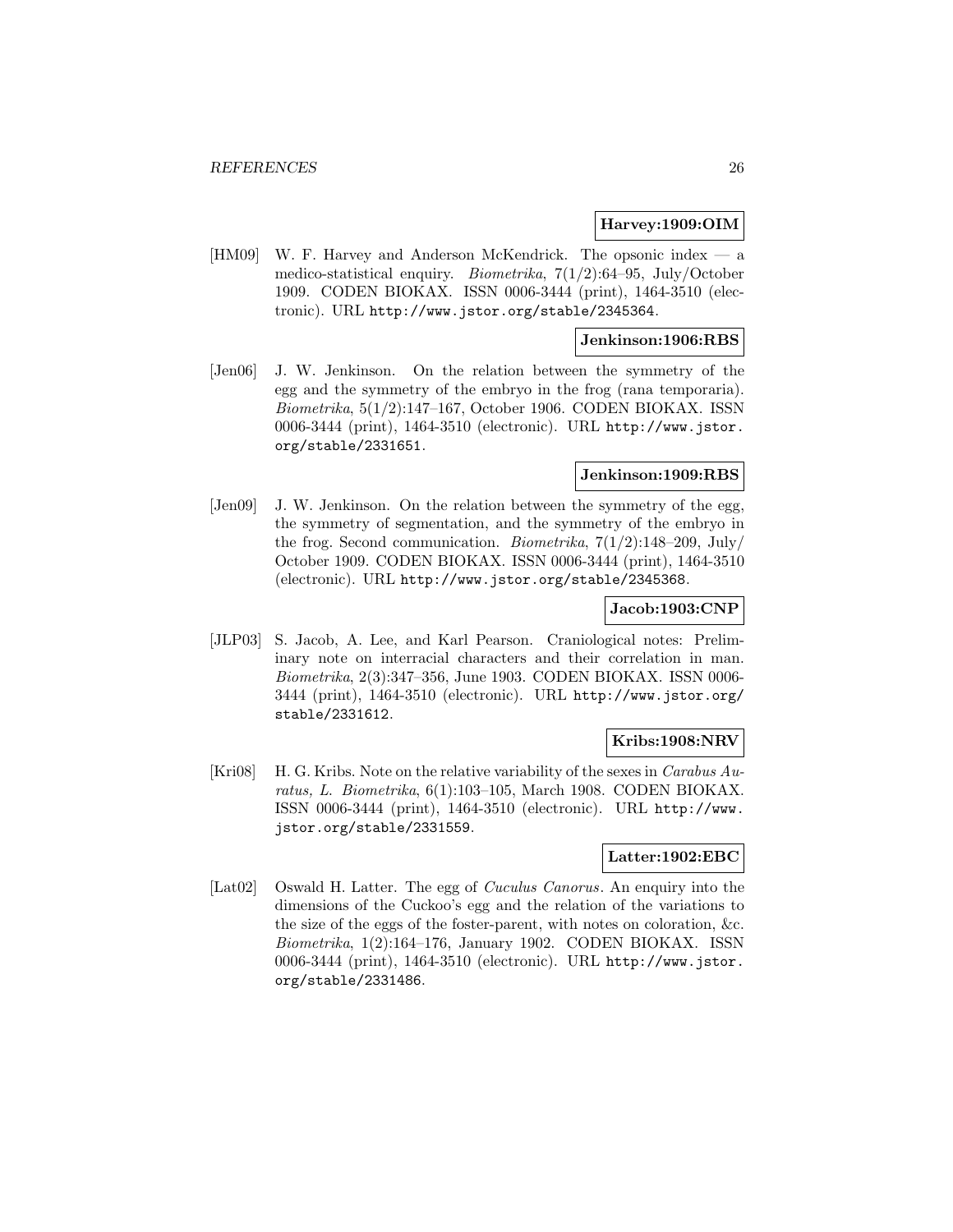#### **Latter:1905:EBC**

[Lat05] Oswald H. Latter. The egg of *Cuculus Canorus*: An attempt to ascertain from the dimensions of the Cuckoo's egg if the species is tending to break up into sub-species, each exhibiting a preference for some one foster-parent: Second memoir. Biometrika, 4(3):363–373, November 1905. CODEN BIOKAX. ISSN 0006-3444 (print), 1464-3510 (electronic). URL http://www.jstor.org/stable/2331619.

## **Lewis:1908:SHS**

[LE08] Thomas Lewis and Dennis Embleton. Split-hand and split-foot deformities, their types, origin, and transmission. Biometrika, 6(1):26–58, March 1908. CODEN BIOKAX. ISSN 0006-3444 (print), 1464-3510 (electronic). URL http://www.jstor.org/stable/2331555.

## **Lee:1902:DLV**

[Lee02] Alice Lee. Dr Ludwig on variation and correlation in plants. Biometrika, 1(3):316–319, April 1902. CODEN BIOKAX. ISSN 0006- 3444 (print), 1464-3510 (electronic). URL http://www.jstor.org/ stable/2331544.

## **Lewis:1908:AMS**

[Lew08a] Thomas Lewis. Addendum to memoir: "Split-Hand and Split-Foot Deformities". Biometrika, 6(1):117–118, March 1908. CODEN BIOKAX. ISSN 0006-3444 (print), 1464-3510 (electronic). URL http: //www.jstor.org/stable/2331565.

## **Lewis:1908:NIB**

[Lew08b] Thomas Lewis. Note on inheritance of Brachydactyly. Biometrika, 6(2/3):327, September 1908. CODEN BIOKAX. ISSN 0006- 3444 (print), 1464-3510 (electronic). URL http://www.jstor.org/ stable/2331476.

## **Lewenz:1904:MIC**

[LP04] M. A. Lewenz and Karl Pearson. On the measurement of internal capacity from cranial circumferences. Biometrika, 3(4):366–397, November 1904. CODEN BIOKAX. ISSN 0006-3444 (print), 1464-3510 (electronic). URL http://www.jstor.org/stable/2331729.

#### **Ludwig:1901:VPM**

[Lud01] Prof. Dr. F. Ludwig. Variationsstatistische Probleme und Materialien. (German) [Variational-statistical problems and materials].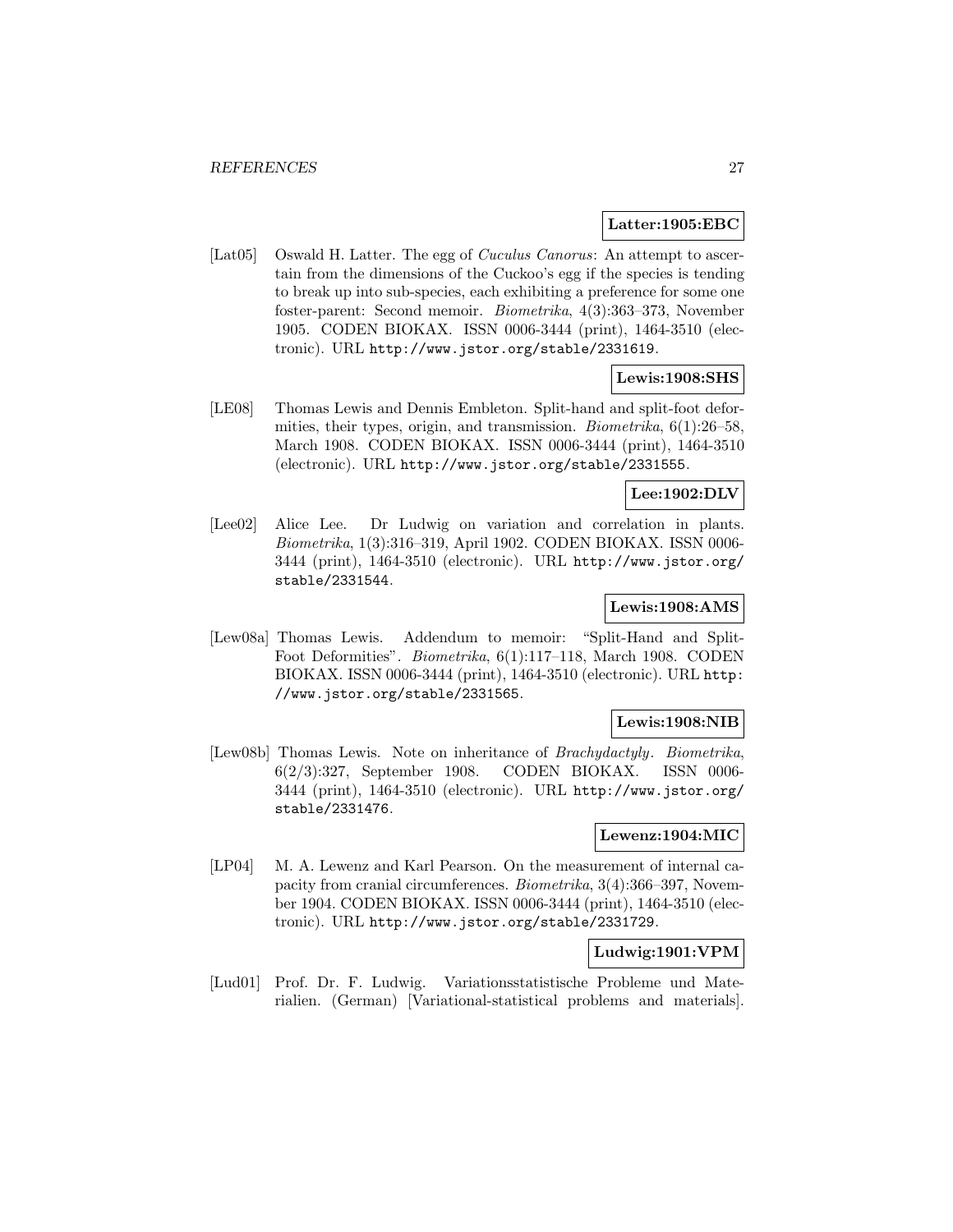Biometrika, 1(1):11–29, October 1901. CODEN BIOKAX. ISSN 0006- 3444 (print), 1464-3510 (electronic). URL http://www.jstor.org/ stable/2331670.

## **Lutz:1903:NIC**

[Lut03] Frank E. Lutz. Note on the influence of change in sex on the intensity of heredity. Biometrika, 2(2):237–240, February 1903. CODEN BIOKAX. ISSN 0006-3444 (print), 1464-3510 (electronic). URL http: //www.jstor.org/stable/2331684.

## **Lewenz:1902:DPE**

[LW02] M. A. Lewenz and M. A. Whiteley. Data for the problem of evolution in man. A second study of the variability and correlation of the hand. Biometrika, 1(3):345–360, April 1902. CODEN BIOKAX. ISSN 0006- 3444 (print), 1464-3510 (electronic). URL http://www.jstor.org/ stable/2331547.

## **Macdonell:1902:CAI**

[Mac02a] W. R. Macdonell. On criminal anthropometry and the identification of criminals. Biometrika, 1(2):177–227, January 1902. CODEN BIOKAX. ISSN 0006-3444 (print), 1464-3510 (electronic). URL http: //www.jstor.org/stable/2331487.

## **Macdonell:1902:IPV**

[Mac02b] W. R. Macdonell. On the influence of previous vaccination in cases of smallpox. Biometrika, 1(3):375–383, April 1902. CODEN BIOKAX. ISSN 0006-3444 (print), 1464-3510 (electronic). URL http://www. jstor.org/stable/2331550.

#### **MacDonell:1903:FSS**

[Mac03] W. R. MacDonell. A further study of statistics relating to vaccination and smallpox. Biometrika, 2(2):135–144, February 1903. CODEN BIOKAX. ISSN 0006-3444 (print), 1464-3510 (electronic). URL http: //www.jstor.org/stable/2331678.

## **MacDonell:1904:SVC**

[Mac04] W. R. MacDonell. A study of the variation and correlation of the human skull, with special reference to English crania. Biometrika, 3(2/3):191–244, March/July 1904. CODEN BIOKAX. ISSN 0006- 3444 (print), 1464-3510 (electronic). URL http://www.jstor.org/ stable/2331480.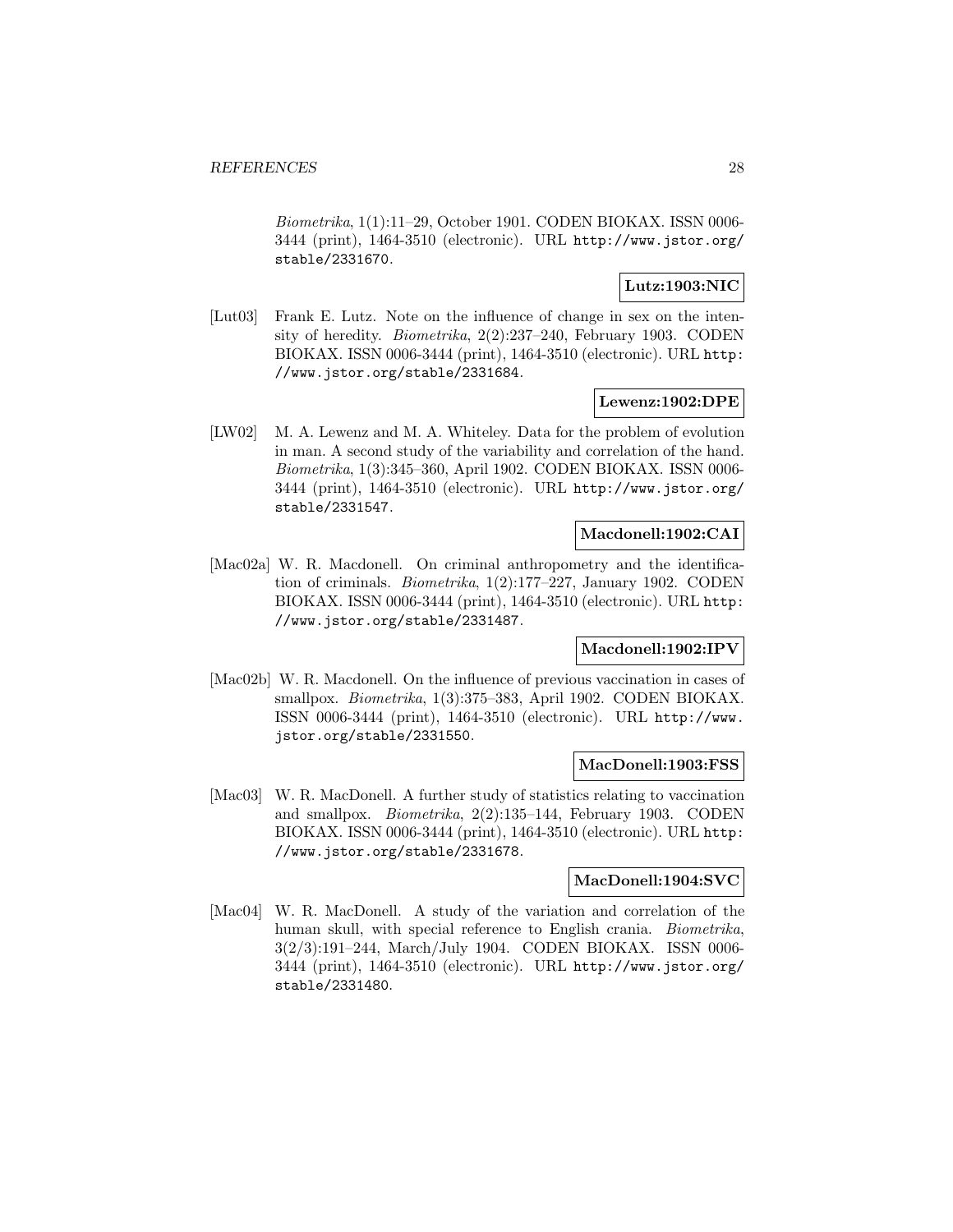#### **Macdonell:1906:SSE**

[Mac06] W. R. Macdonell. A second study of the English skull, with special reference to Moorfields crania. Biometrika, 5(1/2):86–104, October 1906. CODEN BIOKAX. ISSN 0006-3444 (print), 1464-3510 (electronic). URL http://www.jstor.org/stable/2331649.

## **Maynard:1909:SSA**

[May09] G. D. Maynard. Statistical study of anti-typhoid inoculation. Biometrika, 6(4):366–375, March 1909. CODEN BIOKAX. ISSN 0006-3444 (print), 1464-3510 (electronic). URL http://www.jstor. org/stable/2331458.

#### **McIntosh:1903:VBN**

[McI03] D. C. McIntosh. Variation in "Ophiocoma Nigra" (O. F. Muller). Biometrika, 2(4):463–473, November 1903. CODEN BIOKAX. ISSN 0006-3444 (print), 1464-3510 (electronic). URL http://www.jstor. org/stable/2331508.

## **Myers:1903:CNH**

[Mye03] Charles S. Myers. Craniological notes: Homogeneity and heterogeneity in crania. Biometrika, 2(4):504–505, November 1903. CODEN BIOKAX. ISSN 0006-3444 (print), 1464-3510 (electronic). URL http: //www.jstor.org/stable/2331513. See remarks [P.03a].

## **P:1901:SBM**

[P.01] K. P. Statoblasts of Pectinatella Magnifica. Biometrika, 1(1):128, October 1901. CODEN BIOKAX. ISSN 0006-3444 (print), 1464-3510 (electronic). URL http://www.jstor.org/stable/2331676.

## **P:1903:CNRa**

[P.03a] K. P. Craniological notes: Remarks on Dr. C. S. Myers' note. Biometrika, 2(4):506–508, November 1903. CODEN BIOKAX. ISSN 0006-3444 (print), 1464-3510 (electronic). URL http://www.jstor. org/stable/2331514. See [Mye03].

## **P:1903:CNRb**

[P.03b] K. P. Craniological notes: Remarks on Professor Aurel von Torok's note. Biometrika, 2(4):509–512, November 1903. CODEN BIOKAX. ISSN 0006-3444 (print), 1464-3510 (electronic). URL http://www. jstor.org/stable/2331516.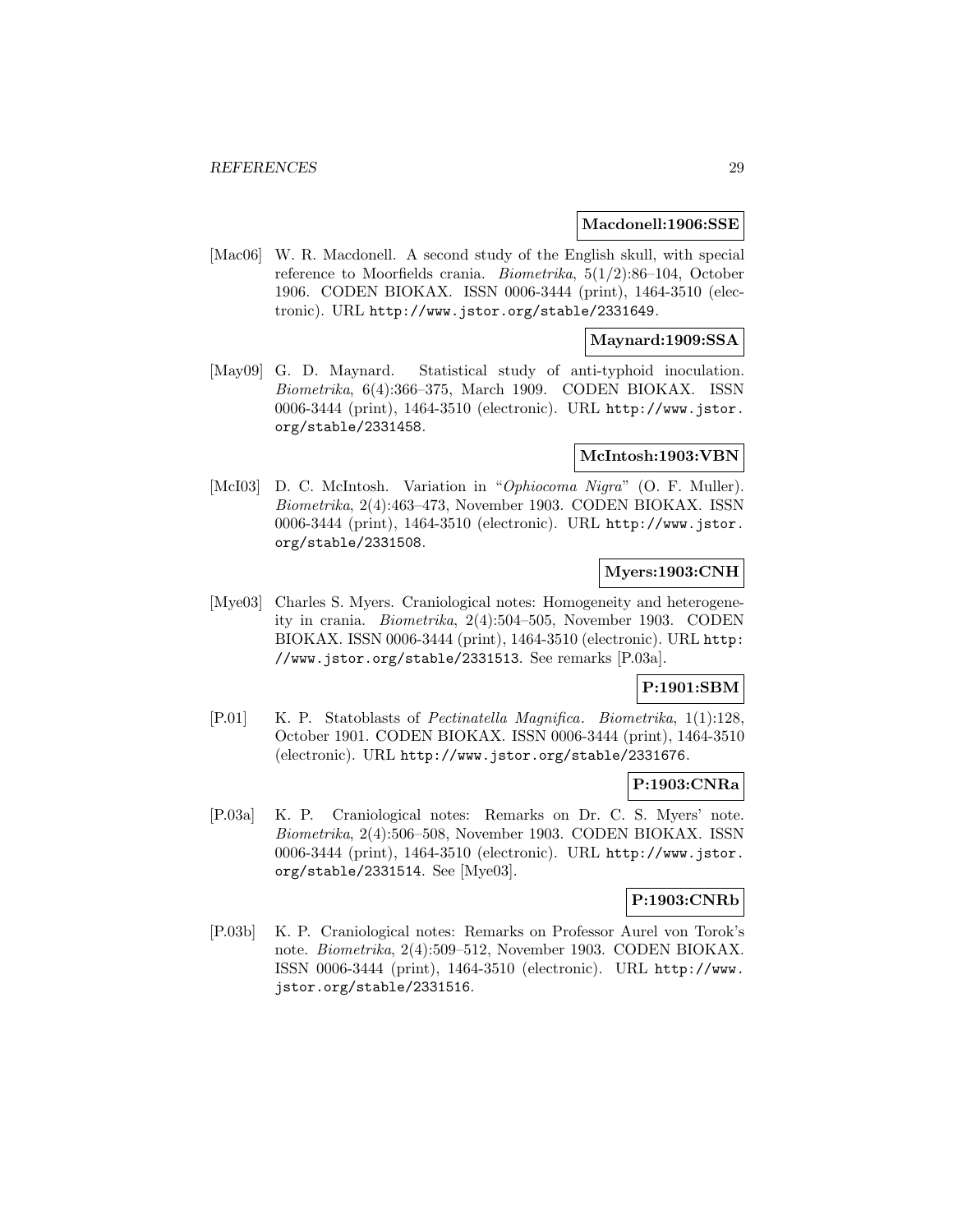## **P:1904:MVL**

[P.04a] K. P. A Mendelian's view of the law of ancestral inheritance. Biometrika, 3(1):109–112, January 1904. CODEN BIOKAX. ISSN 0006-3444 (print), 1464-3510 (electronic). URL http://www.jstor. org/stable/2331528.

## **P:1904:CBH**

[P.04b] K. P. On the correlation between hair colour and eye colour in man. Biometrika, 3(4):459–462, November 1904. CODEN BIOKAX. ISSN 0006-3444 (print), 1464-3510 (electronic). URL http://www.jstor. org/stable/2331731.

## **P:1907:BRBa**

[P.07a] K. P. Book review: On the Theory of Inheritance of Quantitatively Compound Characters on the Basis of Mendel's Laws, by G. Udny Yule. Biometrika, 5(4):481–482, June 1907. CODEN BIOKAX. ISSN 0006-3444 (print), 1464-3510 (electronic). URL http://www.jstor. org/stable/2331701.

## **P:1907:BRBb**

[P.07b] K. P. Book review: Über Dolichocephalie und Brachycephalie. Zur Kritik der Index-Angaben. by W. Johannsen. Biometrika, 5(4):482, June 1907. CODEN BIOKAX. ISSN 0006-3444 (print), 1464-3510 (electronic). URL http://www.jstor.org/stable/2331702.

## **P:1908:NIM**

[P.08] K. P. Note on inheritance in man. Biometrika,  $6(2/3):327-328$ , September 1908. CODEN BIOKAX. ISSN 0006-3444 (print), 1464- 3510 (electronic). URL http://www.jstor.org/stable/2331477.

## **P:1909:BRB**

[P.09] R. P. Book review: Mental and Moral Heredity in Royalty. A Statistical Study in History and Psychology, by Frederick Adams Woods. Biometrika, 6(4):445, March 1909. CODEN BIOKAX. ISSN 0006- 3444 (print), 1464-3510 (electronic). URL http://www.jstor.org/ stable/2331468.

## **Pearl:1903:VCB**

[PD03] Raymond Pearl and Frances J. Dunbar. Variation and correlation in Arcella. Biometrika, 2(3):321–337, June 1903. CODEN BIOKAX. ISSN 0006-3444 (print), 1464-3510 (electronic). URL http://www. jstor.org/stable/2331608.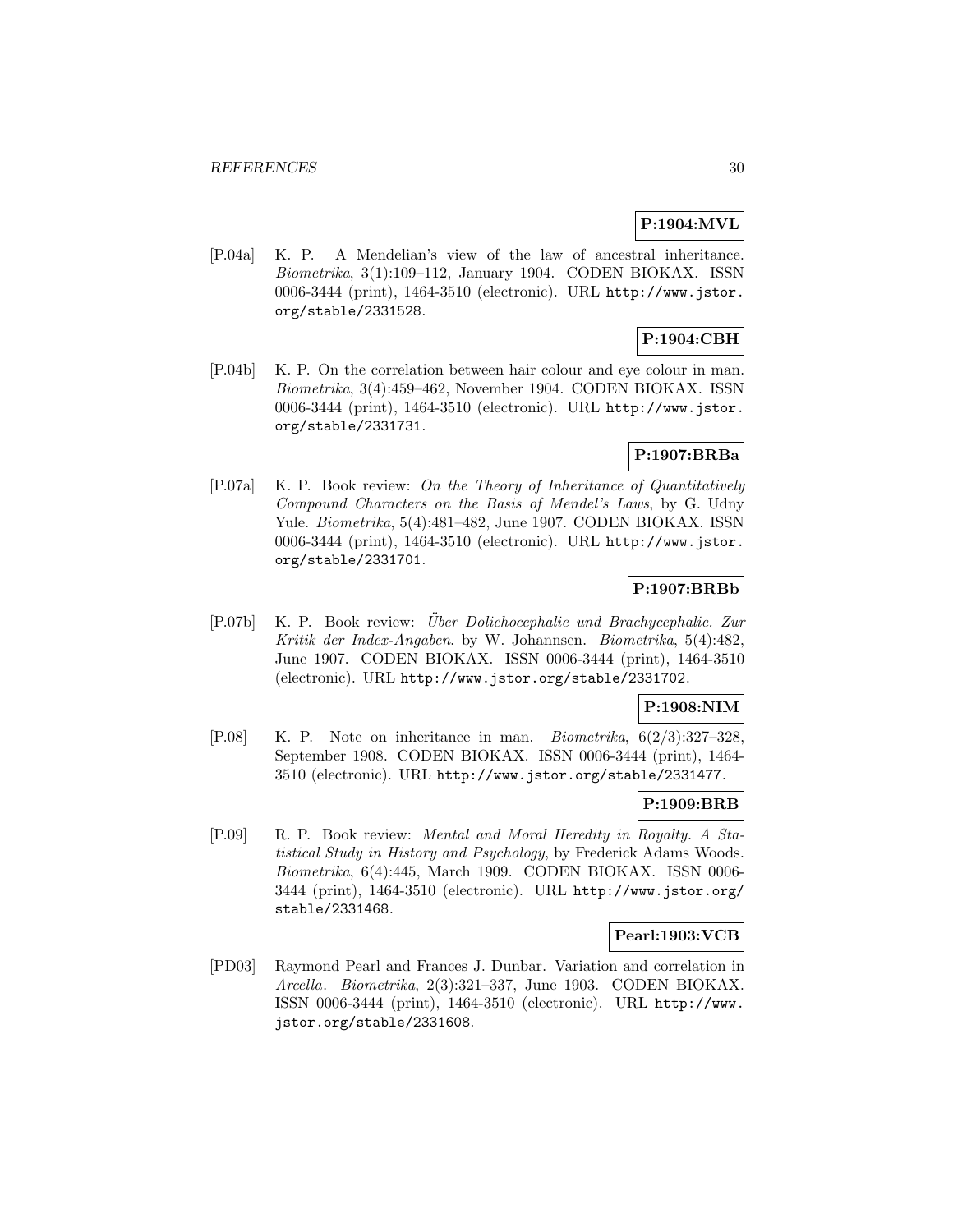#### **Pearson:1902:CEL**

[Pea02a] K. Pearson. On the change in expectation of life in man during a period of circa 2000 years. Biometrika, 1(2):261–264, January 1902. CODEN BIOKAX. ISSN 0006-3444 (print), 1464-3510 (electronic). URL http://www.jstor.org/stable/2331493.

## **Pearson:1902:MVO**

[Pea02b] K. Pearson. On the modal value of an organ or character. Biometrika, 1(2):260–261, January 1902. CODEN BIOKAX. ISSN 0006- 3444 (print), 1464-3510 (electronic). URL http://www.jstor.org/ stable/2331492.

#### **Pearson:1902:VES**

[Pea02c] K. Pearson. Variation of the egg of the sparrow (Passer Domesticus). Biometrika, 1(2):256–257, January 1902. CODEN BIOKAX. ISSN 0006-3444 (print), 1464-3510 (electronic). URL http://www.jstor. org/stable/2331490.

#### **Pearson:1902:FCB**

[Pea02d] Karl Pearson. On the fundamental conceptions of biology. Biometrika, 1(3):320–344, April 1902. CODEN BIOKAX. ISSN 0006-3444 (print), 1464-3510 (electronic). URL http://www.jstor.org/ stable/2331546.

## **Pearson:1902:SFCb**

[Pea02e] Karl Pearson. On the systematic fitting of curves to observations and measurements. Biometrika, 1(3):265–303, April 1902. CODEN BIOKAX. ISSN 0006-3444 (print), 1464-3510 (electronic). URL http: //www.jstor.org/stable/2331540.

## **Pearson:1902:SFCa**

[Pea02f] Karl Pearson. On the systematic fitting of curves to observations and measurments: Part II. Biometrika, 2(1):1–23, November 1902. CODEN BIOKAX. ISSN 0006-3444 (print), 1464-3510 (electronic). URL http://www.jstor.org/stable/2331498.

#### **Pearson:1903:CNH**

[Pea03a] Karl Pearson. Craniological notes: Homogeneity and heterogeneity in collections of crania. Biometrika, 2(3):345–347, June 1903. CODEN BIOKAX. ISSN 0006-3444 (print), 1464-3510 (electronic). URL http: //www.jstor.org/stable/2331611.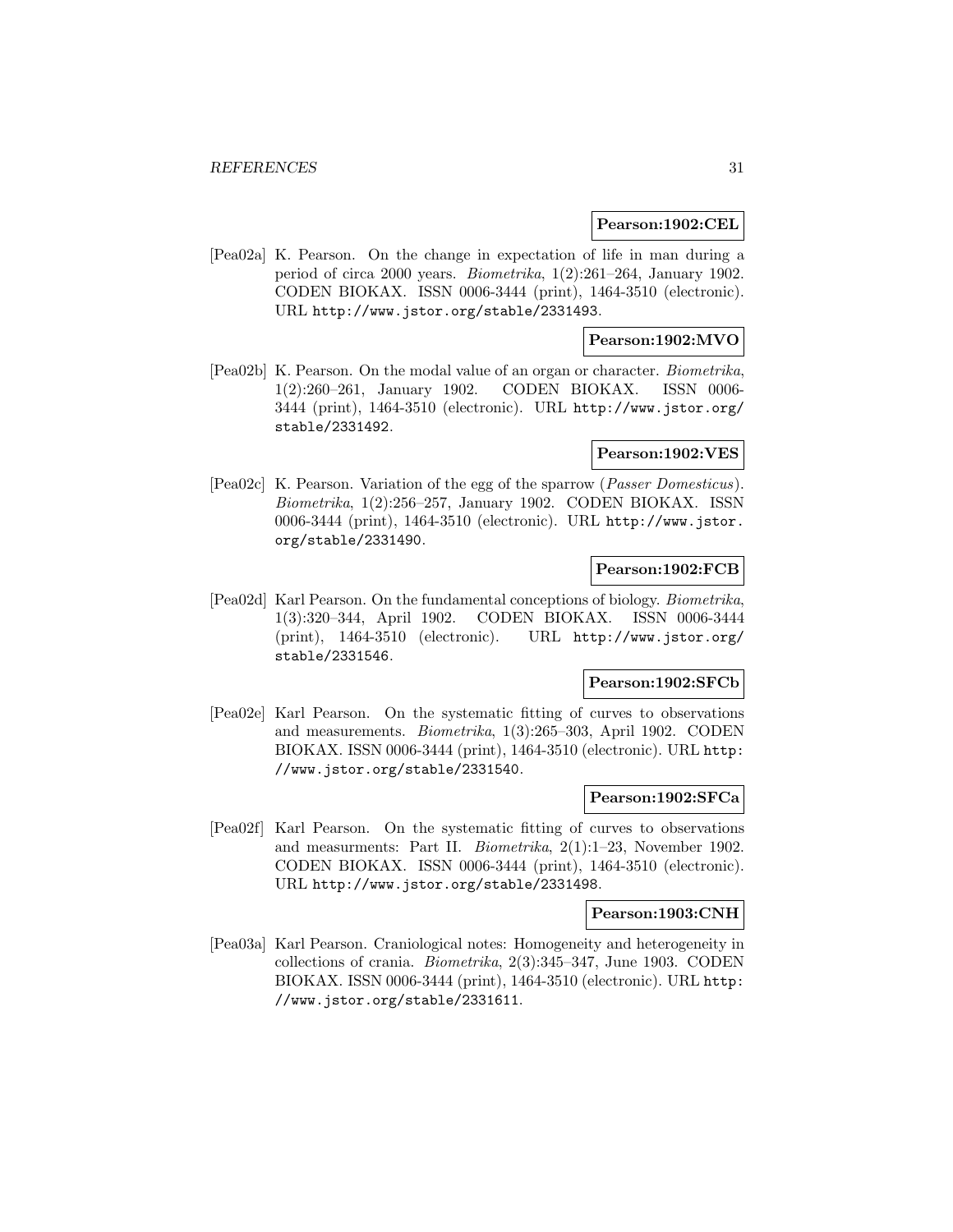### **Pearson:1903:CNP**

[Pea03b] Karl Pearson. Craniological notes: Professor Aurel von Torok's attack on the arithmetical mean. Biometrika, 2(3):339–345, June 1903. CO-DEN BIOKAX. ISSN 0006-3444 (print), 1464-3510 (electronic). URL http://www.jstor.org/stable/2331610.

## **Pearson:1904:NMP**

[Pea04a] Karl Pearson. Note on Mr Punnett's section on the inheritance of meristic characters. Biometrika, 3(4):363–365, November 1904. CO-DEN BIOKAX. ISSN 0006-3444 (print), 1464-3510 (electronic). URL http://www.jstor.org/stable/2331728.

## **Pearson:1904:LIM**

[Pea04b] Karl Pearson. On the laws of inheritance in man: II. On the inheritance of the mental and moral characters in man, and its comparison with the inheritance of the physical characters. Biometrika, 3(2/3):131–190, March/July 1904. CODEN BIOKAX. ISSN 0006- 3444 (print), 1464-3510 (electronic). URL http://www.jstor.org/ stable/2331479.

## **Pearl:1905:BSM**

[Pea05a] Raymond Pearl. Biometrical studies on man: I. Variation and correlation in brain-weight. Biometrika, 4(1/2):13–104, June 1905. CODEN BIOKAX. ISSN 0006-3444 (print), 1464-3510 (electronic). URL http: //www.jstor.org/stable/2331532.

### **Pearson:1905:FSV**

[Pea05b] Karl Pearson. "Das Fehlergesetz und Seine Verallgemeinerungen Durch Fechner und Pearson." A rejoinder. Biometrika, 4(1/2):169– 212, June 1905. CODEN BIOKAX. ISSN 0006-3444 (print), 1464-3510 (electronic). URL http://www.jstor.org/stable/2331536.

#### **Pearl:1906:CPE**

[Pea06a] Raymond Pearl. The calculation of the probable errors of certain constants of the normal curve. Biometrika,  $5(1/2)$ :190, October 1906. CODEN BIOKAX. ISSN 0006-3444 (print), 1464-3510 (electronic). URL http://www.jstor.org/stable/2331659.

## **Pearl:1906:MDL**

[Pea06b] Raymond Pearl. On the mean duration of life of individuals dying within a year after birth. Biometrika, 4(4):510–516, March 1906. CO-DEN BIOKAX. ISSN 0006-3444 (print), 1464-3510 (electronic). URL http://www.jstor.org/stable/2331642.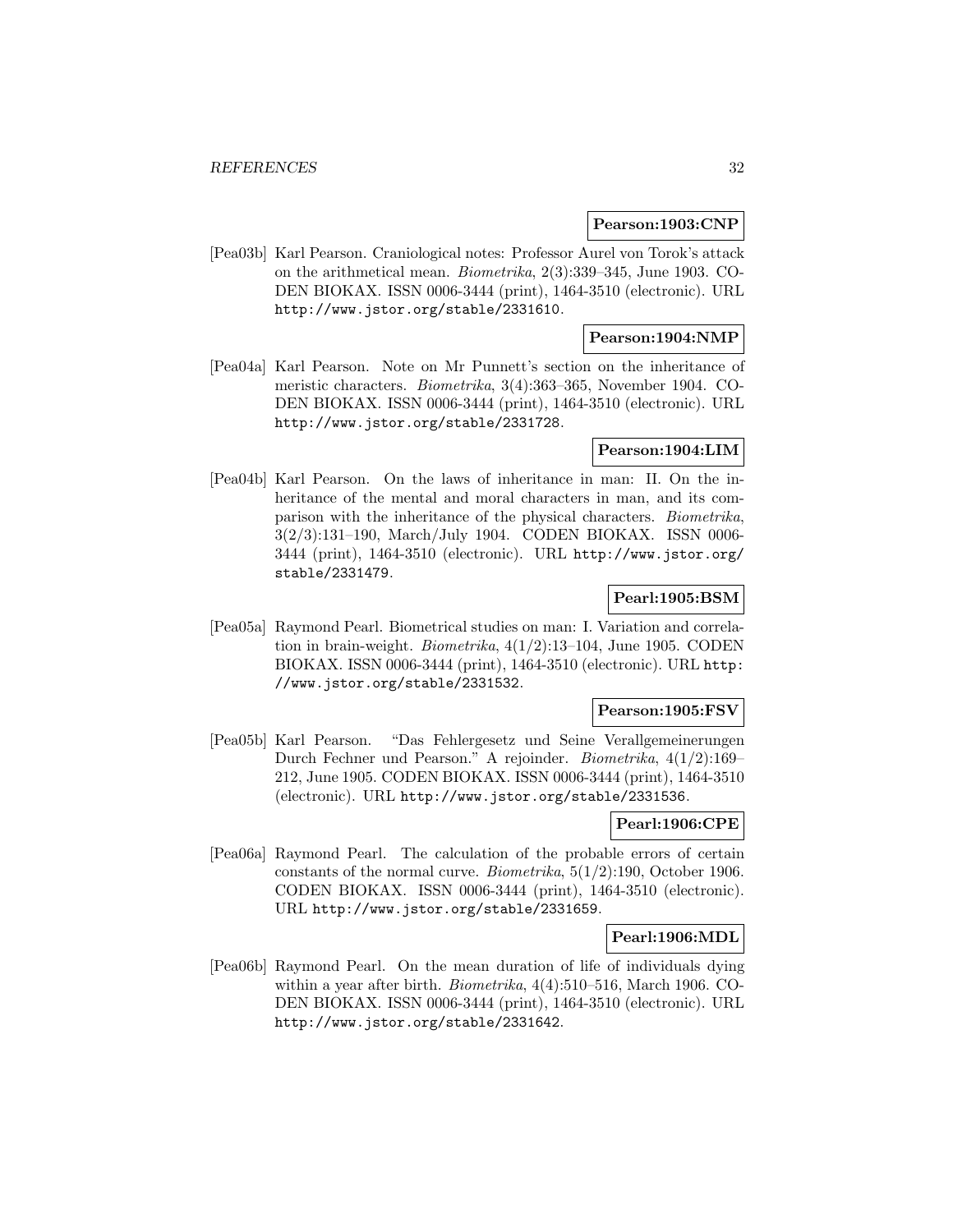### **Pearl:1906:VBU**

[Pea06c] Raymond Pearl. Variation in Chilomonas under favourable and unfavorable conditions. Biometrika, 5(1/2):53–72, October 1906. CODEN BIOKAX. ISSN 0006-3444 (print), 1464-3510 (electronic). URL http: //www.jstor.org/stable/2331646.

## **Pearson:1906:NSN**

[Pea06d] Karl Pearson. Note on the significant or non-significant character of a sub-sample drawn from a sample. *Biometrika*,  $5(1/2)$ :181–183, October 1906. CODEN BIOKAX. ISSN 0006-3444 (print), 1464-3510 (electronic). URL http://www.jstor.org/stable/2331656.

#### **Pearson:1906:CCH**

[Pea06e] Karl Pearson. On a coefficient of class heterogeneity or divergence. Biometrika, 5(1/2):198–203, October 1906. CODEN BIOKAX. ISSN 0006-3444 (print), 1464-3510 (electronic). URL http://www.jstor. org/stable/2331661.

## **Pearson:1906:CPC**

[Pea06f] Karl Pearson. On certain points connected with scale order in the case of the correlation of two characters which for some arrangement give a linear regression line. *Biometrika*,  $5(1/2)$ :176–178, October 1906. CODEN BIOKAX. ISSN 0006-3444 (print), 1464-3510 (electronic). URL http://www.jstor.org/stable/2331654.

#### **Pearson:1906:CWM**

[Pea06g] Karl Pearson. On the curves which are most suitable for describing the frequency of random samples of a population. *Biometrika*,  $5(1/2)$ :172– 175, October 1906. CODEN BIOKAX. ISSN 0006-3444 (print), 1464- 3510 (electronic). URL http://www.jstor.org/stable/2331653.

## **Pearson:1906:DSA**

[Pea06h] Karl Pearson. On the distribution of severity of attack in cases of smallpox. Biometrika, 4(4):505–510, March 1906. CODEN BIOKAX. ISSN 0006-3444 (print), 1464-3510 (electronic). URL http://www. jstor.org/stable/2331641. See [Pea07b, Tur07].

## **Pearson:1906:RIS**

[Pea06i] Karl Pearson. On the relationship of intelligence to size and shape of head, and to other physical and mental characters. Biometrika,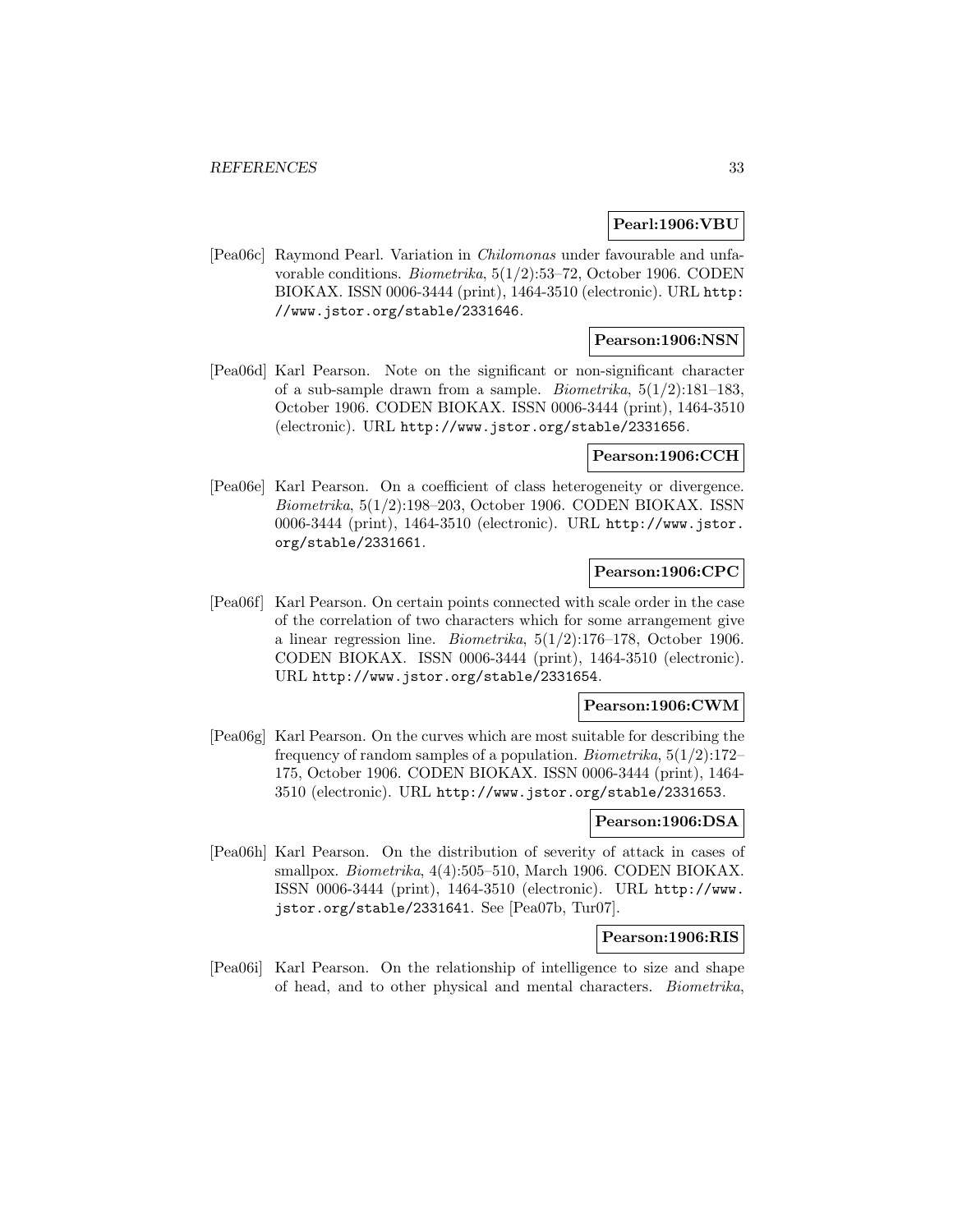5(1/2):105–146, October 1906. CODEN BIOKAX. ISSN 0006- 3444 (print), 1464-3510 (electronic). URL http://www.jstor.org/ stable/2331650.

## **Pearson:1906:RPK**

[Pea06j] Karl Pearson. A rejoinder to Professor Kapteyn. Biometrika, 5(1/2): 168–169+171+171, October 1906. CODEN BIOKAX. ISSN 0006- 3444 (print), 1464-3510 (electronic). URL http://www.jstor.org/ stable/2331652.

## **Pearl:1907:BSC**

[Pea07a] Raymond Pearl. A biometrical study of conjugation in paramecium. Biometrika, 5(3):213–297, February 1907. CODEN BIOKAX. ISSN 0006-3444 (print), 1464-3510 (electronic). URL http://www.jstor. org/stable/2331631.

## **Pearson:1907:FRD**

[Pea07b] Karl Pearson. Further remarks on the distribution of severity in cases of smallpox. Biometrika, 5(3):362–364, February 1907. CO-DEN BIOKAX. ISSN 0006-3444 (print), 1464-3510 (electronic). URL http://www.jstor.org/stable/2331635. See [Pea06h, Tur07].

## **Pearson:1907:RCC**

[Pea07c] Karl Pearson. Reply to certain criticisms of Mr G. U. Yule. Biometrika, 5(4):470–476, June 1907. CODEN BIOKAX. ISSN 0006- 3444 (print), 1464-3510 (electronic). URL http://www.jstor.org/ stable/2331693.

## **Pearl:1908:CPC**

[Pea08a] Raymond Pearl. On certain points concerning the probable error of the standard deviation. Biometrika, 6(1):112–117, March 1908. CODEN BIOKAX. ISSN 0006-3444 (print), 1464-3510 (electronic). URL http: //www.jstor.org/stable/2331564.

#### **Pearson:1908:HSR**

[Pea08b] Karl Pearson. On heredity in sex. Remarks on Mr Cobb's note. Biometrika, 6(1):109–111, March 1908. CODEN BIOKAX. ISSN 0006-3444 (print), 1464-3510 (electronic). URL http://www.jstor. org/stable/2331562.

## **Pearson:1908:IDK**

[Pea08c] Karl Pearson. On inheritance of the deformity known as split-foot or lobster-claw. Biometrika, 6(1):69–93, March 1908. CODEN BIOKAX.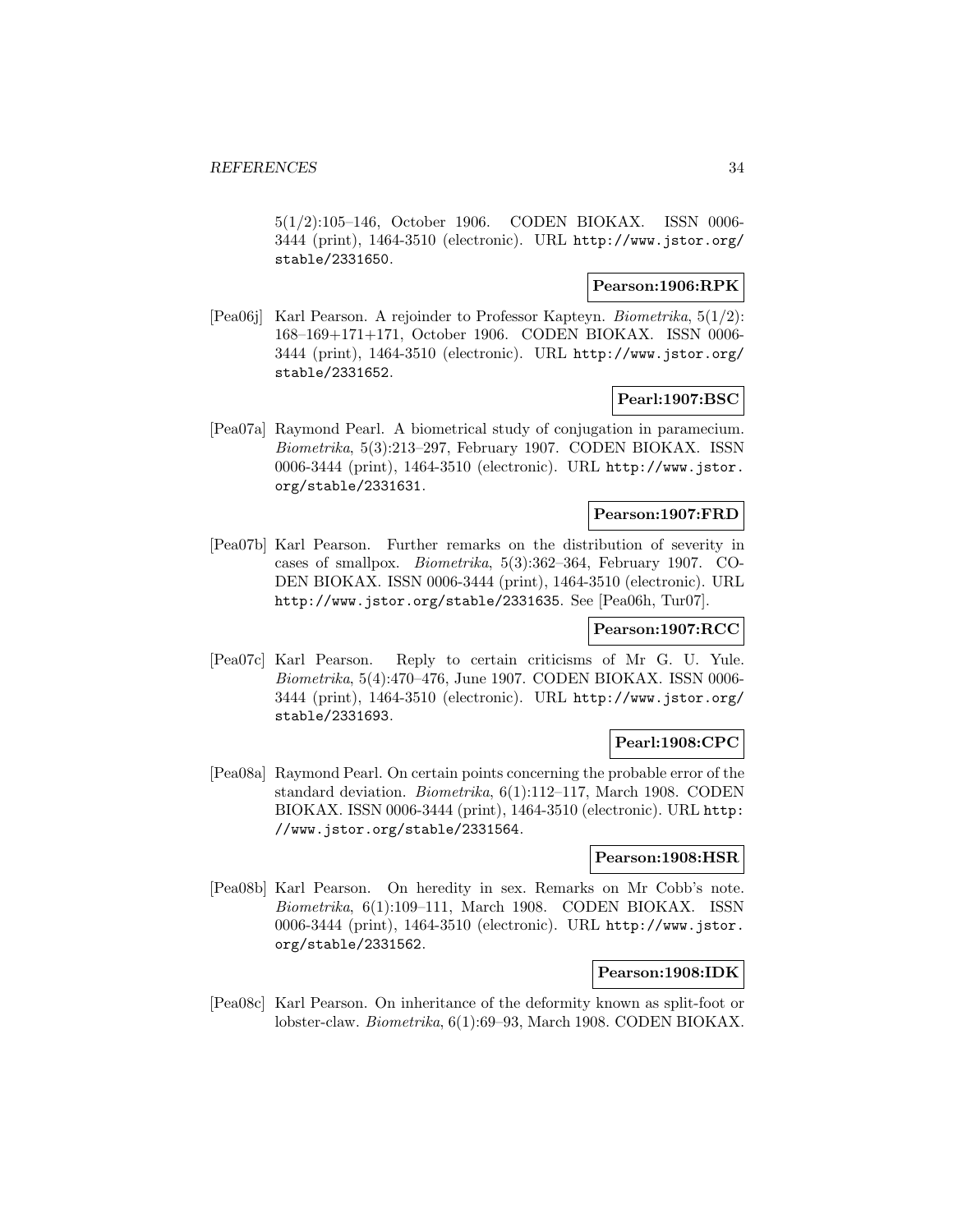ISSN 0006-3444 (print), 1464-3510 (electronic). URL http://www. jstor.org/stable/2331557.

#### **Pearson:1908:IDS**

[Pea08d] Karl Pearson. On the influence of double selection on the variation and correlation of two characters. Biometrika, 6(1):111–112, March 1908. CODEN BIOKAX. ISSN 0006-3444 (print), 1464-3510 (electronic). URL http://www.jstor.org/stable/2331563.

**Pearl:1909:FCV**

[Pea09a] Raymond Pearl. The frequency constants of a variable  $z = f(x_1, x_2)$ . Biometrika, 6(4):437–438, March 1909. CODEN BIOKAX. ISSN 0006-3444 (print), 1464-3510 (electronic). URL http://www.jstor. org/stable/2331463.

### **Pearson:1909:NSC**

[Pea09b] Karl Pearson. Note on the skin-colour of the crosses between Negro and White. Biometrika, 6(4):348–353, March 1909. CODEN BIOKAX. ISSN 0006-3444 (print), 1464-3510 (electronic). URL http: //www.jstor.org/stable/2331456.

## **Pearson:1909:NMD**

[Pea09c] Karl Pearson. On a new method of determining correlation between a measured character A, and a character B, of which only the percentage of cases wherein  $B$  exceeds (or falls short of) a given intensity is recorded for each grade of A. Biometrika,  $7(1/2):96-105$ , July/ October 1909. CODEN BIOKAX. ISSN 0006-3444 (print), 1464-3510 (electronic). URL http://www.jstor.org/stable/2345365.

## **Pearson:1909:BSR**

[Pea09d] Karl Pearson, D.Sc. A biometric study of the red blood corpuscles of the common tadpole (Rana Temporaria), from the measurements of Ernest Warren. Biometrika, 6(4):402–419, March 1909. CODEN BIOKAX. ISSN 0006-3444 (print), 1464-3510 (electronic). URL http: //www.jstor.org/stable/2331460.

## **Perrin:1904:SDE**

[Per04a] Emily Perrin. On some dangers of extrapolation. Biometrika, 3(1):99– 103, January 1904. CODEN BIOKAX. ISSN 0006-3444 (print), 1464- 3510 (electronic). URL http://www.jstor.org/stable/2331525.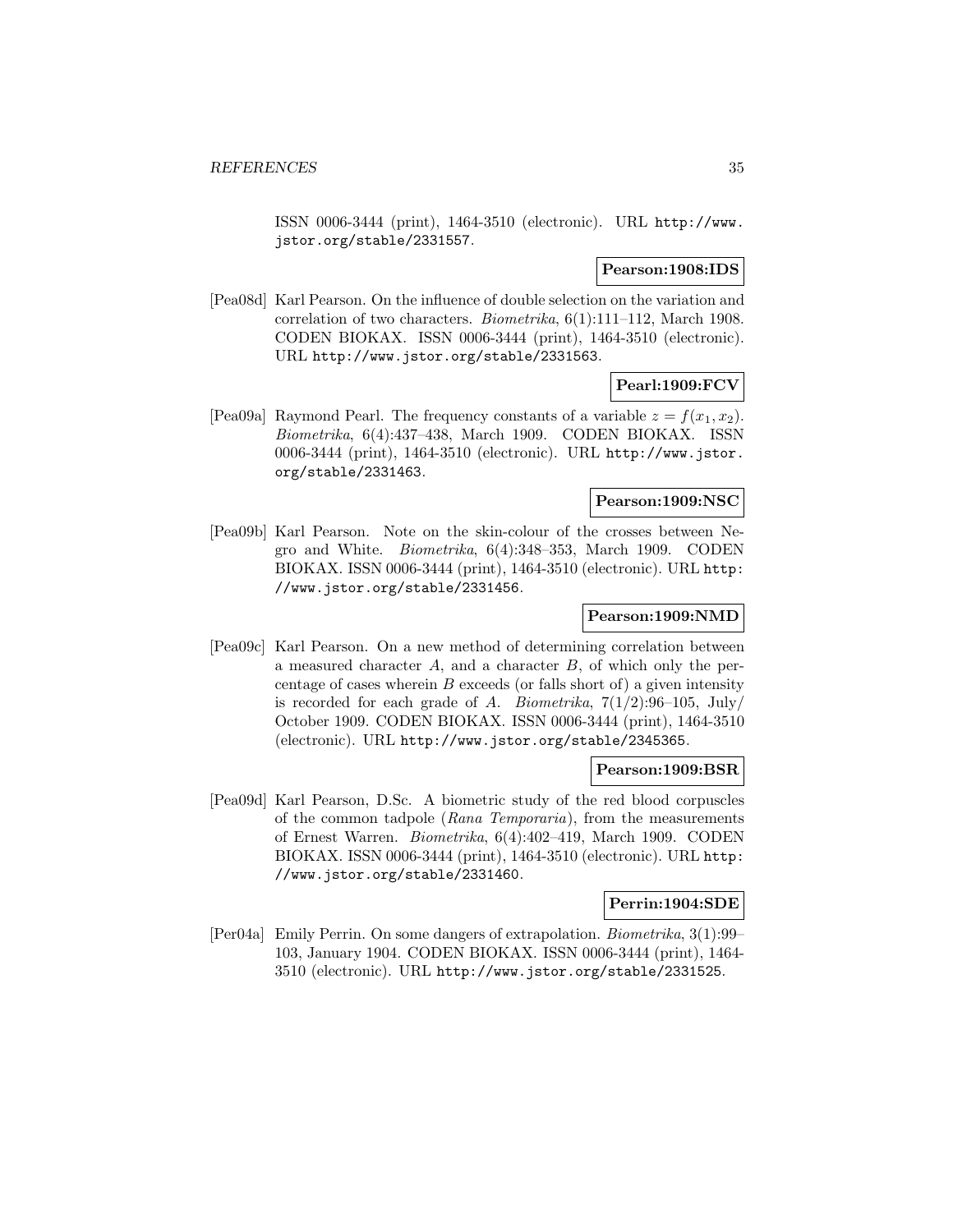#### **Perrin:1904:CBO**

[Per04b] Emily Perrin. On the contingency between occupation in the case of fathers and sons. Biometrika, 3(4):467–469, November 1904. CODEN BIOKAX. ISSN 0006-3444 (print), 1464-3510 (electronic). URL http: //www.jstor.org/stable/2331733.

## **Pearl:1905:VCE**

[PF05] Raymond Pearl and Wilbur N. Fuller. Variation and correlation in the earthworm. *Biometrika*,  $4(1/2):213-229$ , June 1905. CODEN BIOKAX. ISSN 0006-3444 (print), 1464-3510 (electronic). URL http: //www.jstor.org/stable/2331537.

## **Pearson:1903:LIM**

[PL03] Karl Pearson and Alice Lee. On the laws of inheritance in man: I. Inheritance of physical characters. Biometrika, 2(4):357–462, November 1903. CODEN BIOKAX. ISSN 0006-3444 (print), 1464-3510 (electronic). URL http://www.jstor.org/stable/2331507.

## **Pearson:1908:GPE**

[PL08] Karl Pearson and Alice Lee. On the generalised probable error in multiple normal correlation. Biometrika, 6(1):59–68, March 1908. CO-DEN BIOKAX. ISSN 0006-3444 (print), 1464-3510 (electronic). URL http://www.jstor.org/stable/2331556.

## **Powys:1901:DPE**

[Pow01] A. O. Powys. Data for the problem of evolution in man. Anthropometric data from Australia. Biometrika, 1(1):30–49, October 1901. CODEN BIOKAX. ISSN 0006-3444 (print), 1464-3510 (electronic). URL http://www.jstor.org/stable/2331671.

## **Powys:1905:DPE**

[Pow05] A. O. Powys. Data for the problem of evolution in man. On fertility, duration of life and reproductive selection. Biometrika, 4(3):233–285, November 1905. CODEN BIOKAX. ISSN 0006-3444 (print), 1464- 3510 (electronic). URL http://www.jstor.org/stable/2331614.

#### **Pearl:1909:DVC**

[PP09] Raymond Pearl and Maud Dewitt Pearl. Data on variation in the comb of the domestic fowl. Biometrika, 6(4):420–432, March 1909. CODEN BIOKAX. ISSN 0006-3444 (print), 1464-3510 (electronic). URL http://www.jstor.org/stable/2331461.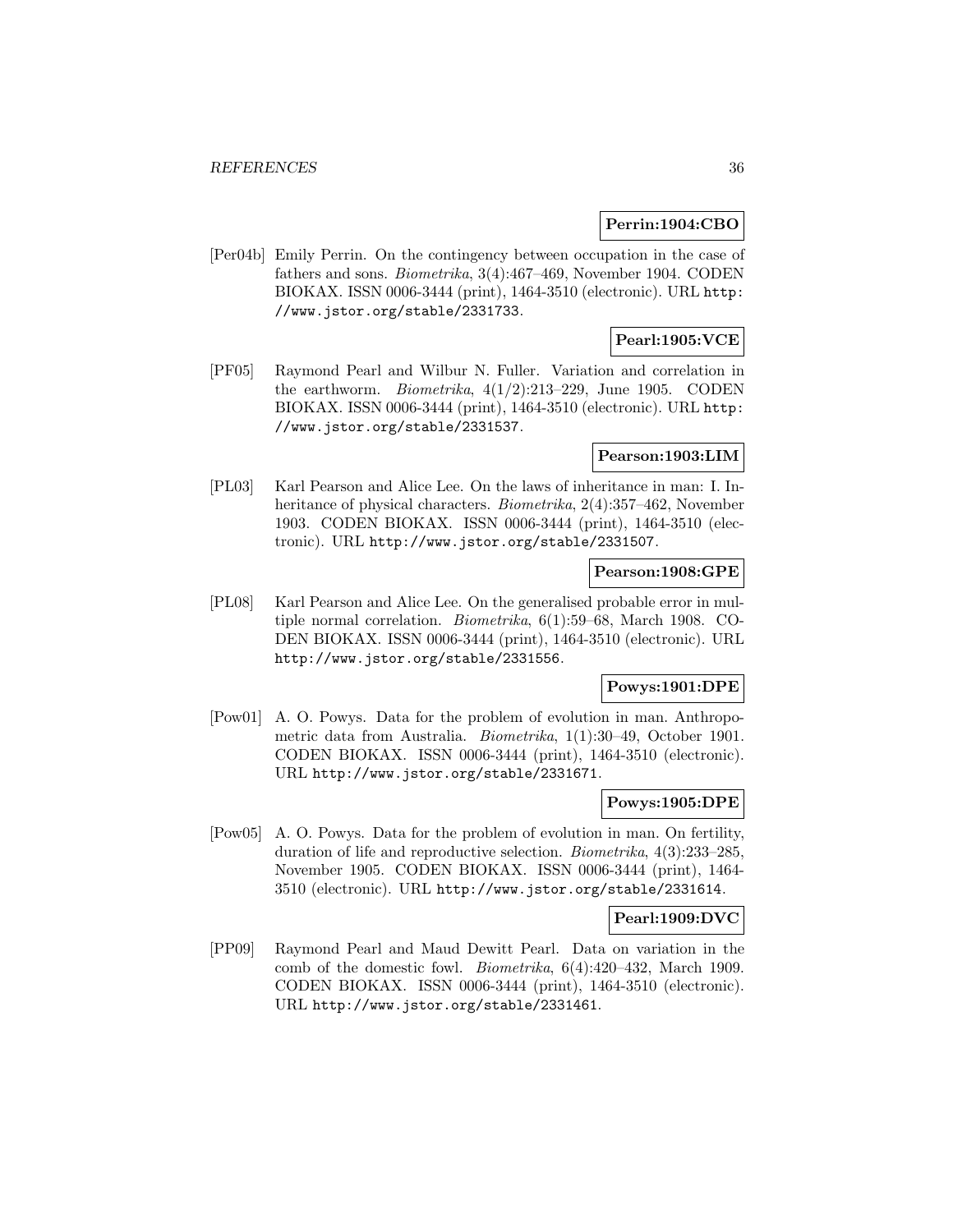#### **Pearson:1904:DHL**

[PR04] Karl Pearson and Marion Radford. On differentiation and homotyposis in the leaves of Fagus Sylvatica. Biometrika, 3(1):104–107, January 1904. CODEN BIOKAX. ISSN 0006-3444 (print), 1464-3510 (electronic). URL http://www.jstor.org/stable/2331526.

## **Punnett:1904:MSS**

[Pun04] R. C. Punnett. Merism and sex in "spinax niger". Biometrika, 3(4):313–362, November 1904. CODEN BIOKAX. ISSN 0006- 3444 (print), 1464-3510 (electronic). URL http://www.jstor.org/ stable/2331727.

#### **Pearson:1902:VRF**

[PY02] K. Pearson and G. U. Yule. Variation in ray-flowers of Chrysanthemum Leucanthemum, 1133 heads gathered at Keswick, during July, 1895, by K. Pearson and G. U. Yule. Biometrika, 1(3):319, April 1902. CODEN BIOKAX. ISSN 0006-3444 (print), 1464-3510 (electronic). URL http://www.jstor.org/stable/2331545.

#### **Pearson:1903:LAH**

[PYBL03] Karl Pearson, G. U. Yule, Norman Blanchard, and Alice Lee. The law of ancestral heredity. Biometrika, 2(2):211–236, February 1903. CODEN BIOKAX. ISSN 0006-3444 (print), 1464-3510 (electronic). URL http://www.jstor.org/stable/2331683.

## **Rhind:1909:TFC**

[Rhi09] A. Rhind. Tables to facilitate the computation of the probable errors of the Chief constants of skew frequency distributions. Biometrika, 7 (1/2):127–147, July/October 1909. CODEN BIOKAX. ISSN 0006- 3444 (print), 1464-3510 (electronic). URL http://www.jstor.org/ stable/2345367.

## **Rietz:1909:IPB**

[Rie09] H. L. Rietz. On inheritance in the production of butter fat. Biometrika, 7(1/2):106–126, July/October 1909. CODEN BIOKAX. ISSN 0006- 3444 (print), 1464-3510 (electronic). URL http://www.jstor.org/ stable/2345366.

#### **Robbins:1908:VFH**

[Rob08] W. W. Robbins. Variation in flower-heads of Gaillardia Aristata. Biometrika, 6(1):106–108, March 1908. CODEN BIOKAX. ISSN 0006-3444 (print), 1464-3510 (electronic). URL http://www.jstor. org/stable/2331560.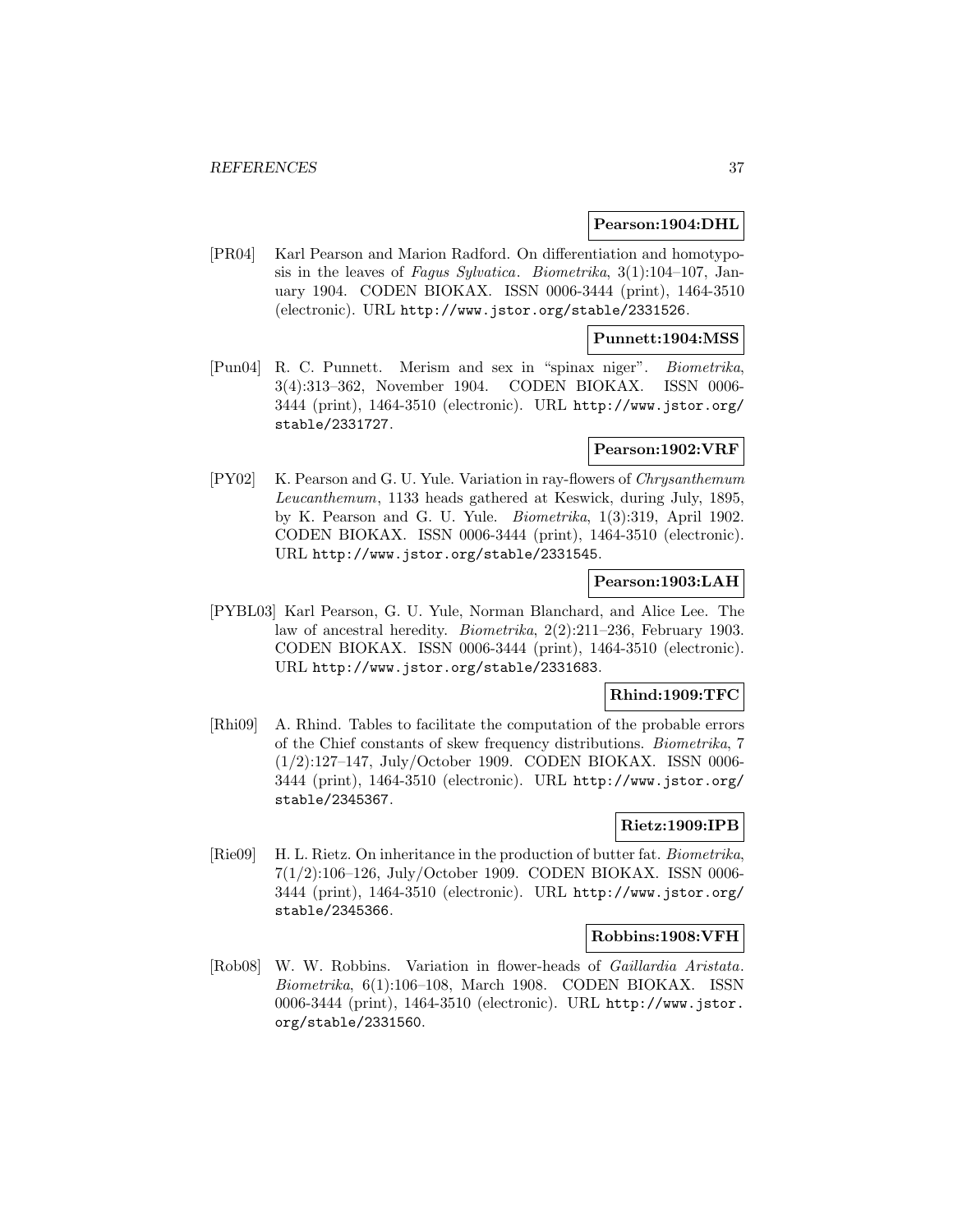#### **Rommel:1906:IFL**

[RP06] G. M. Rommel and E. F. Phillips. Inheritance in the female line of size of litter in Poland China sows. *Biometrika*,  $5(1/2):203-205$ , October 1906. CODEN BIOKAX. ISSN 0006-3444 (print), 1464-3510 (electronic). URL http://www.jstor.org/stable/2331662.

## **S:1902:MSP**

[S02] Francis Galton F. R. S. The most suitable proportion between the value of first and second prizes. Biometrika, 1(4):385–399, August 1902. CODEN BIOKAX. ISSN 0006-3444 (print), 1464-3510 (electronic). URL http://www.jstor.org/stable/2331627.

#### **Schuster:1903:VBP**

[Sch03] E. H. J. Schuster. Variation in "Eupagurus Prideauxi" (Heller). Biometrika, 2(2):191–210, February 1903. CODEN BIOKAX. ISSN 0006-3444 (print), 1464-3510 (electronic). URL http://www.jstor. org/stable/2331682.

## **Schuster:1905:LBR**

[Sch05a] E. H. J. Schuster. The long Barrow and round Barrow skulls in the collection of the department of comparative anatomy, the museum, Oxford. Biometrika, 4(3):351–362, November 1905. CODEN BIOKAX. ISSN 0006-3444 (print), 1464-3510 (electronic). URL http://www. jstor.org/stable/2331618.

#### **Schuster:1905:RCG**

[Sch05b] E. H. J. Schuster. Results of crossing grey (house) mice with albinos. Biometrika, 4(1/2):1–12, June 1905. CODEN BIOKAX. ISSN 0006- 3444 (print), 1464-3510 (electronic). URL http://www.jstor.org/ stable/2331531.

## **Schuster:1906:HDD**

[Sch06a] Edgar Schuster. Hereditary deafness: A discussion of the data collected by Dr E. A. Fay in America. Biometrika, 4(4):465–482, March 1906. CODEN BIOKAX. ISSN 0006-3444 (print), 1464-3510 (electronic). URL http://www.jstor.org/stable/2331639.

#### **Schuster:1906:PZG**

[Sch06b] Edgar Schuster. Professor Ziegler and Galton's Law of Ancestral Inheritance. Biometrika, 5(1/2):184, October 1906. CODEN BIOKAX. ISSN 0006-3444 (print), 1464-3510 (electronic). URL http://www. jstor.org/stable/2331657.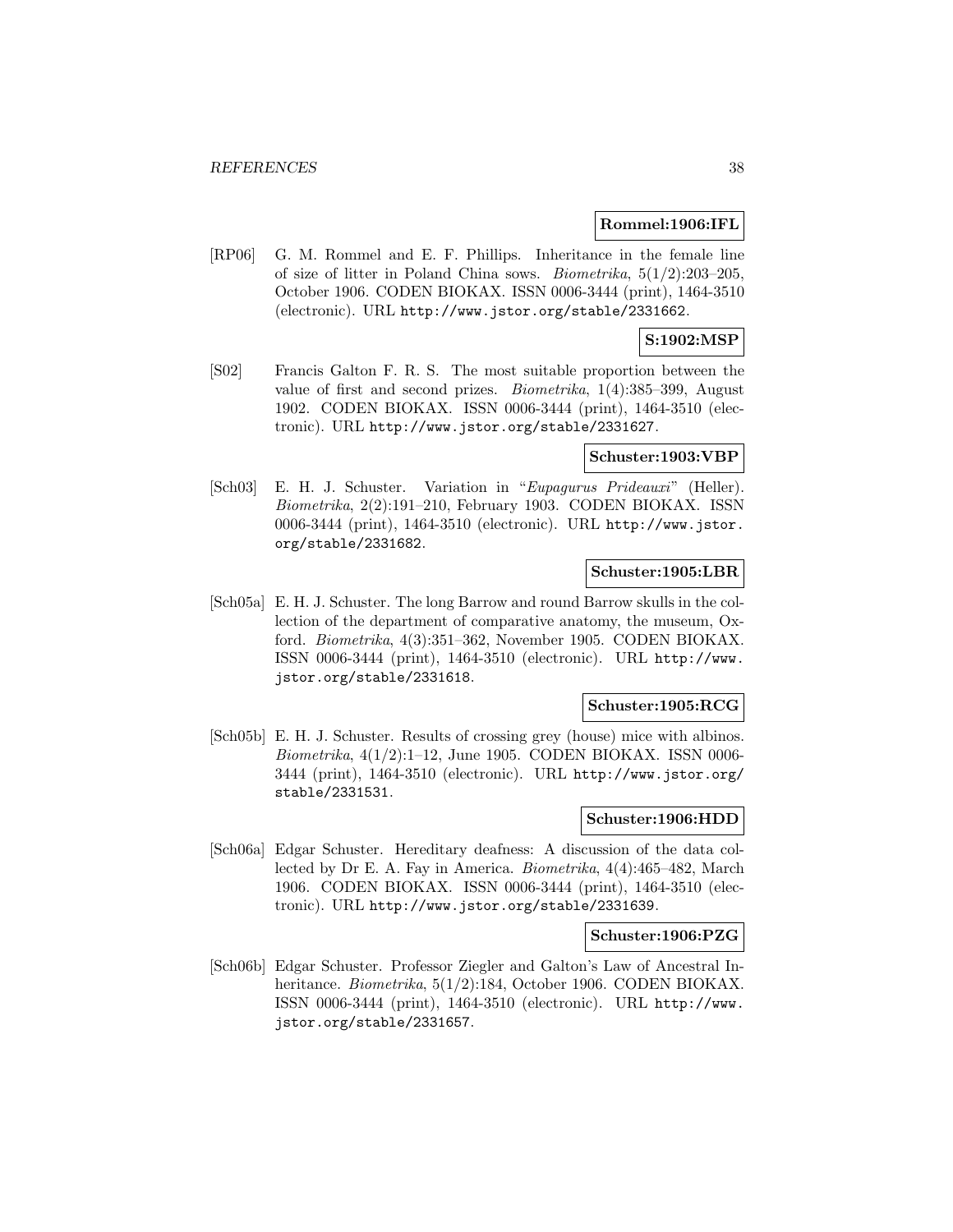#### **Schtscherbakow:1908:FVT**

[Sch08] Th. S. Schtscherbakow. Zur Frage Vom Viergliederigen Tarsus Der Blattidae Und Der Regeneration Der Füsse Derselben. (German) [On the question of the quadrapartite tarsus of Blattidae regeneration and the feet of the same]. *Biometrika*,  $6(2/3)$ :311–326, September 1908. CODEN BIOKAX. ISSN 0006-3444 (print), 1464-3510 (electronic). URL http://www.jstor.org/stable/2331475.

## **Schuster:1907:IPC**

[SE07] Edgar Schuster and E. M. Elderton. The inheritance of psychical characters. Biometrika, 5(4):460–469, June 1907. CODEN BIOKAX. ISSN 0006-3444 (print), 1464-3510 (electronic). URL http://www. jstor.org/stable/2331692.

## **Sheppard:1903:NTP**

[She03] W. F. Sheppard. New tables of the probability integral. Biometrika, 2(2):174–190, February 1903. CODEN BIOKAX. ISSN 0006- 3444 (print), 1464-3510 (electronic). URL http://www.jstor.org/ stable/2331681.

## **Sheppard:1907:CMF**

[She07] W. F. Sheppard. The calculation of moments of a frequencydistribution. Biometrika, 5(4):450–459, June 1907. CODEN BIOKAX. ISSN 0006-3444 (print), 1464-3510 (electronic). URL http://www. jstor.org/stable/2331691.

#### **Simpson:1902:RBF**

[Sim02] J. Y. Simpson. The relation of binary fission to variation. Biometrika, 1(4):400–407, August 1902. CODEN BIOKAX. ISSN 0006- 3444 (print), 1464-3510 (electronic). URL http://www.jstor.org/ stable/2331628.

## **Smith:1903:BEB**

[Smi03] Geoffrey Smith. Actinosphaerium Eichorni: A biometrical study in the mass relations of nucleus and cytoplasm. Biometrika, 2(3):241– 254, June 1903. CODEN BIOKAX. ISSN 0006-3444 (print), 1464-3510 (electronic). URL http://www.jstor.org/stable/2331600.

#### **Sommerville:1906:CFR**

[Som06] D. M. Y. Sommerville. On the classification of frequency-ratios. Biometrika, 5(1/2):179–181, October 1906. CODEN BIOKAX. ISSN 0006-3444 (print), 1464-3510 (electronic). URL http://www.jstor. org/stable/2331655.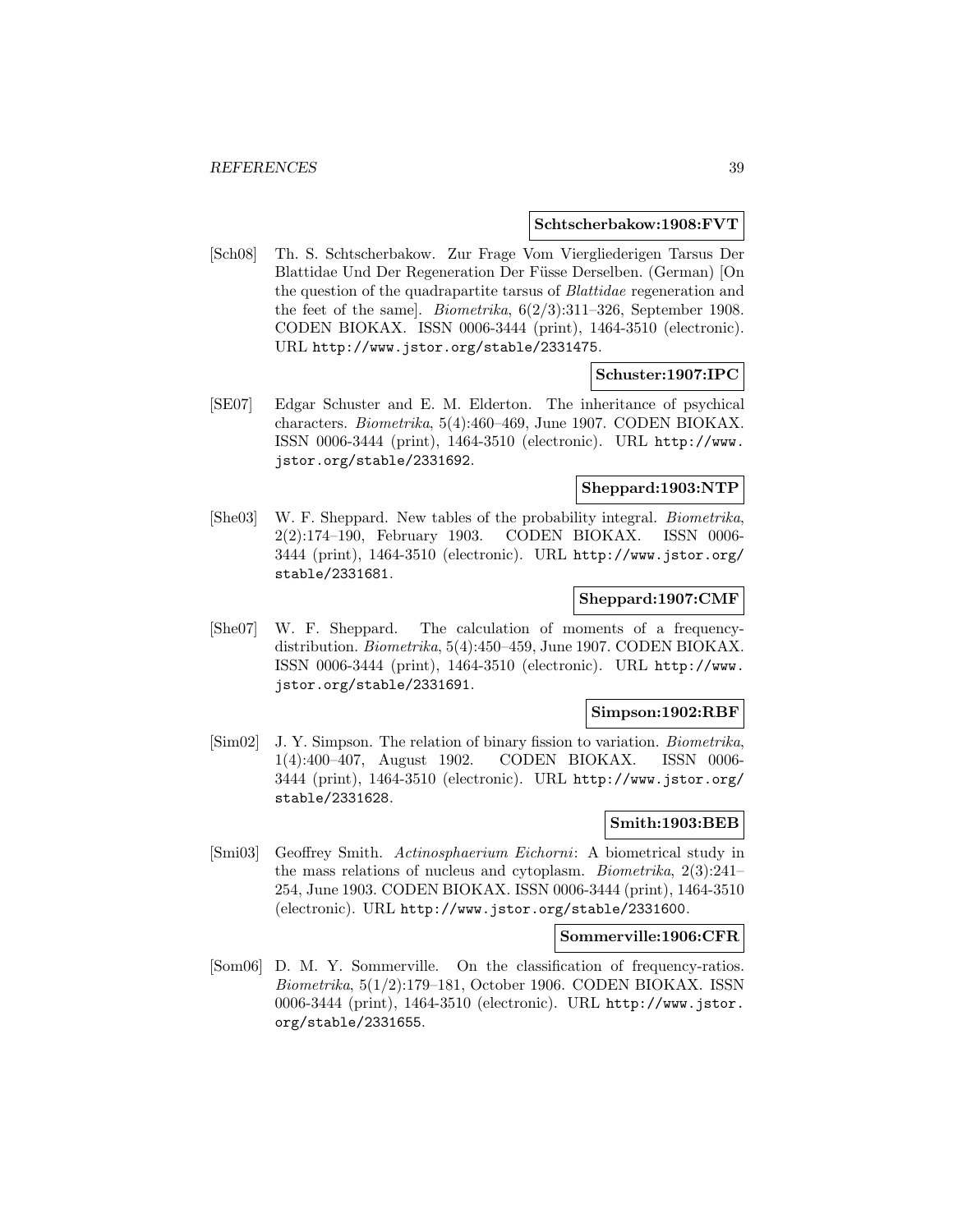### **Spencer:1904:GST**

[Spe04] John Spencer. Graduation of a sickness table by Makeham's hypothesis. Biometrika, 3(1):52–57, January 1904. CODEN BIOKAX. ISSN 0006-3444 (print), 1464-3510 (electronic). URL http://www.jstor. org/stable/2331520.

## **Student:1907:ECH**

[Stu07] Student. On the error of counting with a haemacytometer. Biometrika, 5(3):351–360, February 1907. CODEN BIOKAX. ISSN 0006- 3444 (print), 1464-3510 (electronic). URL http://www.jstor.org/ stable/2331633.

## **Student:1908:PEC**

[Stu08a] Student. Probable error of a correlation coefficient. Biometrika, 6 (2/3):302–310, September 1908. CODEN BIOKAX. ISSN 0006- 3444 (print), 1464-3510 (electronic). URL http://www.jstor.org/ stable/2331474.

## **Student:1908:PEM**

[Stu08b] Student. The probable error of a mean. Biometrika, 6(1):1–25, March 1908. CODEN BIOKAX. ISSN 0006-3444 (print), 1464-3510 (electronic). URL http://www.jstor.org/stable/2331554.

#### **Student:1909:DMS**

[Stu09] Student. The distribution of the means of samples which are not drawn at random. *Biometrika*,  $7(1/2):210-214$ , July/October 1909. CODEN BIOKAX. ISSN 0006-3444 (print), 1464-3510 (electronic). URL http://www.jstor.org/stable/2345369.

#### **Surface:1909:FS**

[Sur09] Frank M. Surface. Fecundity of swine. Biometrika, 6(4):433–436, March 1909. CODEN BIOKAX. ISSN 0006-3444 (print), 1464-3510 (electronic). URL http://www.jstor.org/stable/2331462.

## **Thomson:1909:SCS**

[TBP09] E. Y. Thomson, Julia Bell, and Karl Pearson. A second cooperative study of Vespa vulgaris. Comparison of queens of a single nest and queens of a general population. *Biometrika*,  $7(1/2)$ :48–63, July/ October 1909. CODEN BIOKAX. ISSN 0006-3444 (print), 1464-3510 (electronic). URL http://www.jstor.org/stable/2345363.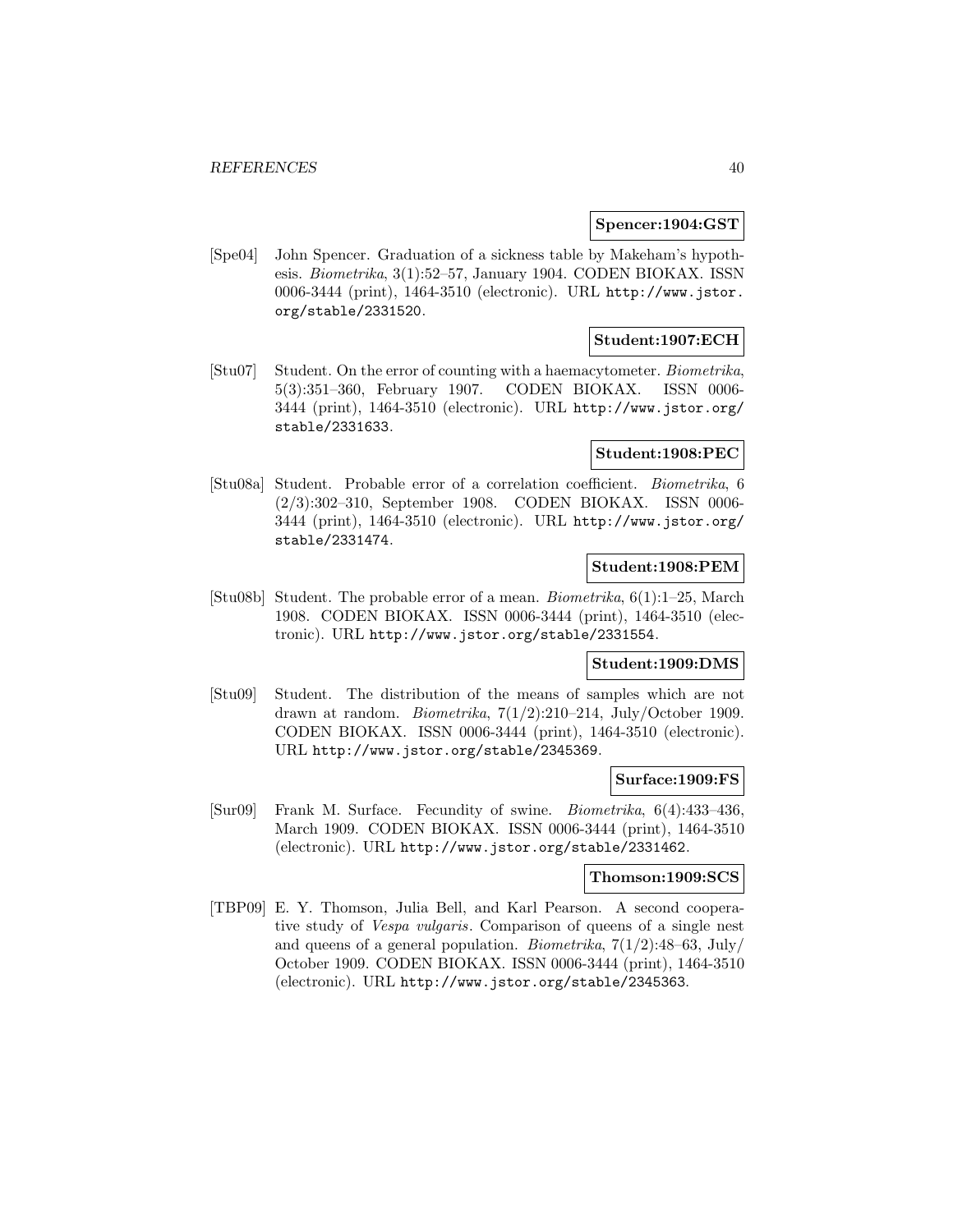## **Tocher:1906:AM**

[Toc06a] J. F. Tocher. Appendix 1: Measurements. Biometrika, 5(supplement): 5–80, ???? 1906. CODEN BIOKAX. ISSN 0006-3444 (print), 1464- 3510 (electronic). URL http://www.jstor.org/stable/2331579. Anthropometric survey of the inmates of the asylums in Scotland.

## **Tocher:1906:ATC**

[Toc06b] J. F. Tocher. Appendix 2: Tables of classified data. Biometrika, 5(supplement):81–96, ???? 1906. CODEN BIOKAX. ISSN 0006- 3444 (print), 1464-3510 (electronic). URL http://www.jstor.org/ stable/2331580. Anthropometric survey of the inmates of the asylums in Scotland.

## **Tocher:1907:ACI**

[Toc07] J. F. Tocher. The anthropometric characteristics of the inmates of asylums in Scotland. Biometrika, 5(3):298–350, February 1907. CO-DEN BIOKAX. ISSN 0006-3444 (print), 1464-3510 (electronic). URL http://www.jstor.org/stable/2331632.

## **Tocher:1908:PSS**

[Toc08] J. F. Tocher. Pigmentation survey of school children in Scotland. Biometrika, 6(2/3):129–235, September 1908. CODEN BIOKAX. ISSN 0006-3444 (print), 1464-3510 (electronic). URL http://www. jstor.org/stable/2331472.

## **Tocher:1909:PSS**

[Toc09] J. F. Tocher. Pigmentation survey of school children in Scotland. Biometrika, 6(4):1–67, March 1909. CODEN BIOKAX. ISSN 0006- 3444 (print), 1464-3510 (electronic). URL http://www.jstor.org/ stable/2331470.

## **Tower:1902:VRF**

[Tow02] W. L. Tower. Variation in the ray-flowers of Chrysanthemum Leucanthemum L. at Yellow Springs, Greene Co., O., with remarks upon the determination of modes. Biometrika, 1(3):309–315, April 1902. CO-DEN BIOKAX. ISSN 0006-3444 (print), 1464-3510 (electronic). URL http://www.jstor.org/stable/2331543.

#### **Tschepourkowsky:1905:CSI**

[Tsc05a] E. Tschepourkowsky. Contributions to the study of interracial correlation. Biometrika, 4(3):286–312, November 1905. CODEN BIOKAX. ISSN 0006-3444 (print), 1464-3510 (electronic). URL http://www. jstor.org/stable/2331615.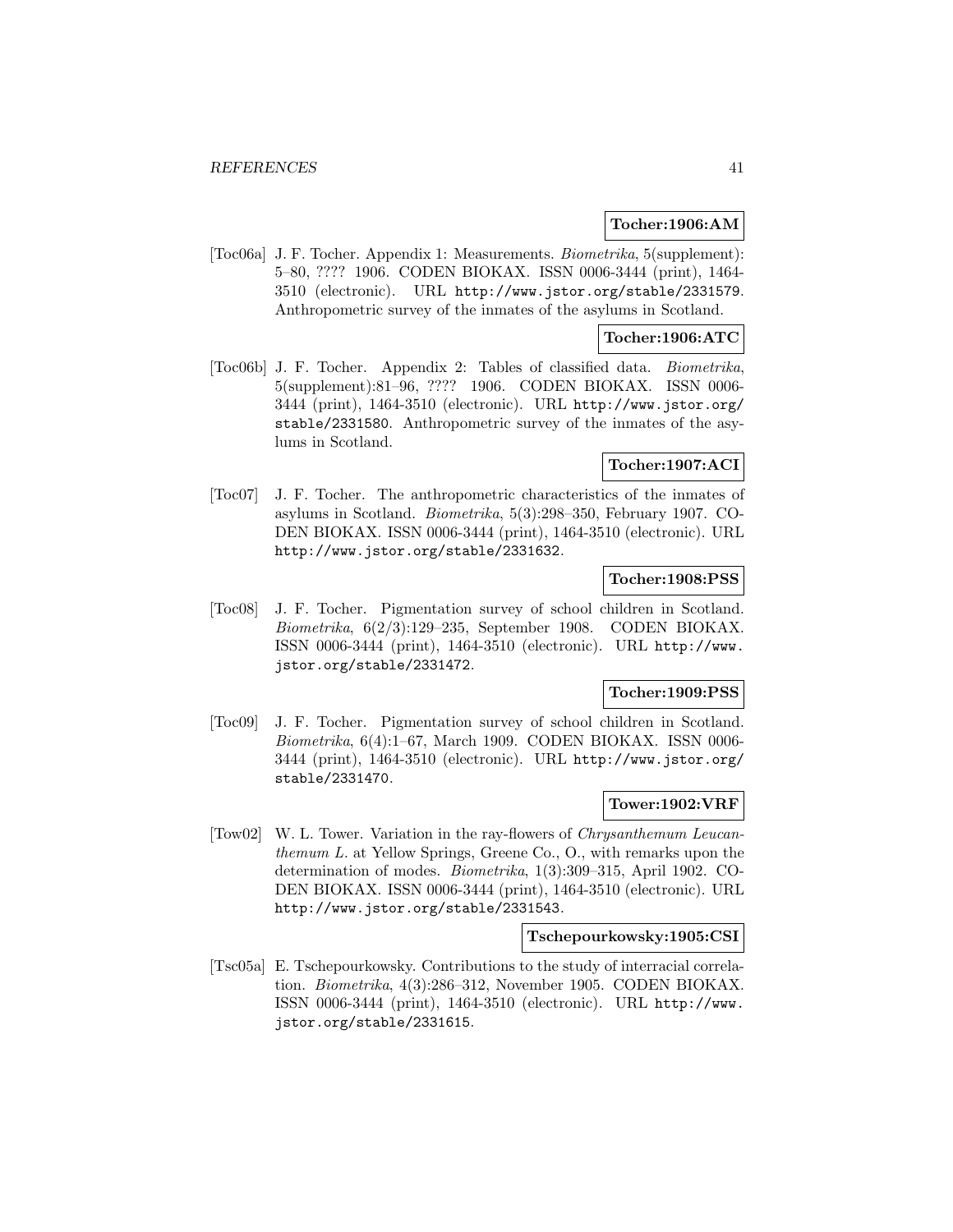**Tschepourkowsky:1905:QSR**

[Tsc05b] E. Tschepourkowsky. A quantitative study of the resemblance between man and woman. *Biometrika*,  $4(1/2):161-168$ , June 1905. CODEN BIOKAX. ISSN 0006-3444 (print), 1464-3510 (electronic). URL http: //www.jstor.org/stable/2331535.

## **Turner:1906:CBV**

[Tur06] F. M. Turner. On the correlation between vaccination and smallpox in the London epidemic, 1901–2. Biometrika, 4(4):483–504, March 1906. CODEN BIOKAX. ISSN 0006-3444 (print), 1464-3510 (electronic). URL http://www.jstor.org/stable/2331640.

## **Turner:1907:DSA**

[Tur07] F. M. Turner. On the distribution of severity of attack in cases of smallpox. Biometrika, 5(3):361–362, February 1907. CODEN BIOKAX. ISSN 0006-3444 (print), 1464-3510 (electronic). URL http://www. jstor.org/stable/2331634.

## **vonTorok:1903:CNN**

[vT03] Aurel von Torok. Craniological notes: Note on cranial types. Biometrika, 2(4):508–509, November 1903. CODEN BIOKAX. ISSN 0006-3444 (print), 1464-3510 (electronic). URL http://www.jstor. org/stable/2331515.

## **W:1902:SCC**

[W.02] W. F. R. W. Seasonal change in the characters of Aster Prenanthoides, Muhl. Biometrika, 2(1):113–114, November 1902. CODEN BIOKAX. ISSN 0006-3444 (print), 1464-3510 (electronic). URL http://www. jstor.org/stable/2331505.

## **W:1903:IPV**

[W.03] W. F. R. W. Inheritance in phaseolus vulgaris. Biometrika, 2 (4):499–503, November 1903. CODEN BIOKAX. ISSN 0006- 3444 (print), 1464-3510 (electronic). URL http://www.jstor.org/ stable/2331511.

#### **W:1904:ASM**

[W.04] W. F. R. W. Albinism in Sicily and Mendel's laws. Biometrika, 3(1):107–109, January 1904. CODEN BIOKAX. ISSN 0006- 3444 (print), 1464-3510 (electronic). URL http://www.jstor.org/ stable/2331527. See corrections [Bat04, Bat05].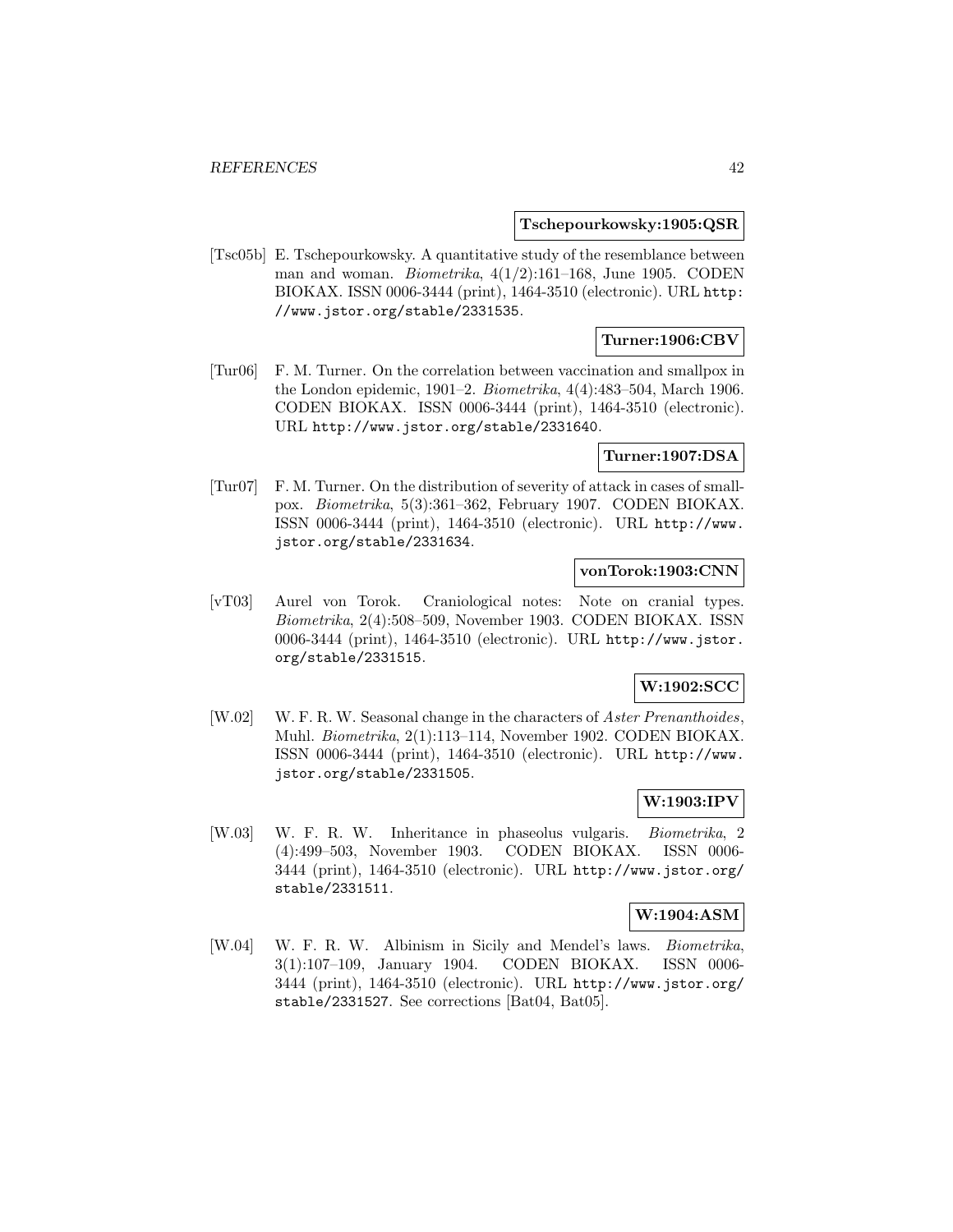### **Warren:1902:VIP**

[War02] Ernest Warren. Variation and inheritance in the parthenogenetic generations of the aphis "Hyalopterus Trihodus" (Walker). Biometrika, 1(2):129–154, January 1902. CODEN BIOKAX. ISSN 0006- 3444 (print), 1464-3510 (electronic). URL http://www.jstor.org/ stable/2331484.

## **Warren:1903:PAA**

[War03] Ernest Warren. A preliminary attempt to ascertain the relationship between the size of cell and the size of body in Daphnia Magna Straus. Biometrika, 2(3):255–259, June 1903. CODEN BIOKAX. ISSN 0006- 3444 (print), 1464-3510 (electronic). URL http://www.jstor.org/ stable/2331601.

## **Warren:1909:SSO**

[War09] Ernest Warren. Some statistical observations on termites, mainly based on the work of the late Mr G. D. Haviland. Biometrika, 6(4):329–347, March 1909. CODEN BIOKAX. ISSN 0006- 3444 (print), 1464-3510 (electronic). URL http://www.jstor.org/ stable/2331455.

## **Weldon:1901:COC**

[Wel01a] W. F. R. Weldon. Change in organic correlation of ficaria ranunculoides during the flowering season. Biometrika, 1(1):125–128, October 1901. CODEN BIOKAX. ISSN 0006-3444 (print), 1464-3510 (electronic). URL http://www.jstor.org/stable/2331675.

## **Weldon:1901:FSN**

[Wel01b] W. F. R. Weldon. A first study of natural selection in Clausilia Laminata (Montagu). Biometrika, 1(1):109–124, October 1901. CODEN BIOKAX. ISSN 0006-3444 (print), 1464-3510 (electronic). URL http: //www.jstor.org/stable/2331674.

## **Weldon:1902:MLA**

[Wel02a] W. F. R. Weldon. Mendel's laws of alternative inheritance in peas. Biometrika, 1(2):228–254, January 1902. CODEN BIOKAX. ISSN 0006-3444 (print), 1464-3510 (electronic). URL http://www.jstor. org/stable/2331488.

#### **Weldon:1902:AMC**

[Wel02b] W. F. R. Weldon. On the ambiguity of Mendel's categories. Biometrika, 2(1):44–55, November 1902. CODEN BIOKAX. ISSN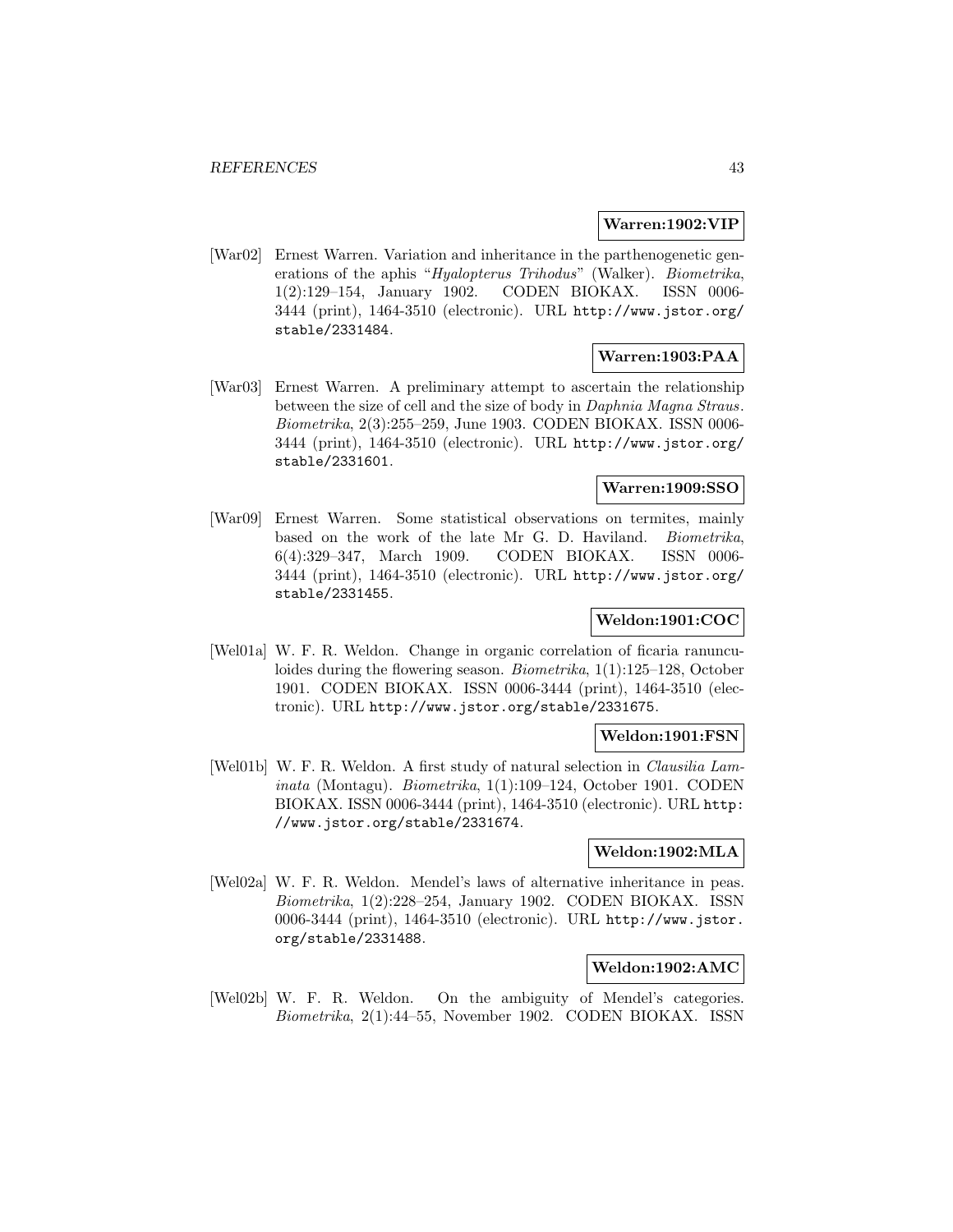0006-3444 (print), 1464-3510 (electronic). URL http://www.jstor. org/stable/2331500.

## **Weldon:1902:PVO**

[Wel02c] W. F. R. Weldon. Professor de Vries on the origin of species. Biometrika, 1(3):365–374, April 1902. CODEN BIOKAX. ISSN 0006- 3444 (print), 1464-3510 (electronic). URL http://www.jstor.org/ stable/2331549.

## **Weldon:1903:MBR**

[Wel03] W. F. R. Weldon. Mr Bateson's revisions of Mendel's theory of heredity. Biometrika, 2(3):286–298, June 1903. CODEN BIOKAX. ISSN 0006-3444 (print), 1464-3510 (electronic). URL http://www.jstor. org/stable/2331605.

## **Weldon:1904:NRB**

[Wel04] W. F. R. Weldon. Note on a race of Clausilia Itala (Von Martens). Biometrika, 3(2/3):299–307, March/July 1904. CODEN BIOKAX. ISSN 0006-3444 (print), 1464-3510 (electronic). URL http://www. jstor.org/stable/2331482.

## **Weldon:1907:HMR**

[Wel07] W. F. R. Weldon. On heredity in mice from the records of the late W. F. R. Weldon. On the inheritance of the sex-ratio and of the size of litter. Biometrika, 5(4):436–449, June 1907. CODEN BIOKAX. ISSN 0006-3444 (print), 1464-3510 (electronic). URL http://www.jstor. org/stable/2331690.

## **Whitehead:1902:VM**

[Whi02] Henry Whitehead. Variation in the moscatel. Biometrika, 2 (1):108–113, November 1902. CODEN BIOKAX. ISSN 0006- 3444 (print), 1464-3510 (electronic). URL http://www.jstor.org/ stable/2331504.

## **Wright:1907:CSQ**

[WLP07] Alexandra Wright, Alice Lee, and K. Pearson. A cooperative study of queens, drones and workers in "Vespa Vulgaris". Biometrika, 5(4): 407–422, June 1907. CODEN BIOKAX. ISSN 0006-3444 (print), 1464- 3510 (electronic). URL http://www.jstor.org/stable/2331688.

#### **Woods:1903:MLS**

[Woo03] Frederick Adams Woods. Mendel's laws and some records in rabbit breeding. Biometrika, 2(3):299–306, June 1903. CODEN BIOKAX.